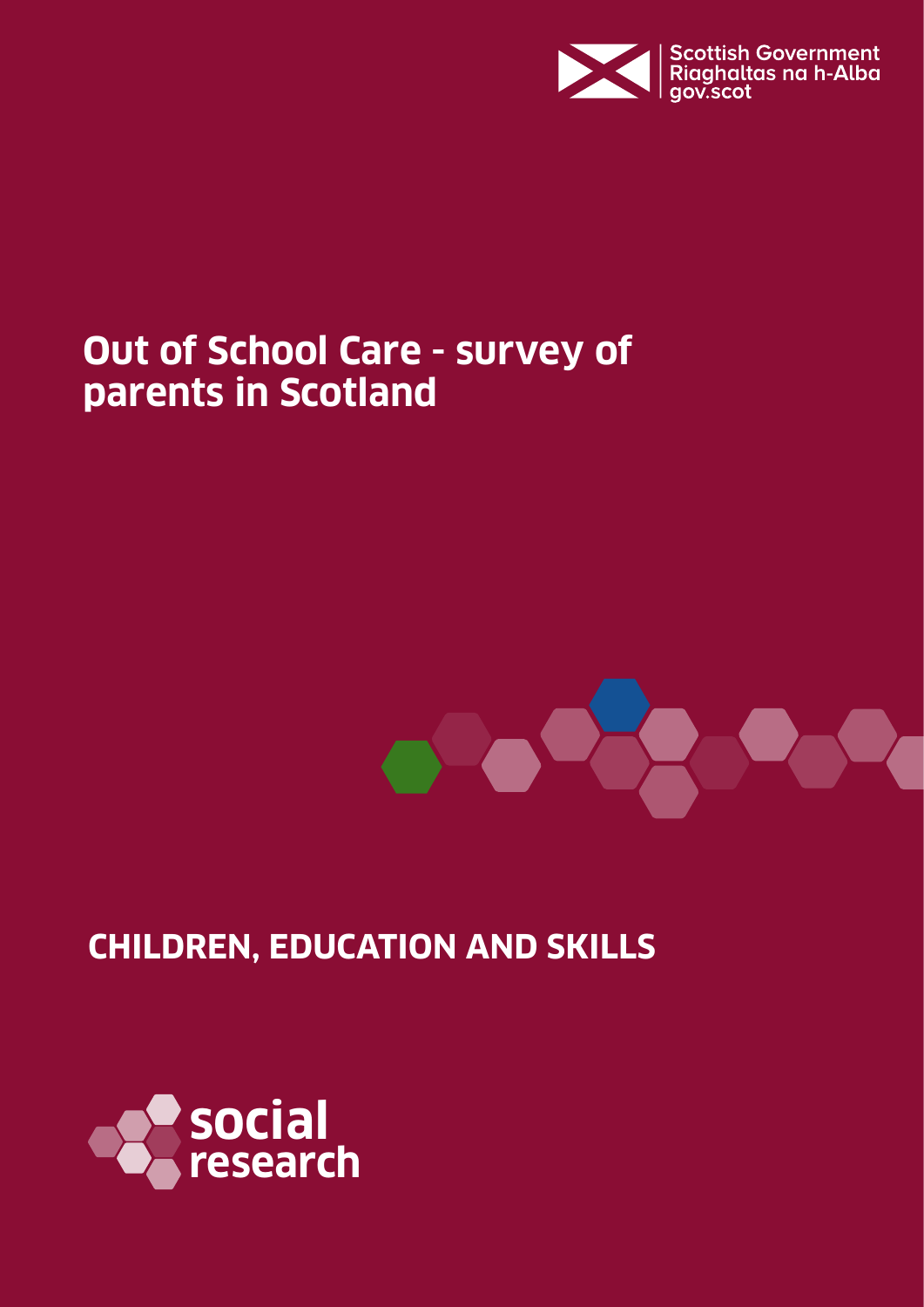## **Out of School Care – survey of parents in Scotland**

Colin Hockaday and Lorraine Murray Ipsos MORI Scotland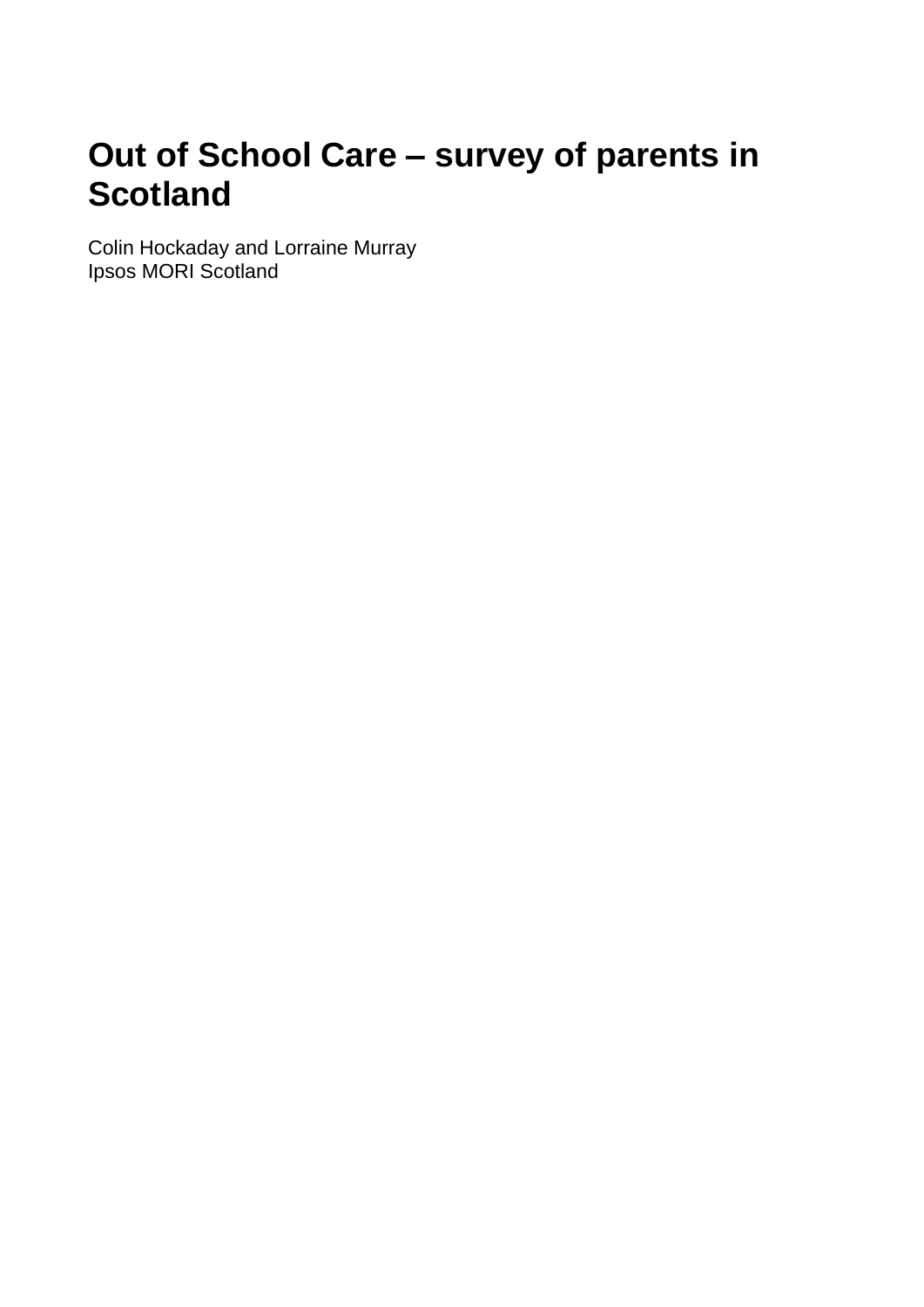## **Contents**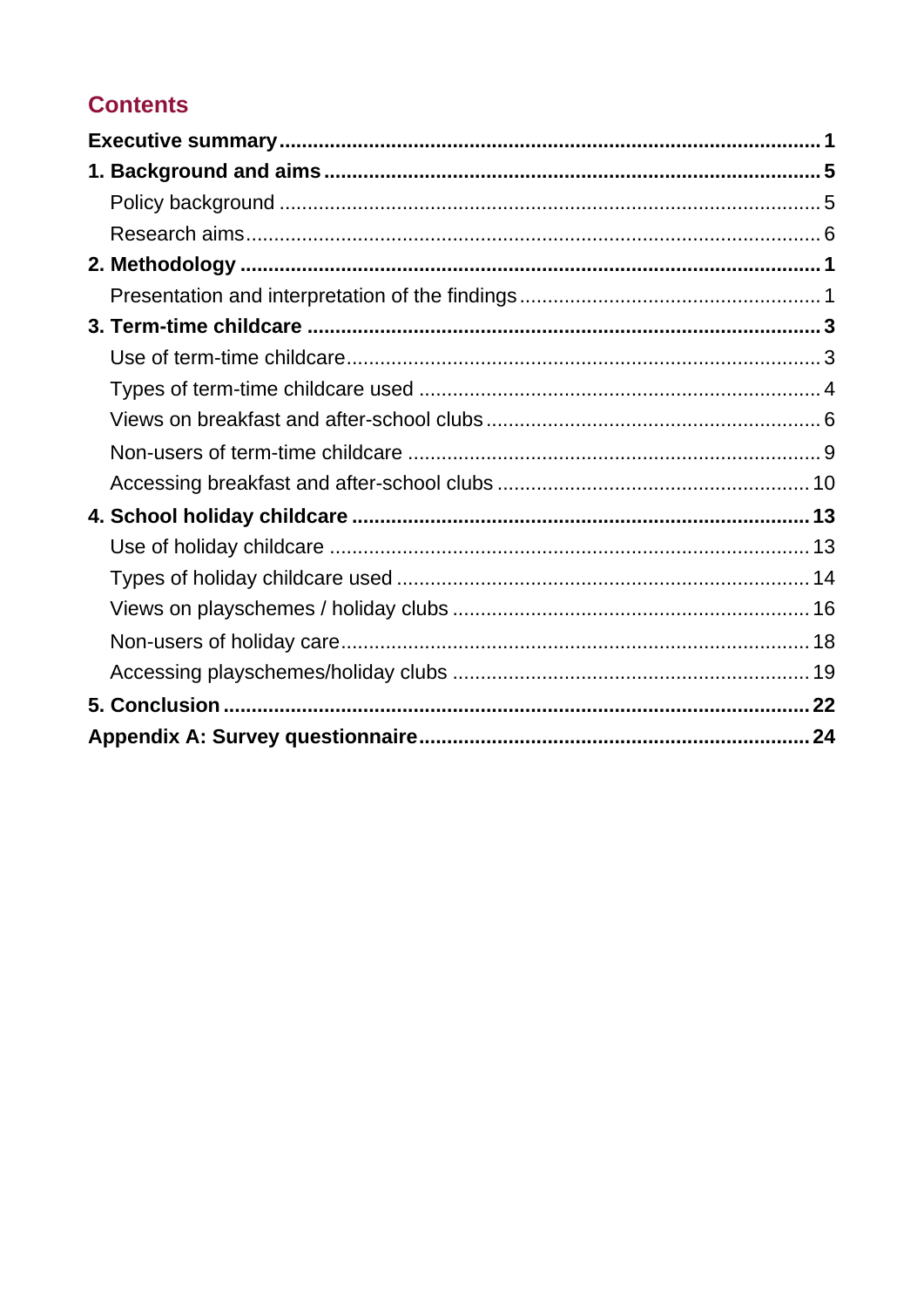## <span id="page-3-0"></span>**Executive summary**

## **Background**

Out-of-school care is care provided to school-aged children outside of normal school hours. It can include both formal care (such as breakfast and after school clubs, holiday clubs and childminders) and informal care provided by family and friends.

There is evidence that out-of-school care can have benefits for both children and parents. For example, an [NHS Health Scotland evidence review1](http://www.healthscotland.com/documents/26583.aspx) published in 2015 found that out-of-school care can have a positive impact on children, especially younger children and those from disadvantaged backgrounds, including on relationships, self-confidence and, particularly, the opportunity for play in a safe environment. It also found good evidence that using out-of-school care allows some parents, especially single parents and those not in work, to secure employment, increase working hours or undertake further education or training.

The Scottish Government's out-of-school care policy dates back to 2003 when School's Out2 was published. This has provided the underpinning policy framework and guidance for formal out-of-school care for the last 15 years.

The [Programme for Government 2018-2019](https://www.gov.scot/publications/delivering-today-investing-tomorrow-governments-programme-scotland-2018-19/) committed to developing a draft strategic framework on after school and holiday childcare by summer 2019. This framework will be developed using a collaborative approach by engaging with the formal out-of-school care sector as well as parents and children.

## **Research aims and objectives**

In developing the new framework, it will be important to understand what is currently available and what barriers prevent access to out-of-school care. The Scottish Government therefore commissioned a survey to provide data on parents' experiences of out-of-school care.

Specifically, the research looked at:

- the proportion of parents who use out-of-school care and what types of out-ofschool care they use
- whether parents find out-of-school care accessible and affordable and what barriers exist to accessing out-of-school care

 $\overline{a}$  $1$  Scott E and Scobie G. NHS Health Scotland Evidence briefing on the impact of care. NHS Health Scotland (2015). [http://www.healthscotland.com/uploads/documents/26583-](http://www.healthscotland.com/uploads/documents/26583-Evidence%20Briefing_Impact%20of%20out%20of%20school%20care_5681.pdf) [Evidence%20Briefing\\_Impact%20of%20out%20of%20school%20care\\_5681.pdf](http://www.healthscotland.com/uploads/documents/26583-Evidence%20Briefing_Impact%20of%20out%20of%20school%20care_5681.pdf)

<sup>&</sup>lt;sup>2</sup> Scottish Government (2003). School's Out: Framework for the Development of Out-of-School Care.

[https://www.webarchive.org.uk/wayback/archive/20180519002547/http://www.gov.scot/Publication](https://www.webarchive.org.uk/wayback/archive/20180519002547/http:/www.gov.scot/Publications/2003/02/16322/17823) [s/2003/02/16322/17823](https://www.webarchive.org.uk/wayback/archive/20180519002547/http:/www.gov.scot/Publications/2003/02/16322/17823)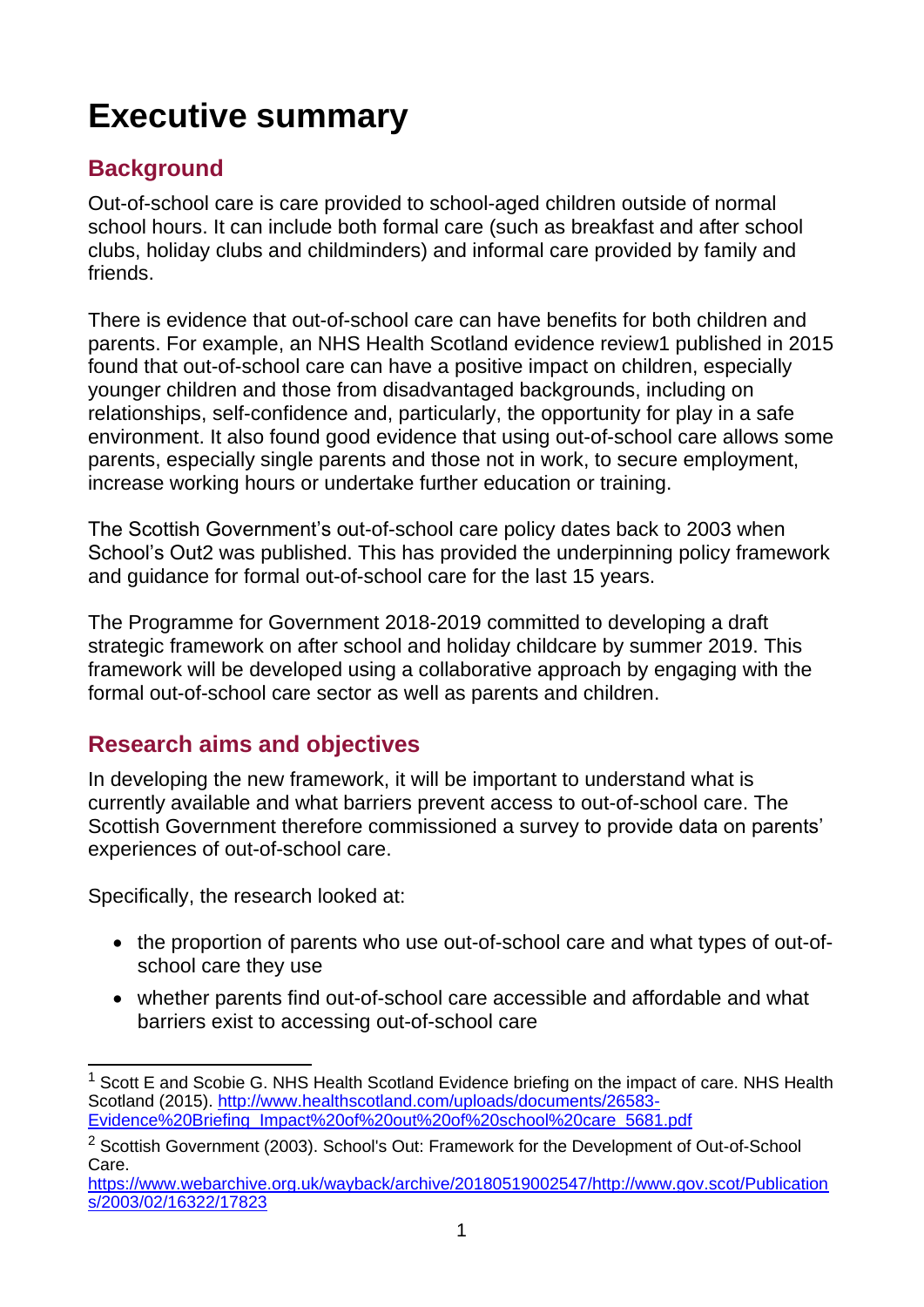- the reasons parents use out-of-school care and whether affordable and accessible out-of-school care supports parents to engage in work, training, or study
- why some parents don't currently access out-of-school care, whether they would like to access it and, if so, why
- how important it is for parents that out-of-school care includes food provision and whether they see benefits from there being food provision at out-of-school care.

## **Methodology**

The research was conducted using a quantitative approach, comprising telephone interviews with 2,002 parents of 5 to 13 year old children. The survey sample comprised a targeted set of landline and mobile telephone numbers, taken from national consumer survey data. Quotas were set by age of child and, to ensure the achieved sample was representative of the population, by the working status of parent(s), area deprivation (SIMD<sup>3</sup>), and region<sup>4</sup>.

Interviews were conducted by Ipsos MORI telephone interviewers, using Computer Assisted Telephone Interviewing (CATI), between 9 May and 2 June 2019. The interviews lasted an average of 6 and a half minutes.

### **Users of term-time childcare**

- More than half (58%) of all parents used some form of childcare during termtime. It was more common for parents to use term-time care for younger children, aged 5 to 7 (62%) or 8 to 10 (64%), than older children aged 11 to 13 (48%).
- Term-time childcare was used more by families in which all parents were working, either full- or part-time (72%) than families where at least one parent was not working (30%). The main reason by far for using term-time childcare given by those who used it was that it allowed parents to work (79%).
- A third (33%) of all parents used only informal term-time childcare (such as grandparents, other family or friends) while 12% used only formal term-time childcare (such as breakfast clubs, after-school clubs and childminders). Thirteen per cent used both informal and formal care. Overall, grandparents were the most commonly used type of term-time childcare (used by 37% of all parents).
- One in five (21%) of all parents used a breakfast and/or after-school club; 13% used breakfast clubs and 14% used after-school clubs. These clubs were used more for children aged 5 to 7 years old. Those in the most

 $\overline{a}$  $3$  SIMD (the Scottish Index of Multiple Deprivation) provides a deprivation rank for each of the datazones in Scotland, from the most deprived to the least deprived. This study used SIMD quintile categories. <https://www2.gov.scot/Topics/Statistics/SIMD>

<sup>4</sup> The eight Scottish Parliament electoral regions were used.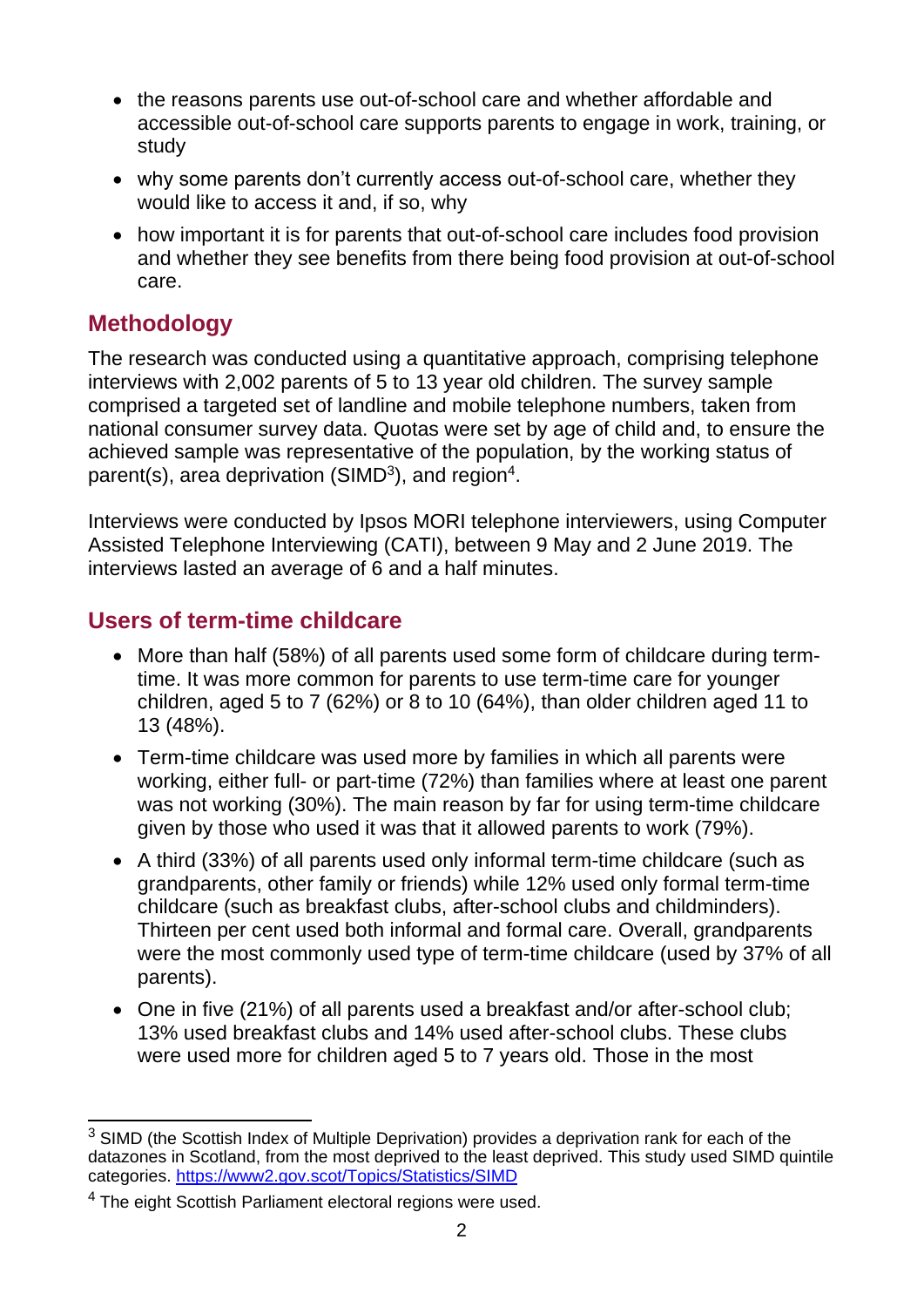deprived areas (SIMD 1<sup>5</sup>) were more likely to use breakfast clubs (16%, compared with13% overall), while those living in the least deprived areas (SIMD 5) and on a higher income (more than £60,000 per annum) were more likely to use after-school clubs (both 23%, compared with14% overall).

• Those who used breakfast and/or after-school clubs were overwhelmingly positive about their convenience and affordability, which suggests that these aspects are crucial in ensuring access to these services. Indeed, among termtime childcare users who did *not* use breakfast or after-school clubs, some of the main reasons they did not do so were because they were too expensive, there were none in their local area and the timings of the clubs did not suit them.

### **Non-users of term-time care**

- Forty two per cent of all parents did not use any type of formal or informal term-time childcare.A third of all parents (33%) said they did not need termtime childcare because they/their partner could look after their child.
- Five per cent of all parents did not use any term-time care but said they would be interested in using an affordable breakfast club if there was one near them. Parents whose child was aged 5 to 7 years old were more likely to be interested than parents of older children. Eight percent said they would be interested in using an affordable after-school club if there was one near them. Families earning less than £20,000 per annum, single parents and those who child was aged 5 to 7 were the most likely to be interested in an after-school club. The main reasons these parents would use a breakfast or after-school club would be to allow them/their partner to work, or to work more hours.

## **Users of holiday childcare**

- More than half (61%) of parents used holiday childcare. Most (82%) of these parents also used childcare during term-time, while 36% of those who did not use childcare during term-time used it during school holidays.
- As with term-time childcare, holiday childcare was more likely to be used by families in which all parents were working, either full- or part-time (71%), and the main reason by far given by those who used it was that it allowed parents to work (65%).
- Forty two per cent of all parents used only informal holiday childcare, while just 7% used only formal holiday childcare. Twelve per cent used both.
- Grandparents were the most commonly used type of holiday childcare (used by 43% of all parents). Sixteen per cent of all parents used a playscheme or holiday club. These clubs were used more for children aged 5 to 7 years old (20%), and by those living in the least deprived areas (SIMD 5) (25%) and

 $\overline{a}$ <sup>5</sup> This study used SIMD (Scottish Index of Multiple Deprivation) quintile categories. SIMD provides a deprivation rank for each of the datazones in Scotland, from the most deprived (SIMD 1) to the least deprived (SIMD 5).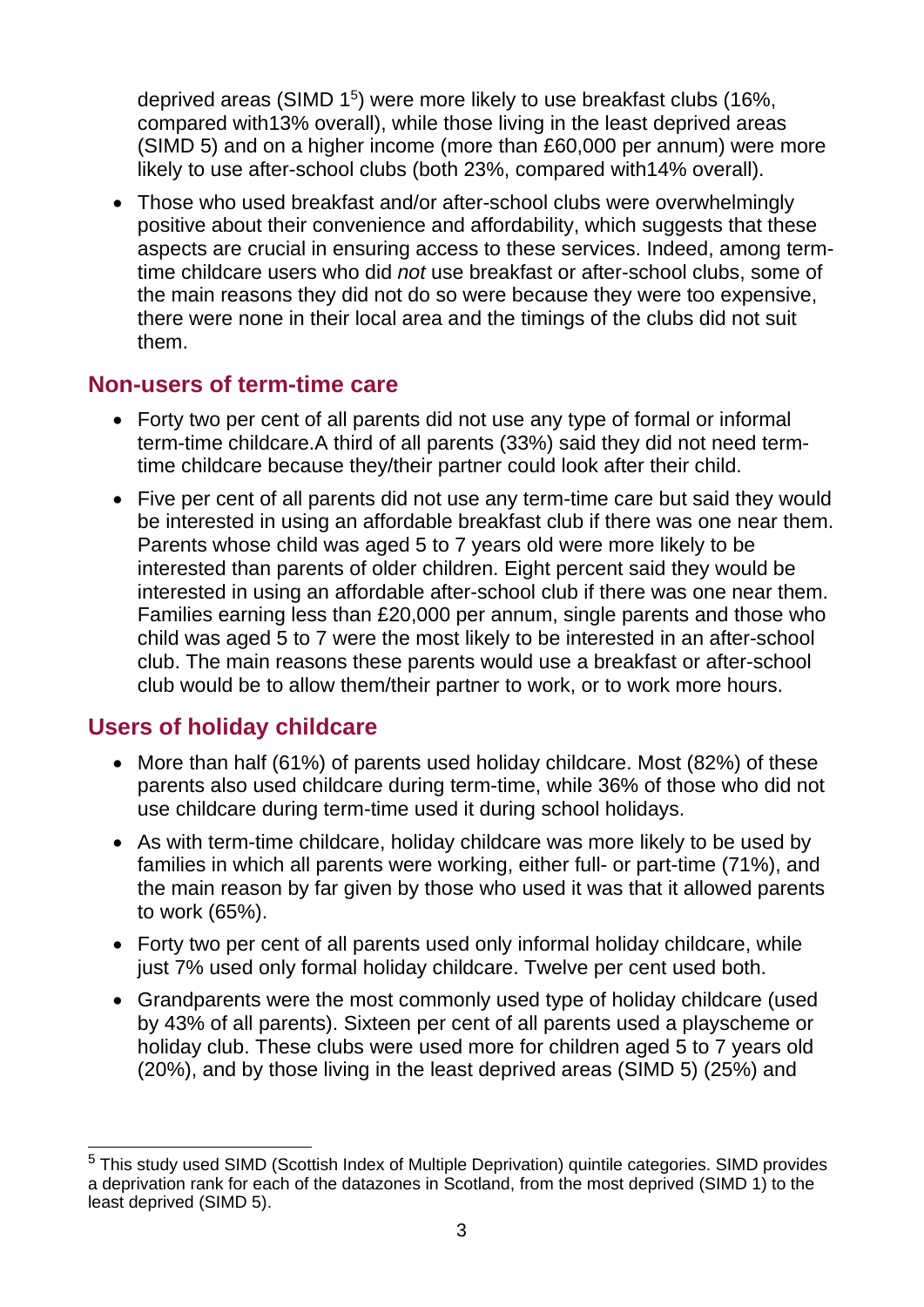higher income families (27% of families earning more than £60,000 per annum).

• Users' views on playschemes or holiday clubs were largely positive, with the majority saying that the clubs were convenient and affordable. However, as with term-time childcare, holiday childcare users who did *not* use playschemes or holiday clubs indicated that the main reasons they did not do so were because they were too expensive, there were none in their local area or the timings of the clubs did not suit them.

### **Non-users of holiday care**

- Thirty nine per cent of all parents did not use any type of holiday childcare. Their reasons for not using holiday childcare were very similar to the reasons parents did not use term-time childcare. A third (32%) of all parents said they did not need it because they/their partner could look after their child, 5% said they could not afford it and 2% said there was no holiday childcare nearby.
- Thirteen per cent of all parents did not use any holiday care but said they would be interested in using an affordable playscheme or holiday club if there was one available near to them. Families earning less than £20,000 per annum, single parents and parents whose child was aged 5 to 7 were more likely to be interested.
- The main reasons these parents would use an affordable playscheme or holiday club would be to give their child the chance to do other activities (50%) and to spend time with other children (49%). Smaller proportions said that it would allow them/their partner to work (13%) or to work more hours (6%), or reduce the need for them to take annual or unpaid leave from their work (8%).

### **The provision of free or subsidised food**

- The provision of free or subsidised food was more likely to be a reason parents used breakfast clubs than after-school or playschemes/holiday clubs. Just over a third (35%) of breakfast club users agreed that free or subsidised food was a reason they used the club. In comparison, 16% of after-school club and 11% of playscheme or holiday club users said one of the reasons they used these clubs was for the provision of food.
- Single parents and those living in the most deprived areas were more likely to use term-time and holiday care for the provision of free or subsidised food.
- Among non-users interested in using affordable term-time or holiday care, the provision of free or subsidised food was rarely given as a reason they would use these types of care.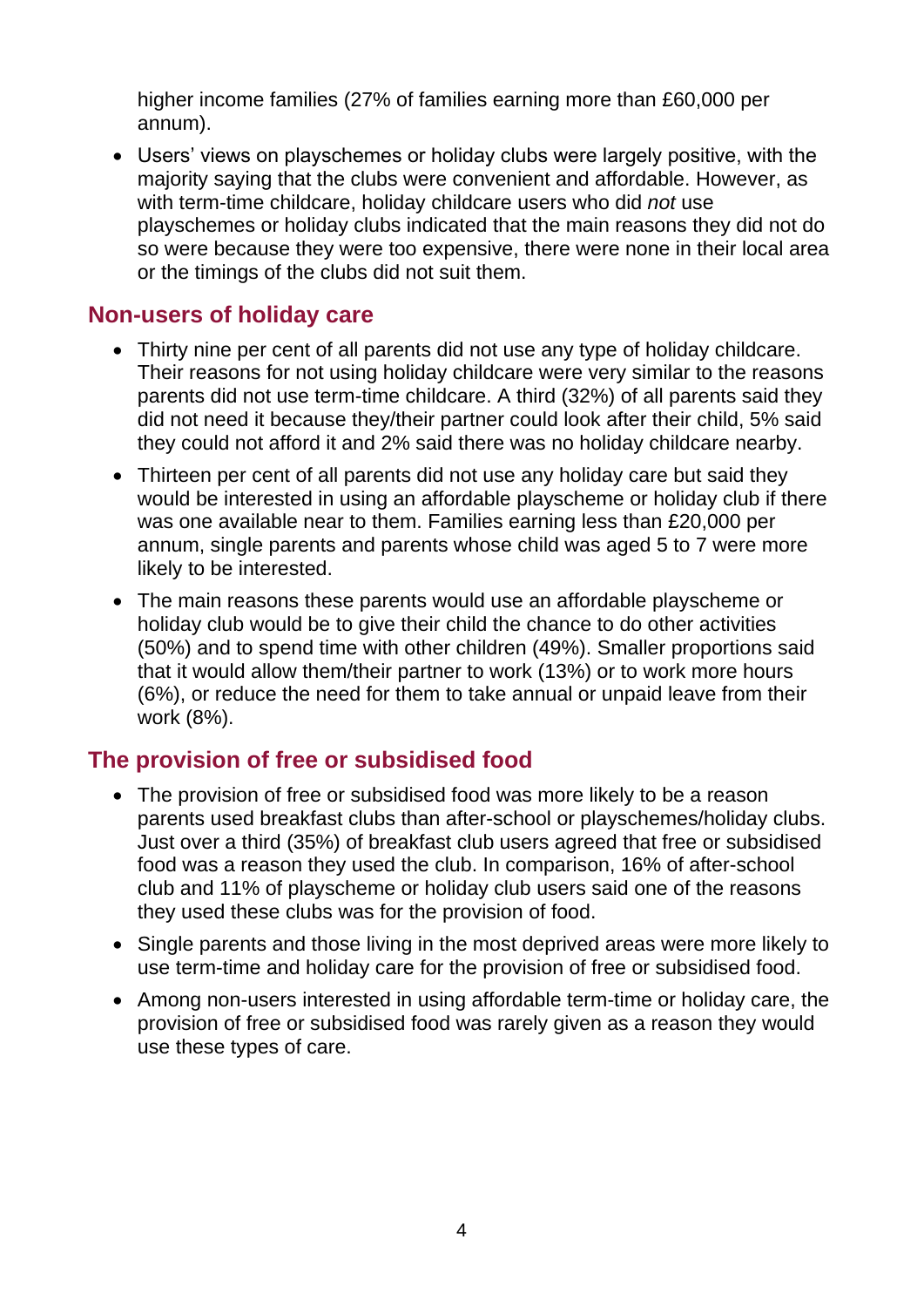# <span id="page-7-0"></span>**1. Background and aims**

## <span id="page-7-1"></span>**Policy background**

Out-of-school care is care provided to school-aged children outside of normal school hours. It can include both formal care (such as breakfast and after school clubs, holiday clubs and childminders) and informal care provided by family and friends.

The Scottish Government's out-of-school care policy dates back to 2003 when School's Out*<sup>6</sup>* was published. This has provided the underpinning policy framework and guidance for formal out-of-school care for the last 15 years. Policies relating to Early Learning and Childcare and school education have changed significantly in the same time period, as has the wider policy context, particularly in relation to child poverty and inequality.

The [Programme for Government 2017-2018](https://www.gov.scot/publications/programme-for-government-2017-2018-first-ministers-speech/) committed to developing a strategic framework on after school and holiday childcare within the current parliamentary term. The [Programme for Government 2018-2019](https://www.gov.scot/publications/delivering-today-investing-tomorrow-governments-programme-scotland-2018-19/) built on this and further committed to developing a draft framework by summer 2019. This framework will be developed using a collaborative approach by engaging with the formal out-ofschool care sector as well as parents and children.

Formal out-of-school care services must operate within the same legal and regulatory requirements as Early Learning and Childcare settings. Out-of-school care is formally classified as a day care of children service, which means that all providers must be registered with, and inspected by, the Care Inspectorate and meet national care standards. Staff require to be qualified to the same level as Early Learning and Childcare practitioners and managers. There are currently just over 1,000 out-of-school care settings in Scotland, providing care for around 50,000 children. In addition to registered out of school care services, there are many activity clubs that operate during term-time and/or holidays, such as sport, art, drama, and music clubs, as well as activities such as Scouts. These clubs are not required to register with the Care Inspectorate (as their main function isn't to provide childcare), but nonetheless may be included in broader conceptions of outof-school-care.

An [NHS Health Scotland evidence review](http://www.healthscotland.com/documents/26583.aspx)*<sup>7</sup>* published in 2015 found that out-ofschool care can have a positive impact on children, particularly younger children and those from disadvantaged backgrounds, including on relationships, self-

 $\overline{a}$ <sup>6</sup> Scottish Government (2003). School's Out: Framework for the Development of Out-of-School Care.

[https://www.webarchive.org.uk/wayback/archive/20180519002547/http://www.gov.scot/Publication](https://www.webarchive.org.uk/wayback/archive/20180519002547/http:/www.gov.scot/Publications/2003/02/16322/17823) [s/2003/02/16322/17823](https://www.webarchive.org.uk/wayback/archive/20180519002547/http:/www.gov.scot/Publications/2003/02/16322/17823)

 $7$  Scott E and Scobie G. NHS Health Scotland Evidence briefing on the impact of care. NHS Health Scotland (2015). [http://www.healthscotland.com/uploads/documents/26583-](http://www.healthscotland.com/uploads/documents/26583-Evidence%20Briefing_Impact%20of%20out%20of%20school%20care_5681.pdf) [Evidence%20Briefing\\_Impact%20of%20out%20of%20school%20care\\_5681.pdf](http://www.healthscotland.com/uploads/documents/26583-Evidence%20Briefing_Impact%20of%20out%20of%20school%20care_5681.pdf)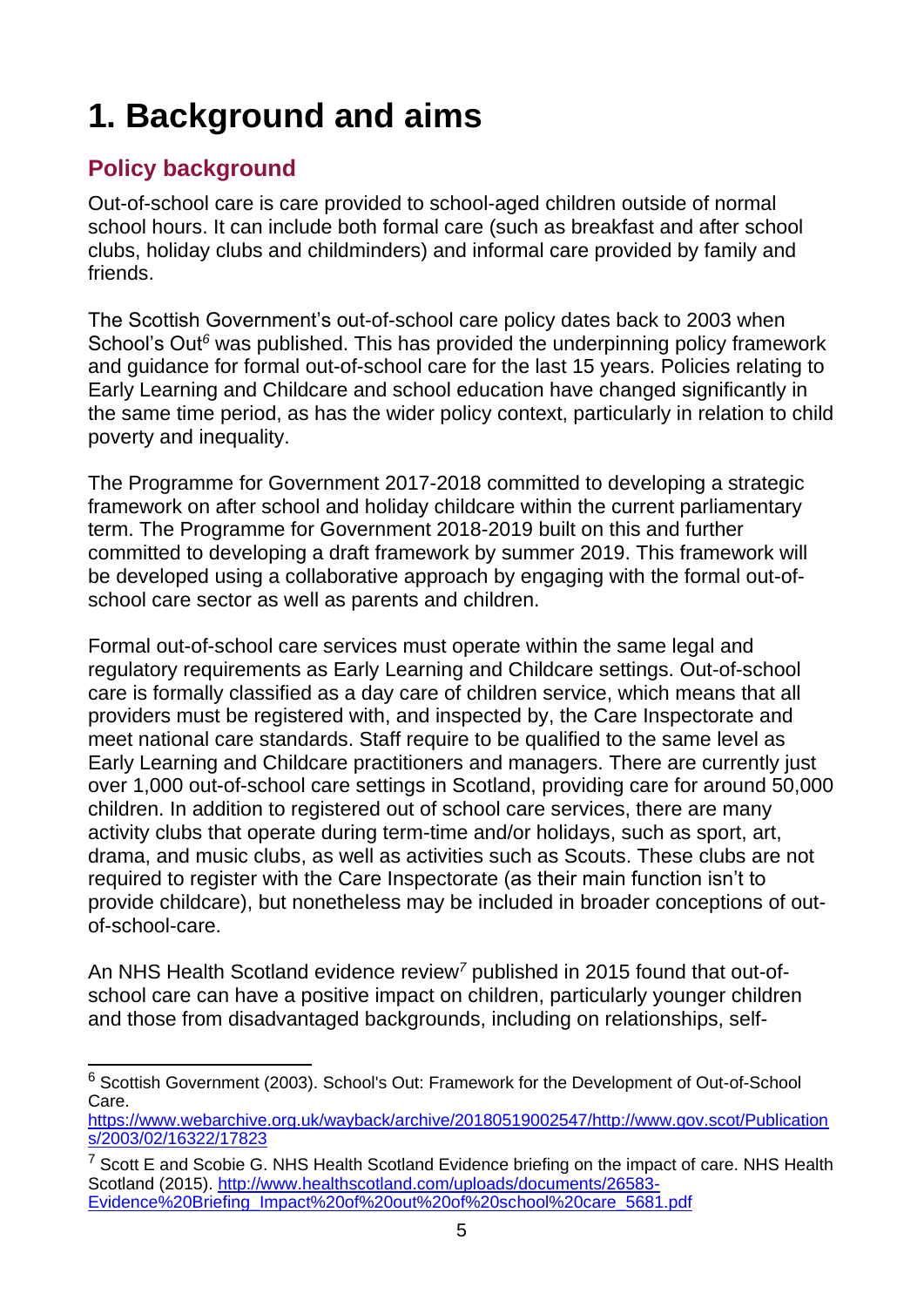confidence and particularly the opportunity for play in a safe environment. It also found good evidence that using out-of-school care allows some parents, especially single parents and those not in work, to secure employment, increase working hours or undertake further education or training.

A report by [Save the Children](https://resourcecentre.savethechildren.net/node/13673/pdf/give_us_a_hand.pdf)<sup>8</sup> published in 2018, based on a series of 'childcare' conversations', highlighted the challenge for parents in Scotland in in securing accessible, affordable and flexible childcare before and after school as well as during holiday periods. The report suggests that there are particular challenges for low income families.

The Scottish Government's Child Poverty Delivery Plan, [Every Child Every Chance,](https://www.gov.scot/publications/child-chance-tackling-child-poverty-delivery-plan-2018-22/) highlights the importance of out-of-school care in enabling many parents, particularly lone parents to enter work or being able to increase their hours to a sufficient level to make work pay. The Poverty and Inequality Commission recently provided advice to Scottish Government regarding the links between food insecurity and holiday childcare. It recommended that Scottish Government, CoSLA and local authorities work together to take a strategic approach to developing and funding a coordinated package of school holiday support that addresses the full range of pressures faced by families with low incomes.

## <span id="page-8-0"></span>**Research aims**

In developing the new strategic framework for out-of-school care, it will be important to understand what is currently available and what barriers prevent access to outof-school care. The Scottish Government therefore commissioned a survey to provide data on parents' experiences of out-of-school care.

Specifically, the research looked at:

- the proportion of parents who use out-of-school care and what types of out-ofschool care they use
- whether parents find out-of-school care accessible and affordable and what barriers exist to accessing out-of-school care
- the reasons parents use out-of-school care and whether affordable and accessible out-of-school care supports parents to engage in work, training, or study
- why some parents don't currently access out-of-school care, whether they would like to access it and, if so, why
- how important it is for parents that out-of-school care includes food provision and whether they see benefits from there being food provision at out-of-school care.

This report provides the findings from that survey.

 $\overline{a}$  $8$  Lloyd E. Give us a Hand with Childcare. Save the Children (2018). [https://resourcecentre.savethechildren.net/node/13673/pdf/give\\_us\\_a\\_hand.pdf](https://resourcecentre.savethechildren.net/node/13673/pdf/give_us_a_hand.pdf)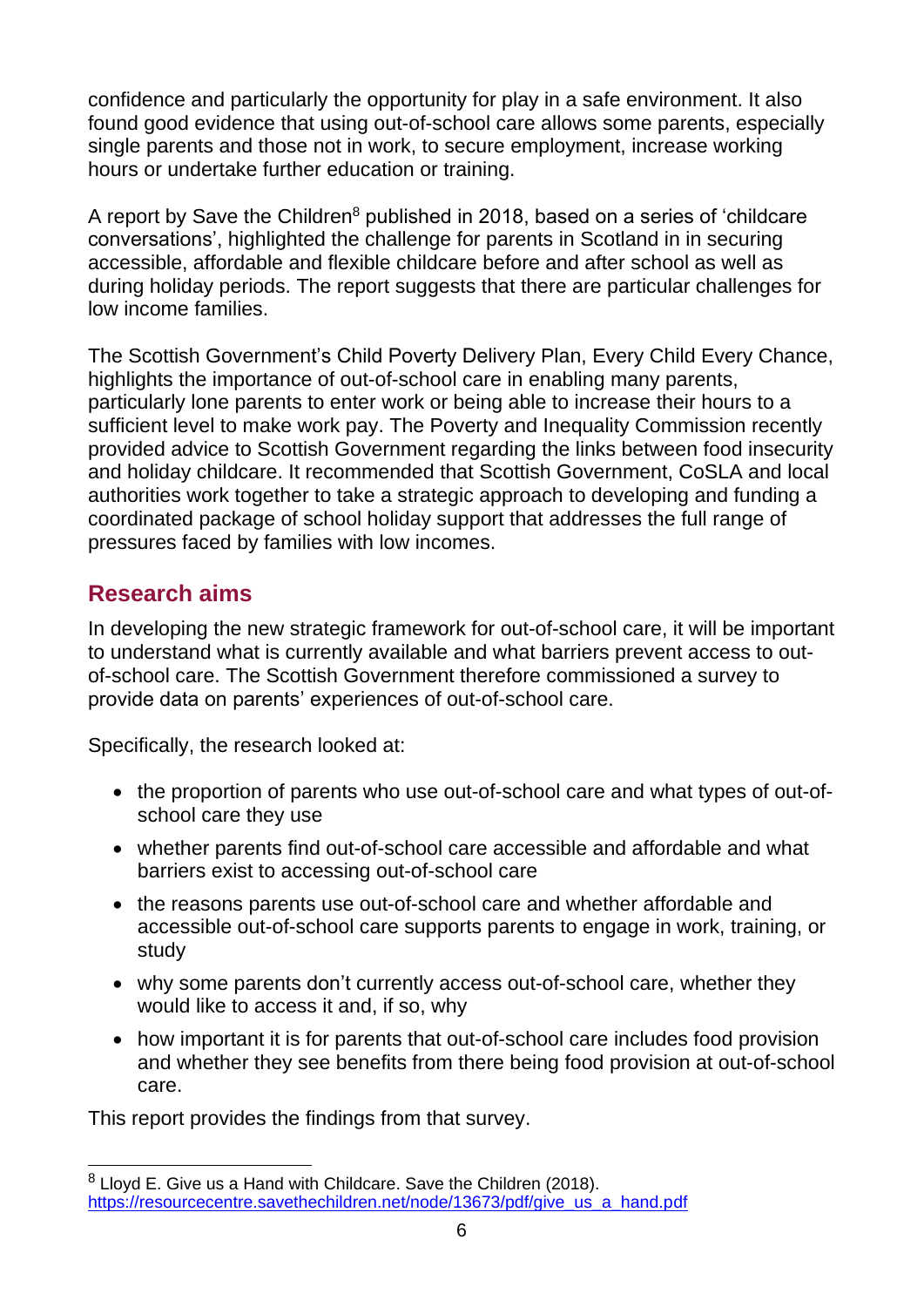## <span id="page-9-0"></span>**2. Methodology**

The research was conducted using a quantitative survey approach, comprising telephone interviews with 2,002 parents of 5 to 13 year old children.

The survey sample comprised a targeted set of landline and mobile telephone numbers, taken from national consumer survey data. It consisted of individuals who had agreed to be recontacted for research and marketing purposes. Quotas were set by age of child and, to ensure the achieved sample was broadly representative of the population of parents of children aged 5 to 13, by the working status of parent(s), area deprivation (SIMD<sup>9</sup>), and region. The questionnaire included a screener question to ensure the participant was the parent best placed to talk about their child's childcare arrangements. The majority (70%) of parents who took part in the survey were female.

The survey questionnaire was designed by Ipsos MORI in close consultation with the Scottish Government. Interviews were conducted by Ipsos MORI telephone interviewers, using Computer Assisted Telephone Interviewing (CATI), between 9 May and 2 June 2019. The interviews lasted an average of 6 and a half minutes.

The survey questionnaire included questions on parents' use of and views on outof-school care and their reasons for using/not using this type of care. As a short quantitative survey, the aim of the research was to provide top-level data rather than to explore the issues in any depth.

Since most parents do not commonly use the term 'Out of School Care' when discussing their childcare arrangements, throughout the questionnaire and this report the terms 'childcare' or 'care' have been used instead. The survey questionnaire is attached as Appendix A.

During data processing, the survey data was weighted by working status, area deprivation, region and rurality<sup>10</sup>, using latest estimates from the Scottish Household Survey.

All aspects of the study were carried out to the international quality standard for market research, ISO 20252.

## <span id="page-9-1"></span>**Presentation and interpretation of the findings**

The survey findings represent the views of a sample of Scottish parents, and not the entire population of Scotland's parents. As such they are subject to sampling tolerances meaning that differences between sub-groups may not always be

 $\overline{a}$  $9$  SIMD (the Scottish Index of Multiple Deprivation) provides a deprivation rank for each of the datazones in Scotland, from the most deprived to the least deprived. This study used SIMD quintile categories. <https://www2.gov.scot/Topics/Statistics/SIMD>

 $10$  This study used the Scottish Government's 6-fold Urban Rural Classification. <https://www2.gov.scot/Topics/Statistics/About/Methodology/UrbanRuralClassification>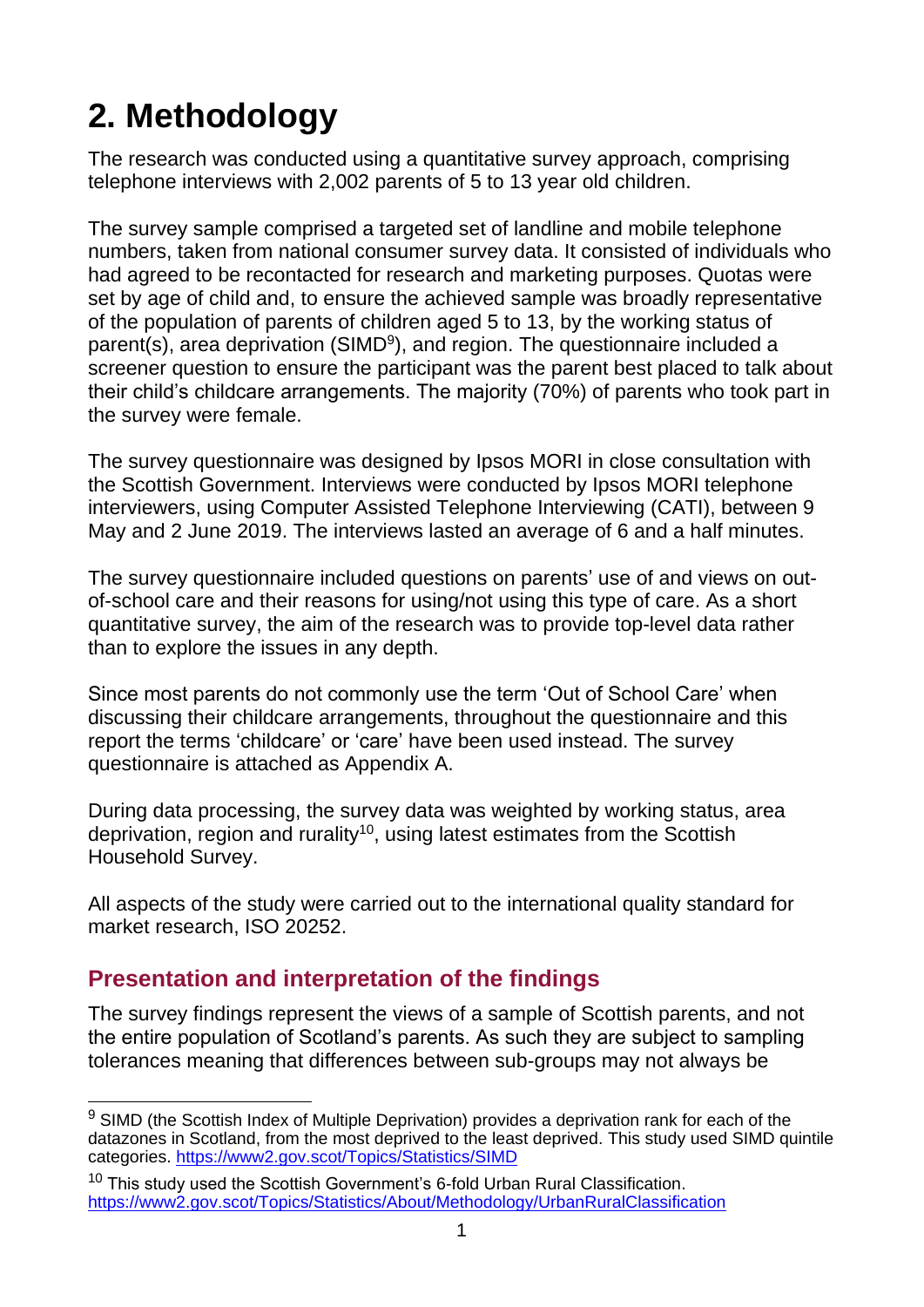statistically significant. Throughout the report, we have commented only upon differences which are statistically significant (at the 0.05 level) i.e. where we can be 95% certain that they have not occurred by chance<sup>11</sup>.

Where percentages do not sum to 100%, this may be due to computer rounding, the exclusion of 'don't know' categories or multiple answers. Aggregate percentages (e.g. "very interested/somewhat interested") are calculated from the absolute values. Therefore, aggregate percentages may differ from the sum of the individual scores due to rounding of percentage totals.

 $\overline{\phantom{a}}$  $11$  Strictly speaking, sampling tolerances only apply to random probability surveys but they are commonly also applied to quota surveys.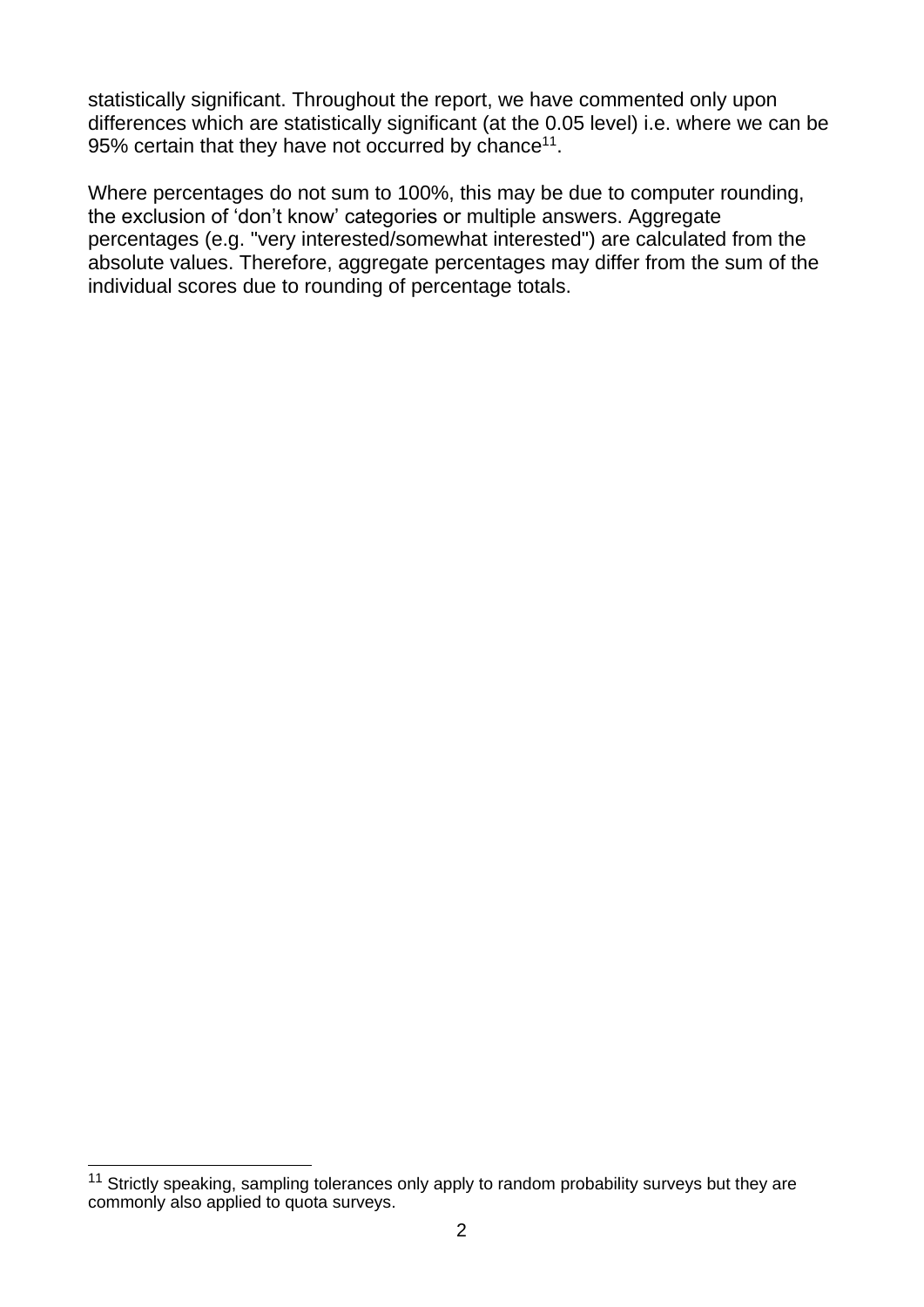## <span id="page-11-0"></span>**3. Term-time childcare**

### <span id="page-11-1"></span>**Use of term-time childcare**

- Overall, the majority of parents (58%) used some form of term-time childcare. It was more common for parents to use term-time care for younger children, aged 5 to 7 (62%) or 8 to 10 (64%), than older children aged 11 to 13 (48%).
- Working status was strongly associated with the use of term-time care, with families in which all parents were working more likely to use it than families with at least one non-working parent. As shown in Table 3.1, single parents working full-time were the family type most likely use term-time childcare (85%), while between 65% and 76% of other families in which all parents worked (either full-time or part-time) used childcare<sup>12</sup>. In comparison, only around a third (between 28% and 33%) of families with at least one-non working parent used childcare.

| <b>Family working status</b>                                                               | % use term-time<br>childcare | <b>Base</b> |
|--------------------------------------------------------------------------------------------|------------------------------|-------------|
| All parents working (full-time or part-time)                                               | 72%                          | 1,594       |
| At least one parent not working                                                            | 30%                          | 408         |
| Single parent – working full-time                                                          | 85%                          | 144         |
| Single parent – working part-time                                                          | 65%                          | 108         |
| Single parent – not working                                                                | 30%                          | 98          |
| Couple - both working full-time                                                            | 76%                          | 671         |
| Couple – one parent working full-time, one working part-time; or<br>both working part-time | 71%                          | 668         |
| Couple – one parent working full-time, one not working                                     | 28%                          | 226         |
| Couple – neither working                                                                   | 33%                          | 52          |

#### **Table 3.1: Use of term-time care by working status**

• Indeed, the main reason by far that parents gave for using term-time childcare was because it allows them to work, mentioned by 79% of all those who used term-time childcare (Figure 3.1). Meanwhile, much smaller proportions, said they used term-time childcare for reasons such as giving grandparents a chance to spend time with their child (6%), their child enjoying it (6%), or

 $\overline{\phantom{a}}$  $12$  These findings are in line with previous research for the Scottish Executive, which found that the characteristics most strongly related to use of childcare were whether the household contained one or two-parents, and whether they worked (see: [http://docs.scie](http://docs.scie-socialcareonline.org.uk/fulltext/parentsccdem.pdf)[socialcareonline.org.uk/fulltext/parentsccdem.pdf\)](http://docs.scie-socialcareonline.org.uk/fulltext/parentsccdem.pdf)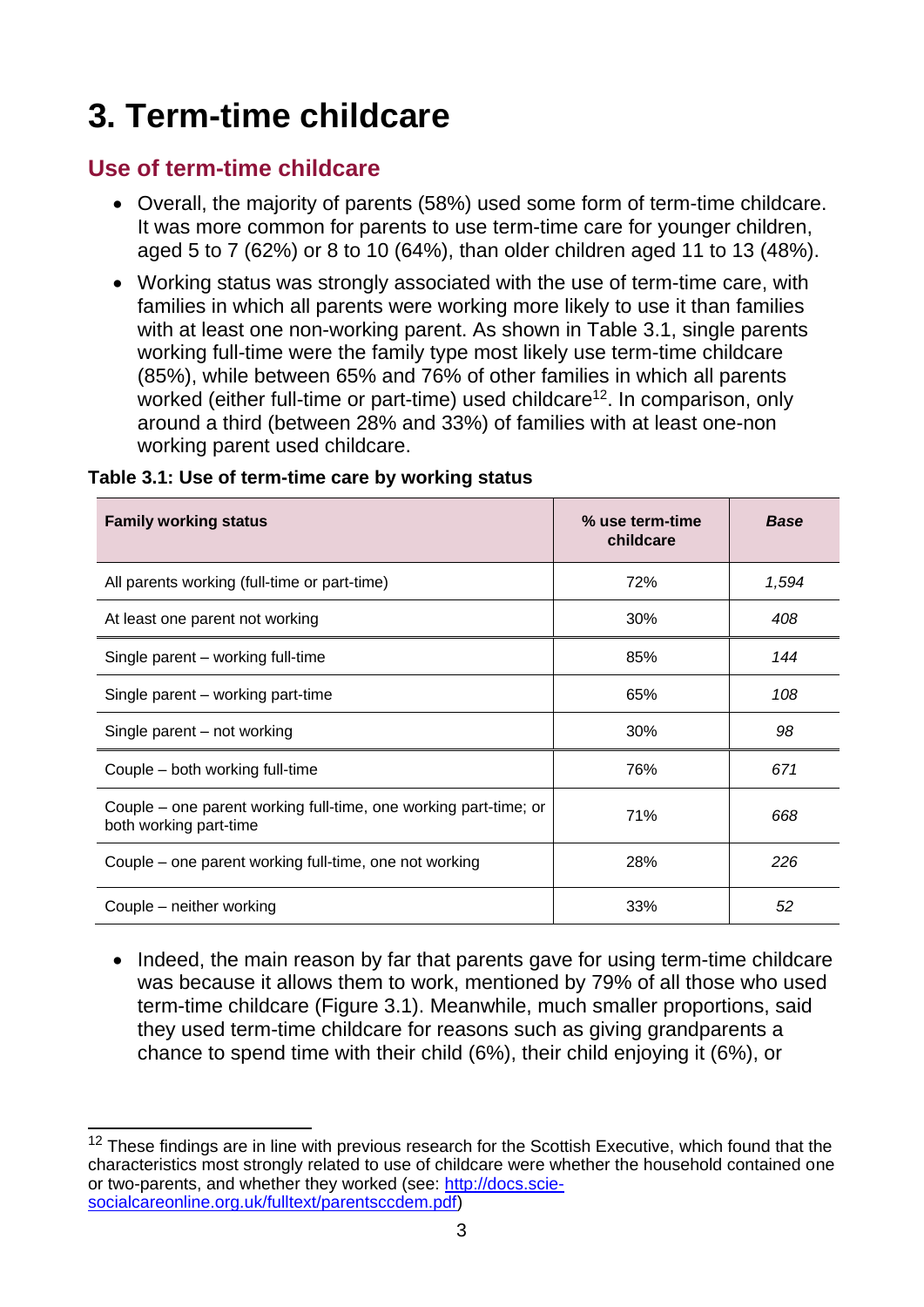allowing the participant and/or their partner to study/train at college or university (4%).



#### **Figure 3.1: Reasons for using term-time care**

*Base: All who use term-time childcare – all parents (1,253); at least one non-working parent (118) Participants could give more than one response*

• Reasons for using term-time care differed somewhat for families with at least one non-working parent. While the most common reason was still that it allows the parents to work (32%), other reasons were more common – for example: it allows them or their partner to study/train at college or university (20%); their child enjoys it (17%); and for reasons related to the parents' health/disability (13%).

### <span id="page-12-0"></span>**Types of term-time childcare used**

- Among those who used term-time childcare, just over half (56%) of parents only used informal care (e.g. grandparents, other family or friends), and 21% only used formal care (e.g. breakfast or after-school clubs). Around a quarter  $(23%)$  used both formal and informal types of care<sup>13</sup>.
- As shown in Figure 3.2, grandparents were the most commonly used type of term-time childcare, used by 63% of parents who used any form of term-time care, while around a quarter used after-school clubs (23%) and breakfast clubs (22%).

 $\overline{\phantom{a}}$  $13$  Among all (2,002) participants, a third (33%) only used informal term-time care, 12% only used formal care and 13% used both.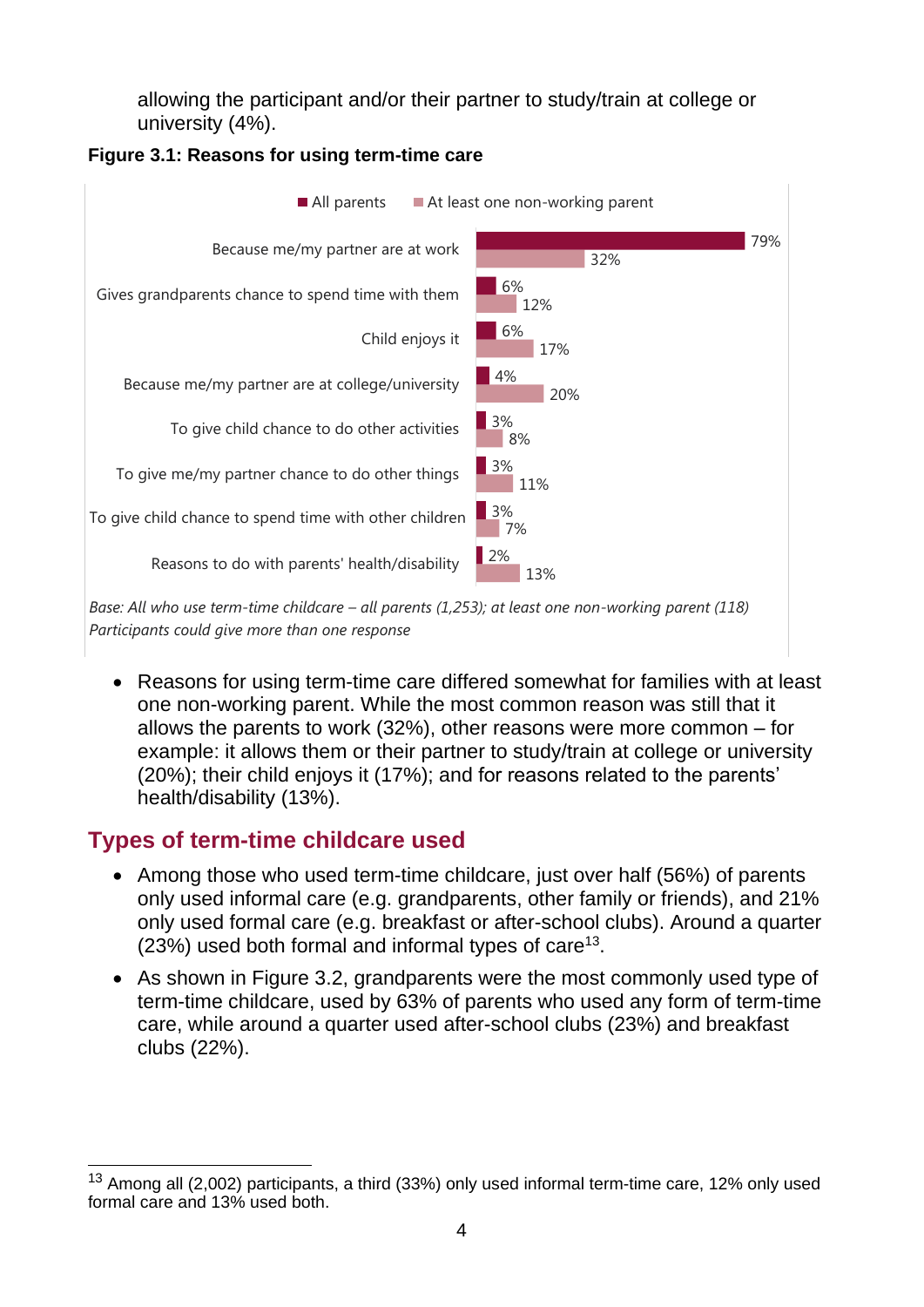

#### **Figure 3.2: Types of term-time care used (among those who used any care)**

*Base: All who use term-time childcare (1,253) Participants could give more than one response.*

• As shown in Figure 3.3, older children, aged 11 to 13 were more likely than younger children to receive informal care only (71% of those who received any form of term-time childcare, compared with48% of 5 to 7 year olds, and 54% of 8 to 10 year olds). Meanwhile, children aged 5 to 7 and 8 to 10 were more likely than older children to receive formal care only (23% and 24% respectively, compared with14% of 11 to 13 year olds).

#### **Figure 3.3: Types of term-time care used by age**



*Base: All who use term-time childcare – parents of children aged 5 to 7 (456); 8 to 10 (461); 11 to 13 (336)*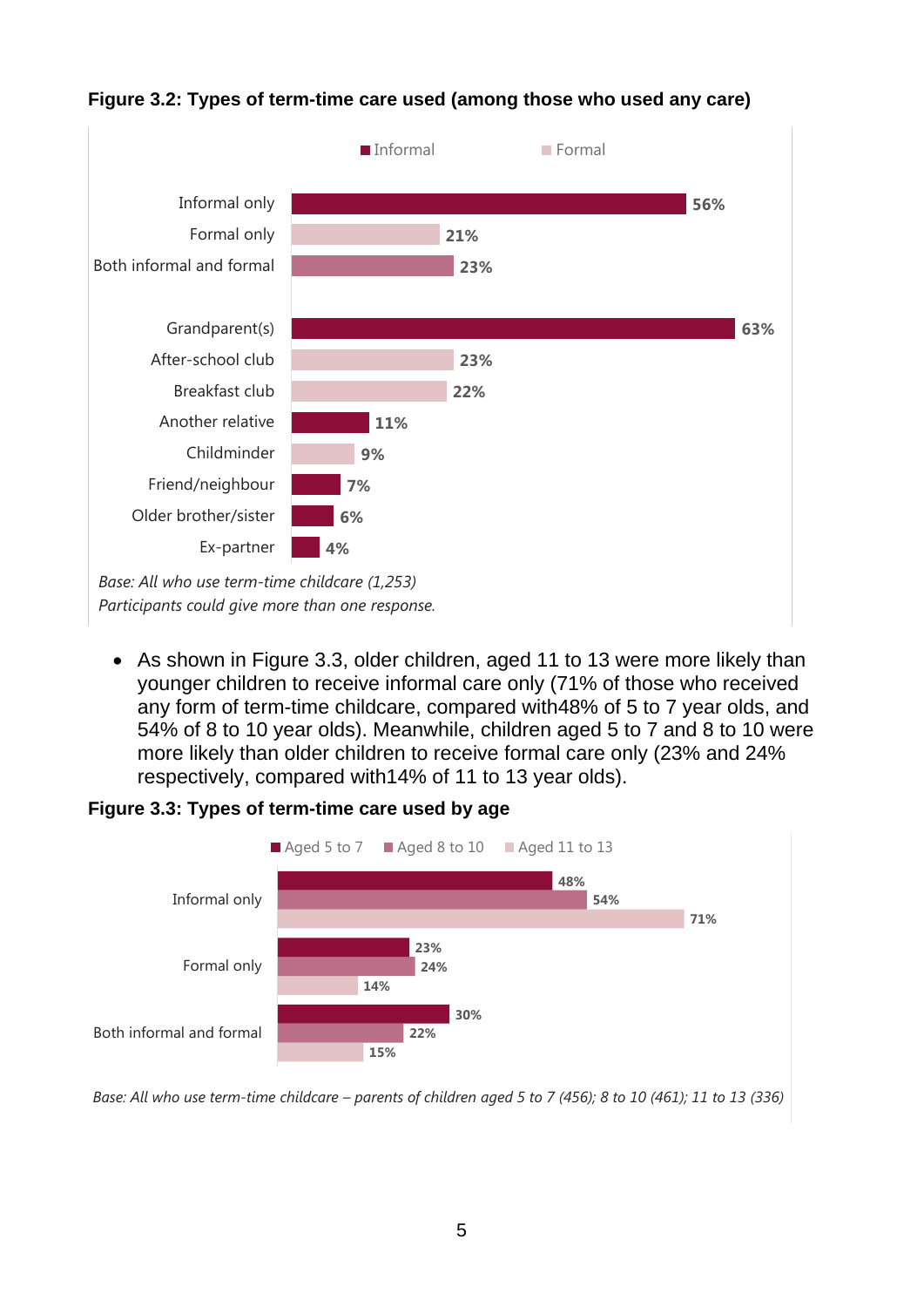- The use of breakfast and after-school clubs was more popular for younger children, particularly those aged 5 to  $7 - 28%$  of this age group (who received any term-time childcare) attended breakfast clubs, compared with23% of 8 to 10 year olds and 13% of 11 to 13 year olds; and 30% of 5 to 7 year olds attended after-school clubs, compared with23% of those aged 8 to 10, and 16% of those aged 11 to 13.
- Families in living in the Lothians were more likely to use breakfast clubs (34%, compared with22% overall) and after-school clubs (30%, compared with23% overall).
- In terms of area deprivation, those in the most deprived areas (SIMD  $1^{14}$ ) were more likely to use breakfast clubs<sup>15</sup> (31%, compared with 22% overall), while those living in the least deprived areas (SIMD 5) were more likely to use after-school clubs (36%, compared with23% overall).
- Higher income families, earning more than £60,000 per annum, were more likely to use after-school clubs (34% of those, compared with23% overall) and childminders (14%, compared with9% overall). Parents living in the Highlands and Islands were also more likely to use childminders (16%, compared with9% overall).

### <span id="page-14-0"></span>**Views on breakfast and after-school clubs**

*Breakfast clubs*

- Parents whose child attended a breakfast club (22% of those who used termtime care<sup>16</sup>) were very positive about the club, with almost all users saying it was both convenient and affordable.
- As shown in Figure 3.4, almost all (99%) parents who used a breakfast club agreed that its location was convenient, with 98% *strongly* agreeing. Almost all users also agreed that it was available on convenient days (96%) and at convenient times (94%). Most users also said that, given their family income, the breakfast club was affordable – 79% agreed, while 13% said this did not apply since they did not pay for the club. Only 4% of users disagreed with this statement. The fact that such small proportions disagreed with these statements on convenience and affordability suggests that these aspects are crucial in ensuring access to these services. (See Figure 3.6 below for reasons why other parents do not use breakfast or afterschool clubs.)

 $\overline{\phantom{a}}$ <sup>14</sup> This study used SIMD (Scottish Index of Multiple Deprivation) quintile categories. SIMD provides a deprivation rank for each of the datazones in Scotland, from the most deprived (SIMD 1) to the least deprived (SIMD 5).

<sup>&</sup>lt;sup>15</sup> This is most likely due to the introduction of free or subsidised breakfast club schemes in these areas by local councils.

 $16$  13% of all (2,002) participants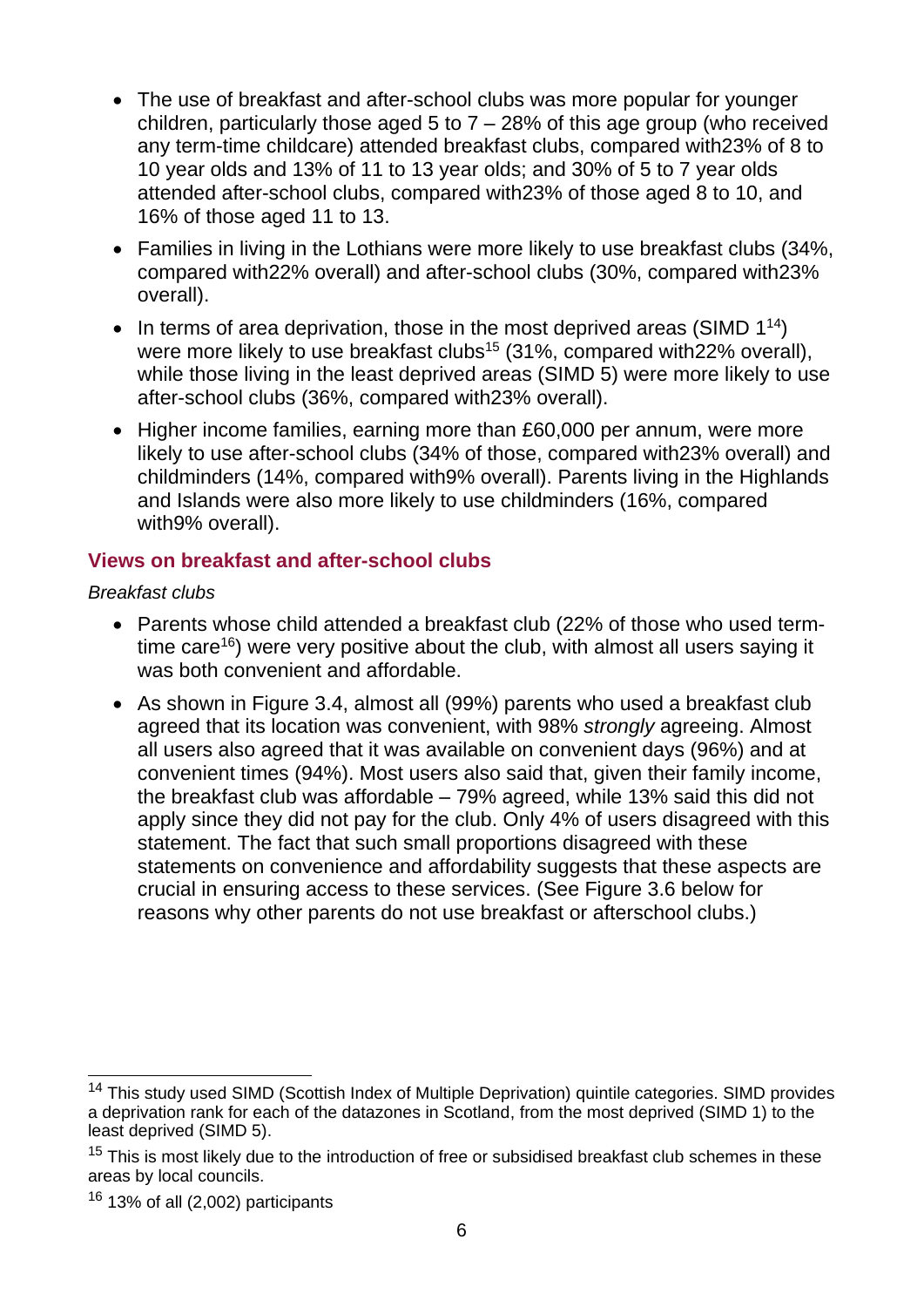

*Base: All those who use breakfast clubs (266)*

- A third (35%) of parents agreed the provision of free or subsidised food was a reason for using the club, while 43% disagreed and 8% said this did not apply since this was not provided by the club.
	- Single parents and those living in the most deprived areas (SIMD 1) were more likely to agree that one of the reasons they used a breakfast club was for free or subsidised food (44% and 53% respectively, compared with35% overall).

#### *After-school clubs*

- Views on the convenience and affordability of after-school clubs were similar to those on breakfast clubs, again more highlighting the importance to users of these factors. Among parents whose child attended an after-school club (23% of those who used term-time care, and 14% of *all* parents) almost all agreed that the club was available on convenient days (97%), at convenient times (97%) and in a convenient location (95%). A majority also agreed that the club was affordable – 86% agreed, while only 8% disagreed (Figure 3.5).
- In comparison to breakfast clubs, the provision of free or subsidised food was less likely to be a reason for using an after-school club. Only 16% of parents agreed they used an after-school club because it provided free or subsidised food. Half (52%) disagreed with this statement, while 22% said this was not provided by the club.
- As with breakfast clubs, single parents and those living in the most deprived areas (SIMD 1) were more likely to agree that one of the reasons they used an after-school club was for free or subsidised food (34% and 27% respectively, compared with16% overall). Further, single parents were less likely to agree that their after-school club was affordable (74%, compared with 88% of couples).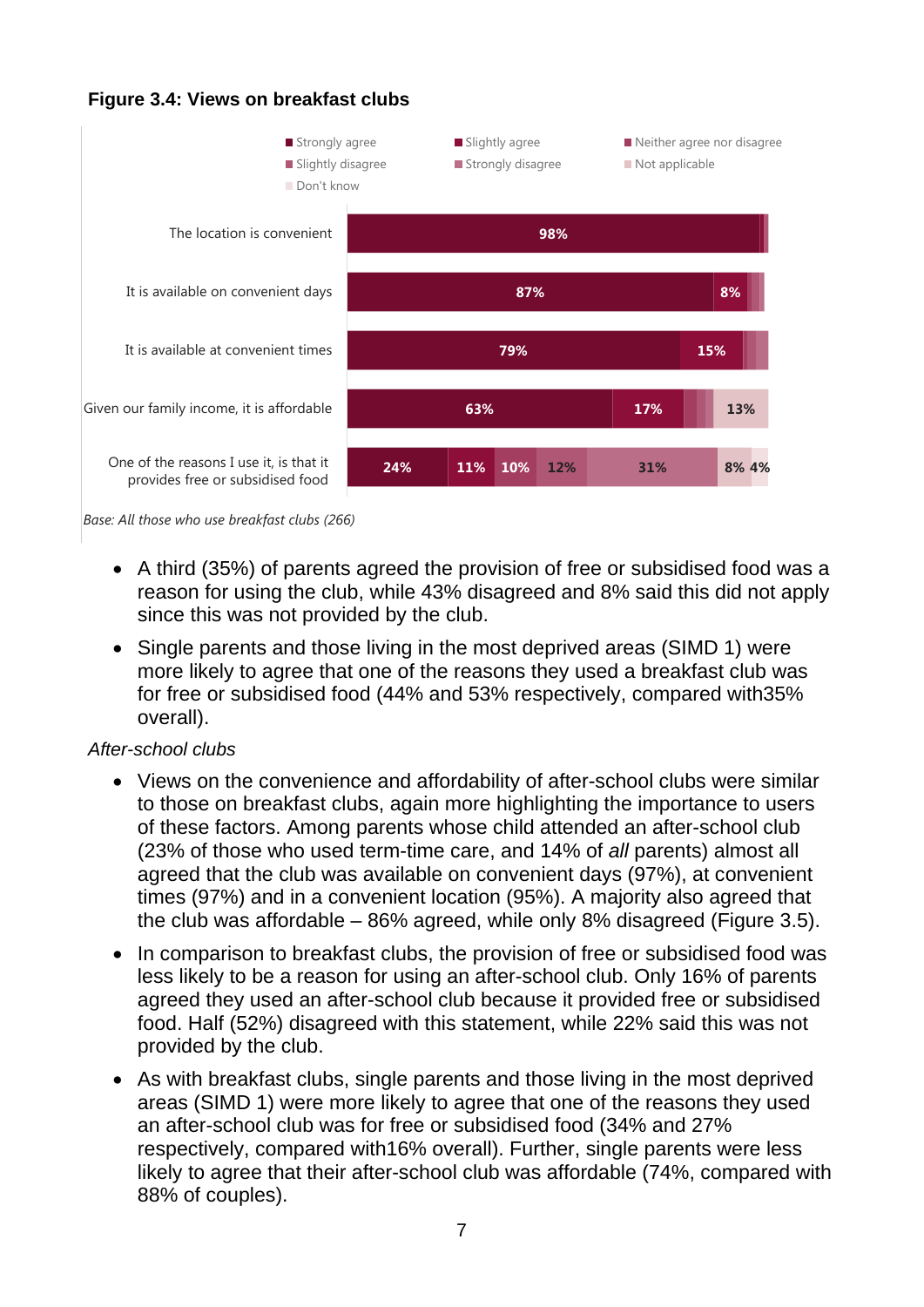## Figure 3.5: Views on after-school clubs<br>**Standard Life Favourability – Trends**



*Base: All who use after-school clubs (271)*

 $\overline{\phantom{a}}$ 

• Term-time childcare users who did *not* use breakfast or after-school clubs were asked why they did not use these types of formal care. The main reasons given were because they thought these clubs were too expensive<sup>17</sup> (31%), and because they preferred family or friends look after their child (26%). Other reasons were that it was not possible or convenient to use breakfast or after-school clubs because there were no clubs in their area (15%), that the timings and availability of the clubs did not suit them (11%) and that they found their current arrangements more convenient and/or easier to access (9%) (Figure 3.6).

 $17$  It is estimated that the average annual cost for a family with two school-aged children is around £3800 for five days per week of after-school care provision (see: [http://www.healthscotland.com/uploads/documents/26583-](http://www.healthscotland.com/uploads/documents/26583-Evidence%20Briefing_Impact%20of%20out%20of%20school%20care_5681.pdf) [Evidence%20Briefing\\_Impact%20of%20out%20of%20school%20care\\_5681.pdf\)](http://www.healthscotland.com/uploads/documents/26583-Evidence%20Briefing_Impact%20of%20out%20of%20school%20care_5681.pdf)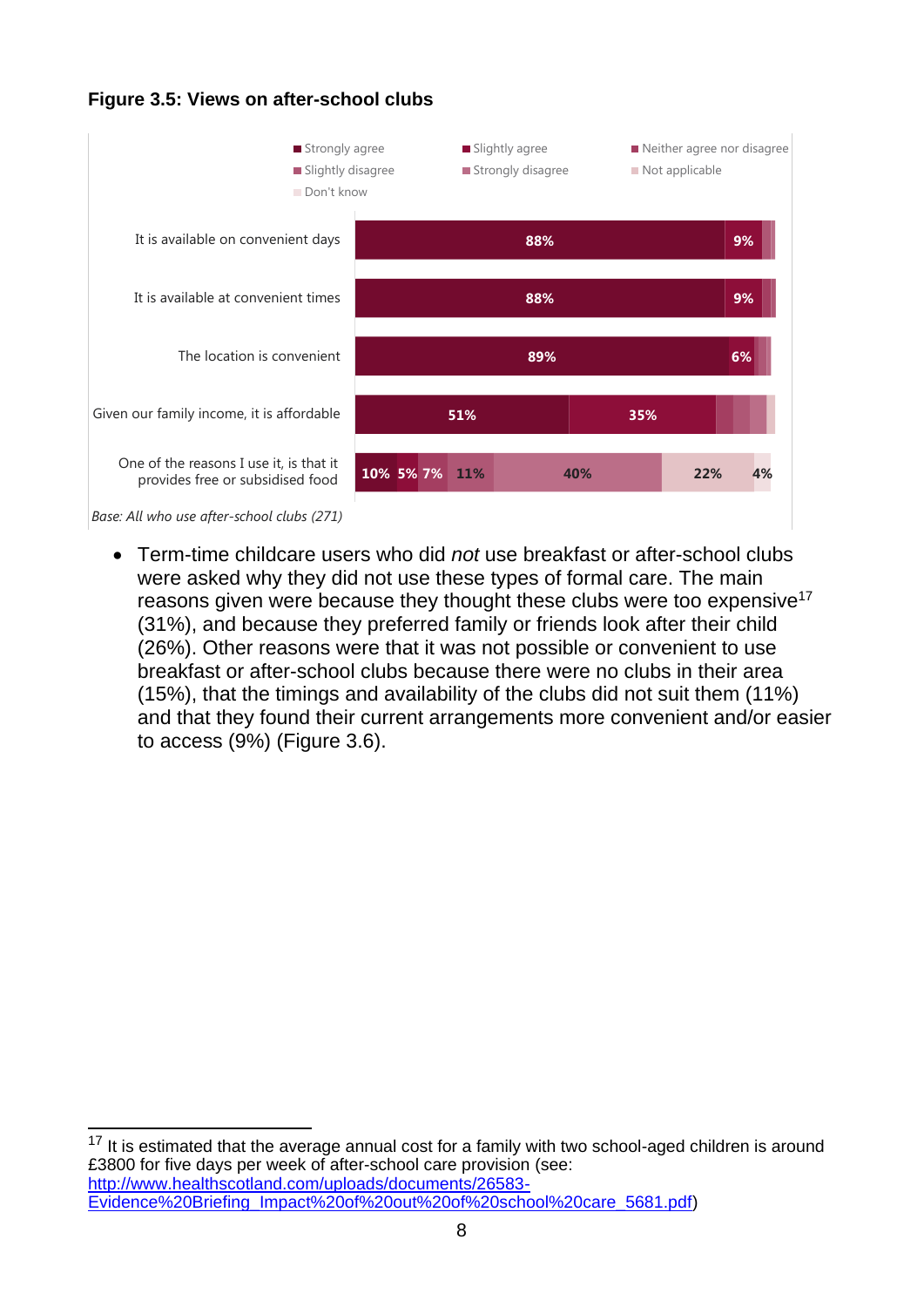### Figure 3.6: Reasons for not using breakfast or after-school clubs (among users of **other types of care)**



*Base: All who use term-time childcare but do not use breakfast or after-school clubs (800) Participants could give more than one response.*

• Parents living in remote rural areas<sup>18</sup> were much more likely to say that there were not any breakfast or after-school clubs in their area (66%, compared with15% overall). Those living in areas of mid-level deprivation (SIMD 3) were also more likely to say that there were none of these clubs nearby (23%, compared with15% overall).

### <span id="page-17-0"></span>**Non-users of term-time childcare**

- Around two-fifths (42%) of all participants said they did not use any type of childcare during term-time.
- As noted above, the working status of a family strongly influenced the likelihood of term-time childcare use – 70% of families with at least one nonworking parent did not use term-time care. Relatedly, families earning less than £20,000 per annum<sup>19</sup> and those living in the most deprived areas (SIMD1) were less likely to use any type of term-time childcare (58% and 50% respectively did not use term-time childcare, compared with42% overall).
- Families with three or more children were also less likely to use term-time childcare (54% did not use term-time childcare, compared with40% of families with one or two children).
- As shown in Figure 3.7, the main reason by far that parents did not use termtime childcare was because they felt it was not currently needed, since

<https://www2.gov.scot/Topics/Statistics/About/Methodology/UrbanRuralClassification>

 $\overline{a}$  $18$  Areas with a population of less than 3,000 people, and with a drive time of over 30 minutes to a settlement of 10,000 or more.

 $19$  Previous research has highlighted that childcare use is higher than average among families in higher income groups and in nonmanual occupations (see: [http://docs.scie](http://docs.scie-socialcareonline.org.uk/fulltext/parentsccdem.pdf)[socialcareonline.org.uk/fulltext/parentsccdem.pdf\)](http://docs.scie-socialcareonline.org.uk/fulltext/parentsccdem.pdf)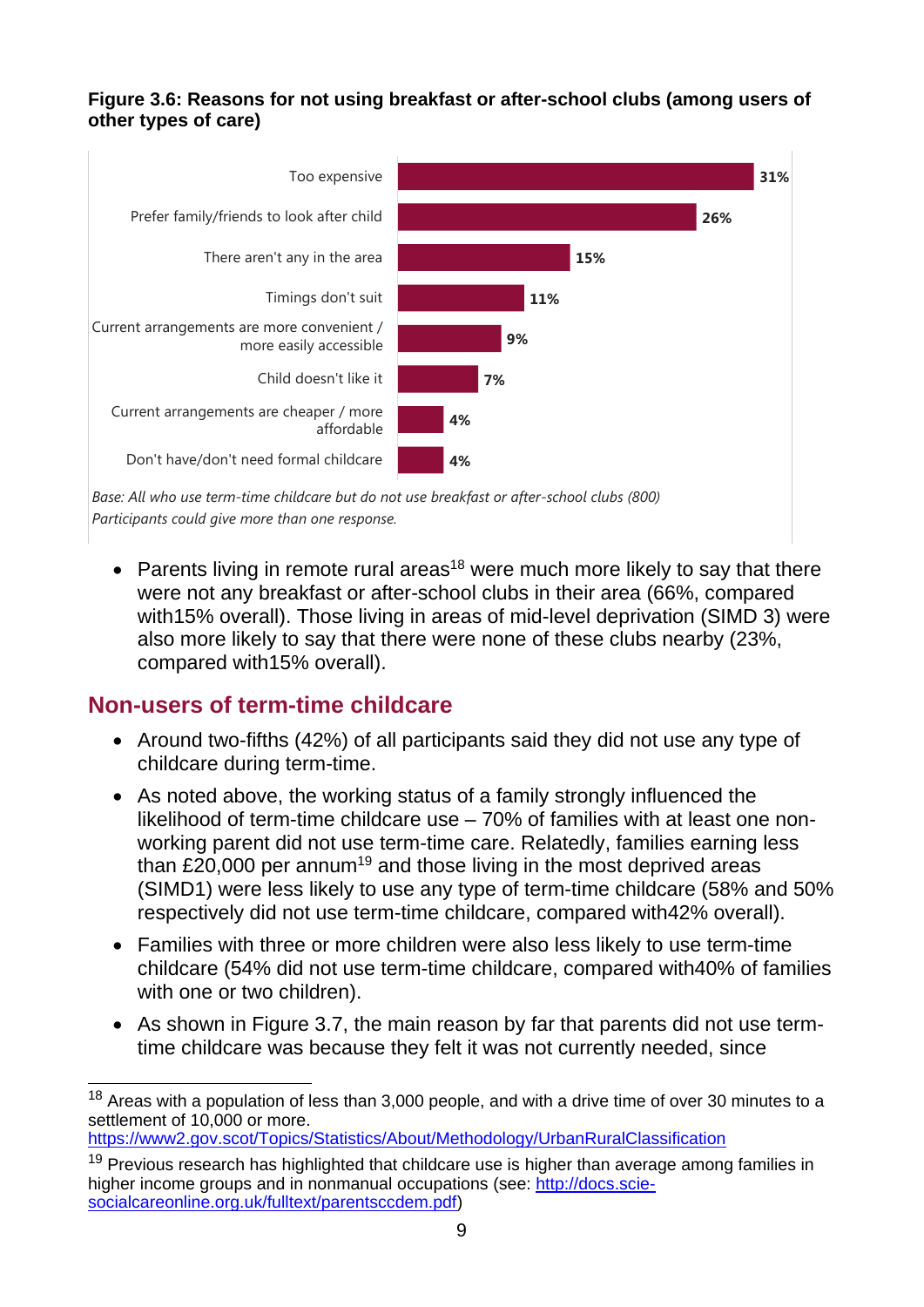they/their partner could look after the child themselves (80%). Thirteen per cent said they could not afford formal childcare, while 5% said their child was old enough to look after themselves, and 4% said there was no childcare available nearby. Three per cent of parents said they did not use term-time childcare because their child had a disability or support needs, with some parents further commenting that appropriate childcare support was not available for their child in their local area.

• The availability of nearby childcare was more an issue for those living in remote locations than elsewhere, mentioned by 12% in those areas, compared with4% overall.



#### **Figure 3.7: Reasons for not using term-time childcare**

*Participants could give more than one response.*

### <span id="page-18-0"></span>**Accessing breakfast and after-school clubs**

• As shown in Figure 3.8, over half of parents who did not use term-time care were aware of affordable breakfast (61%) or after-school clubs (55%) near to them. However, overall 45% and 39% said that there were either no affordable breakfast or after-school clubs nearby (20% and 25% respectively) or that they did not know of any (19% and 20% respectively).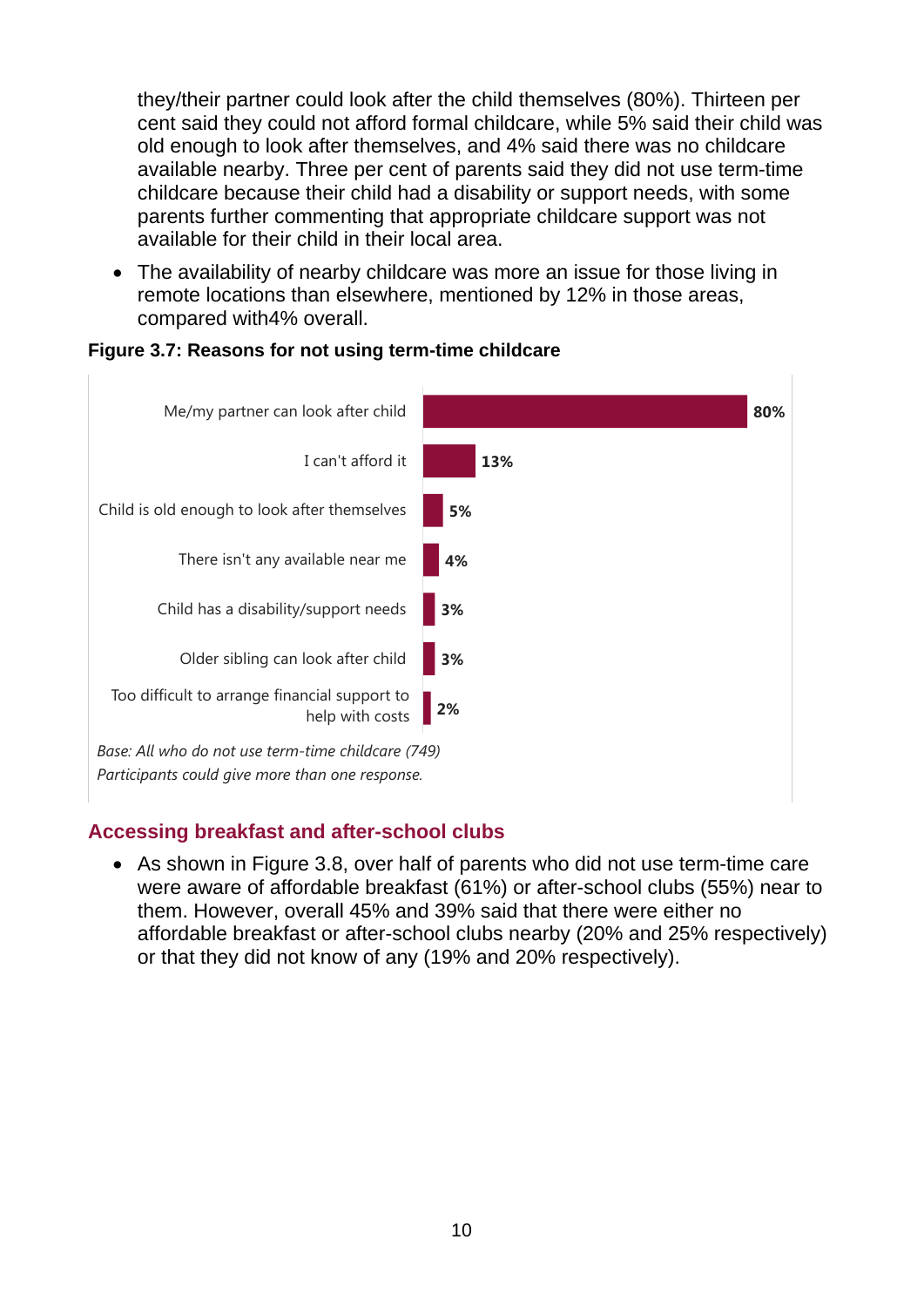## **Figure 3.8: Awareness of nearby, affordable breakfast and after-school clubs among**  those who do not use any term-time care



*Base: All who do not use term-time childcare (749)*

- Those living in remote rural areas were more likely to say there were no nearby, affordable breakfast clubs (56%, compared with20% overall), or afterschool clubs (43%, compared with25% overall).
- Those living in areas of deprivation SIMD 3 or 4 were also more likely to say there were no nearby, affordable breakfast clubs in their area (28% and 31% respectively, compared with20% overall), while those with an income of less than £20,000 per annum were more likely to say there were no nearby, affordable after-school clubs in their area (36%, compared with25% overall).
- Parents who said there were no affordable breakfast or after-school clubs near to them were asked if they would be interested in using these clubs if they were available. Forty four per cent of parents said they would be very/somewhat interested in using an affordable after-school club if it was available, and 31% said they would be very/somewhat interested in an affordable breakfast club (Figure 3.9).

## Figure 3.9: Interest in affordable breakfast and after-school clubs<br>



*Base: All who do not use term-time childcare who said there were no affordable breakfast or after-school clubs nearby (296;320)*

• In each case, parents were most interested in using these clubs for children aged 5 to 7 – 48% said they'd be interested in using a breakfast club for their 5 to 7 year old (compared with34% for 8 to 10 year olds, and 18% for 11 to 13 year olds), and 62% said they'd be interested in using an after-school club for their 5-7 year old (compared with47% for 8 to 10 year olds, and 29% for 11 to 13 year olds).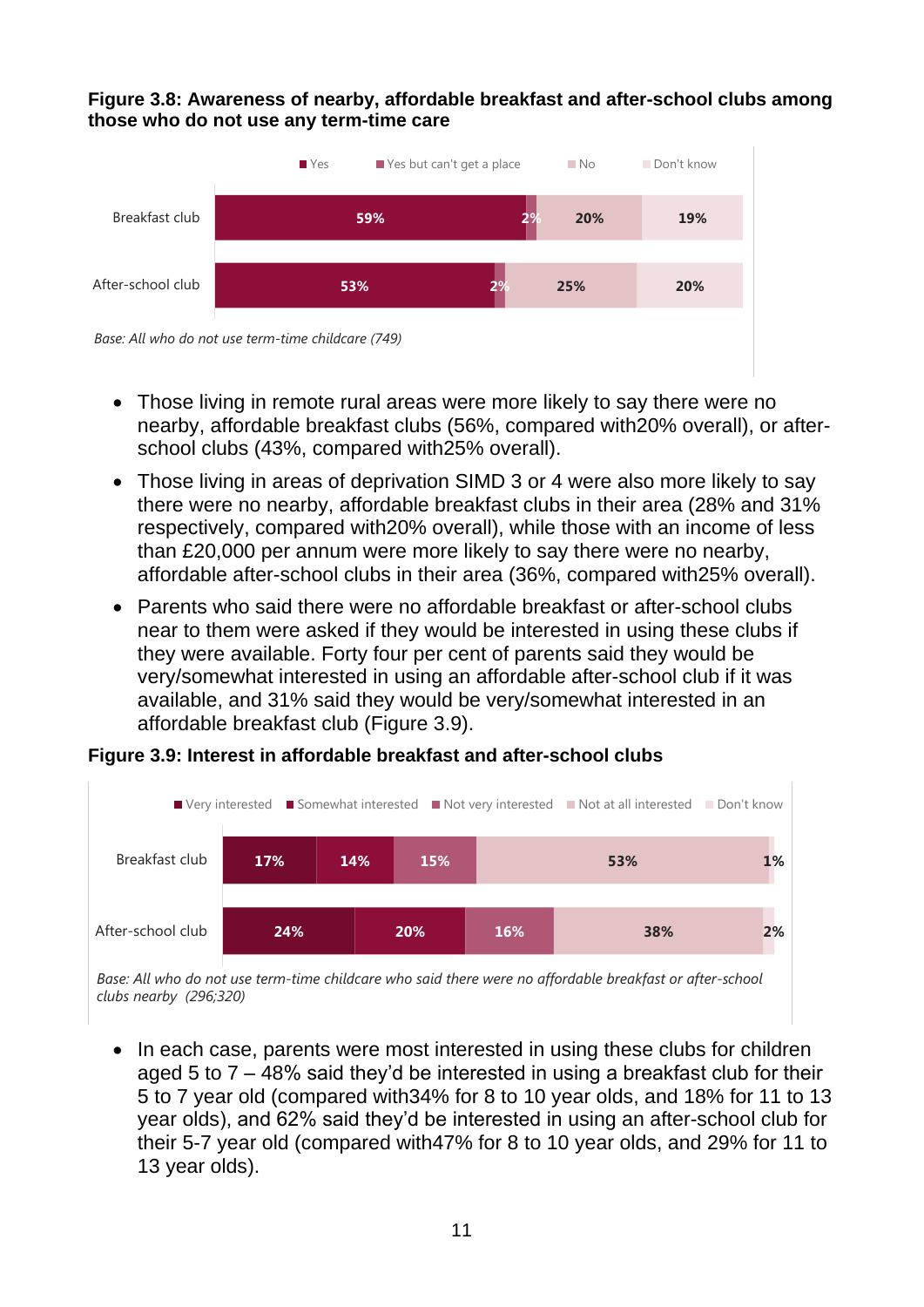- Single parents and families earning less than £20,000 per annum were also more interested in using after-school clubs (59% and 54% respectively, compared with44% overall).
- Those interested in breakfast and after-school clubs said the main reasons they would use them would be to allow them/their partner to work (43%), while one in five (19%) said using them would allow them/their partner to work more hours (Figure  $3.10)$ <sup>20</sup>. Around a quarter said they would use the club to give their child the chance to spend time with other children (27%) or do other activities (26%).

#### Figure 3.10: Reasons parents (who currently do not use any term-time care) would **be interested in using affordable breakfast and after-school clubs**



*Base: All who do not use term-time childcare, who said no affordable breakfast/after-school clubs nearby, but interested in using them (168)*

*Participants could give more than one response.*

 $\overline{a}$  $20$  As shown in previous research, one of the key benefits of out-of-school care is the economic benefit it offers families by enabling parents to work/work more hours (see: https://soscn.org/downloads/library/Out\_of\_School\_Care/Assessment\_of\_Benefits\_and\_costs\_of [OSC.pdf\)](https://soscn.org/downloads/library/Out_of_School_Care/Assessment_of_Benefits_and_costs_of_OSC.pdf)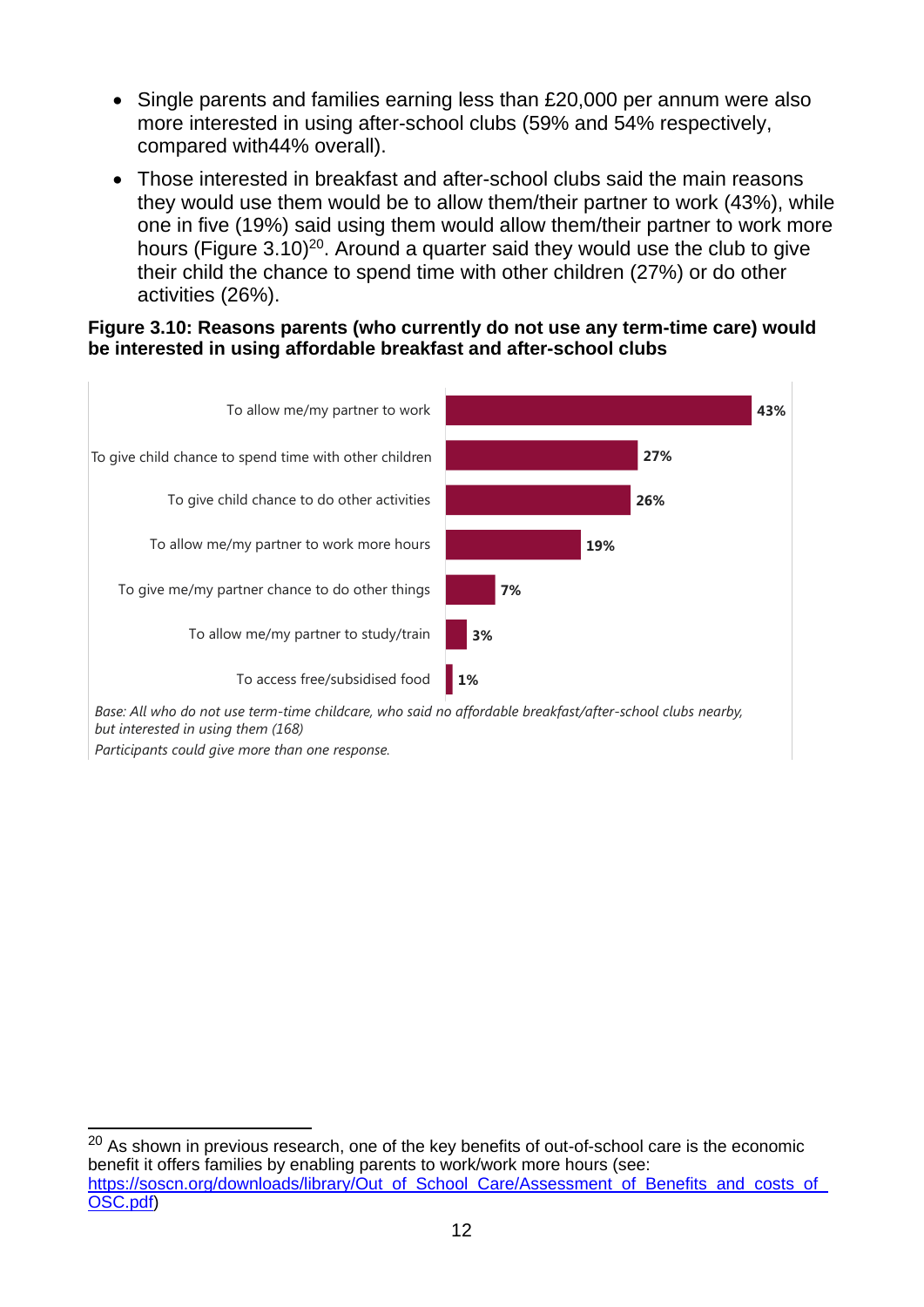## <span id="page-21-0"></span>**4. School holiday childcare**

## <span id="page-21-1"></span>**Use of holiday childcare**

- The proportion of parents using childcare during the school holidays was similar to those using childcare during term-time. More than half (61%) of parents said they used childcare the school holidays.
- Most (82%) parents who used childcare during term-time also used childcare during the school holidays<sup>21</sup>, while 36% of parents who did *not* use any childcare during term-time *did* use it during the school holidays. Twenty three percent of all parents used neither.
- Again, the working status of a family influenced the likelihood of childcare use. As shown in Table 4.1, families in which all parents were working were more likely to use holiday childcare than families in which at least one parent was not working (71%, compared with41%). Again, single parents working full-time were the family group most likely to use holiday childcare (76%).

| <b>Family working status</b>                                                               | Use holiday childcare | <b>Base</b> |
|--------------------------------------------------------------------------------------------|-----------------------|-------------|
| All parents working (full-time or part-time)                                               | 71%                   | 1,594       |
| At least one parent not working                                                            | 41%                   | 408         |
| Single parent – working full-time                                                          | 76%                   | 144         |
| Single parent – working part-time                                                          | 70%                   | 108         |
| Single parent - not working                                                                | 43%                   | 98          |
| Couple – both working full-time                                                            | 72%                   | 671         |
| Couple – one parent working full-time, one working part-time; or<br>both working part-time | 71%                   | 668         |
| Couple – one parent working full-time, one not working                                     | 39%                   | 226         |
| Couple - neither working                                                                   | 42%                   | 52          |

### **Table 4.1: Use of holiday care by working status**

• The reasons parents used holiday childcare were very similar to those for using term-time childcare (Figure 4.1). The most common reason was because the participant and/or their partner were working, mentioned by two thirds (65%) of participants. Six per cent said that they used holiday childcare so that they did not have to take annual or unpaid leave from their work. Around one in ten used holiday childcare to give grandparents a chance to spend time with the child (11%), because the child enjoyed it (9%) or because it gave the child a chance to do other activities (8%).

 $\overline{a}$  $21$  50% of all (2,002) participants.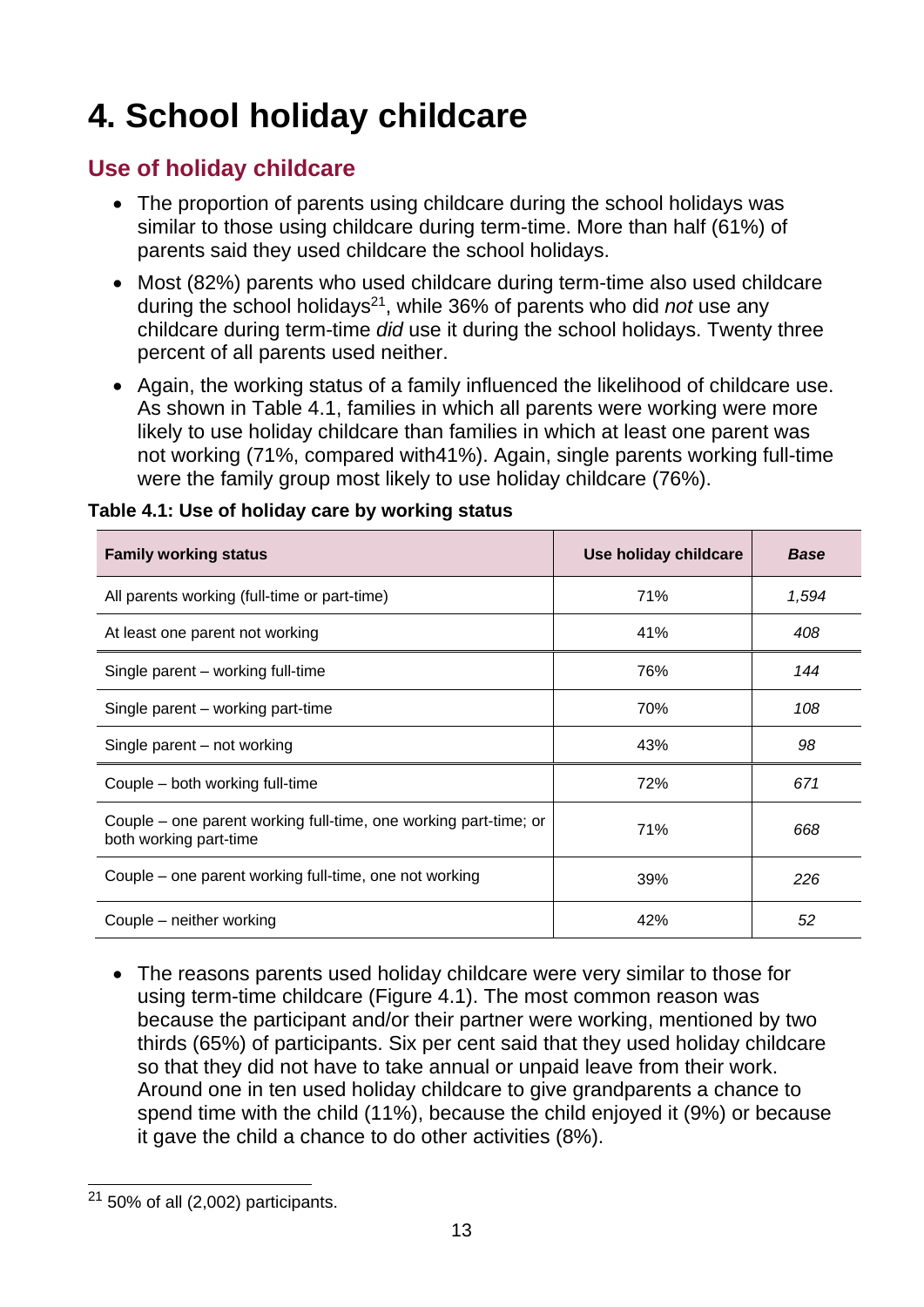## Figure 4.1: Reasons for using holiday care



• Among families with at least one parent not working, the main reason for using holiday care was still because the participant or their partner was at work (24%). However, greater proportions than overall said they used holiday care because: it gave grandparents a chance to spend time with the child (19%); it gave the parents a chance to do other things (19%); their child enjoyed it (18%); it gave the child a chance to do other activities (16%); and that it gave the child a chance to spend time with other children (15%).

## <span id="page-22-0"></span>**Types of holiday childcare used**

- Among those who used childcare during the school holidays, a majority (69%) of parents only used informal childcare (mainly grandparents), while 11% only used formal care, such as playschemes/ holidays clubs or a childminder. Twenty per cent of parents used both informal and formal holiday childcare (Figure  $4.2)^{22}$ .
- In terms of the use of both term-time and holiday childcare, 22% of all parents only used informal care during both term-time and the holidays, 4% only used formal care, while 4% used both.
- Again, grandparents were the most commonly used type of childcare, used by 71% of all those who used childcare during the school holidays. Playschemes/holiday clubs were used by 26% of parents, while 19% used

 $\overline{a}$  $22$  Among all (2,002) participants, a third (42%) only used informal holiday care, 7% only used formal care and 12% used both.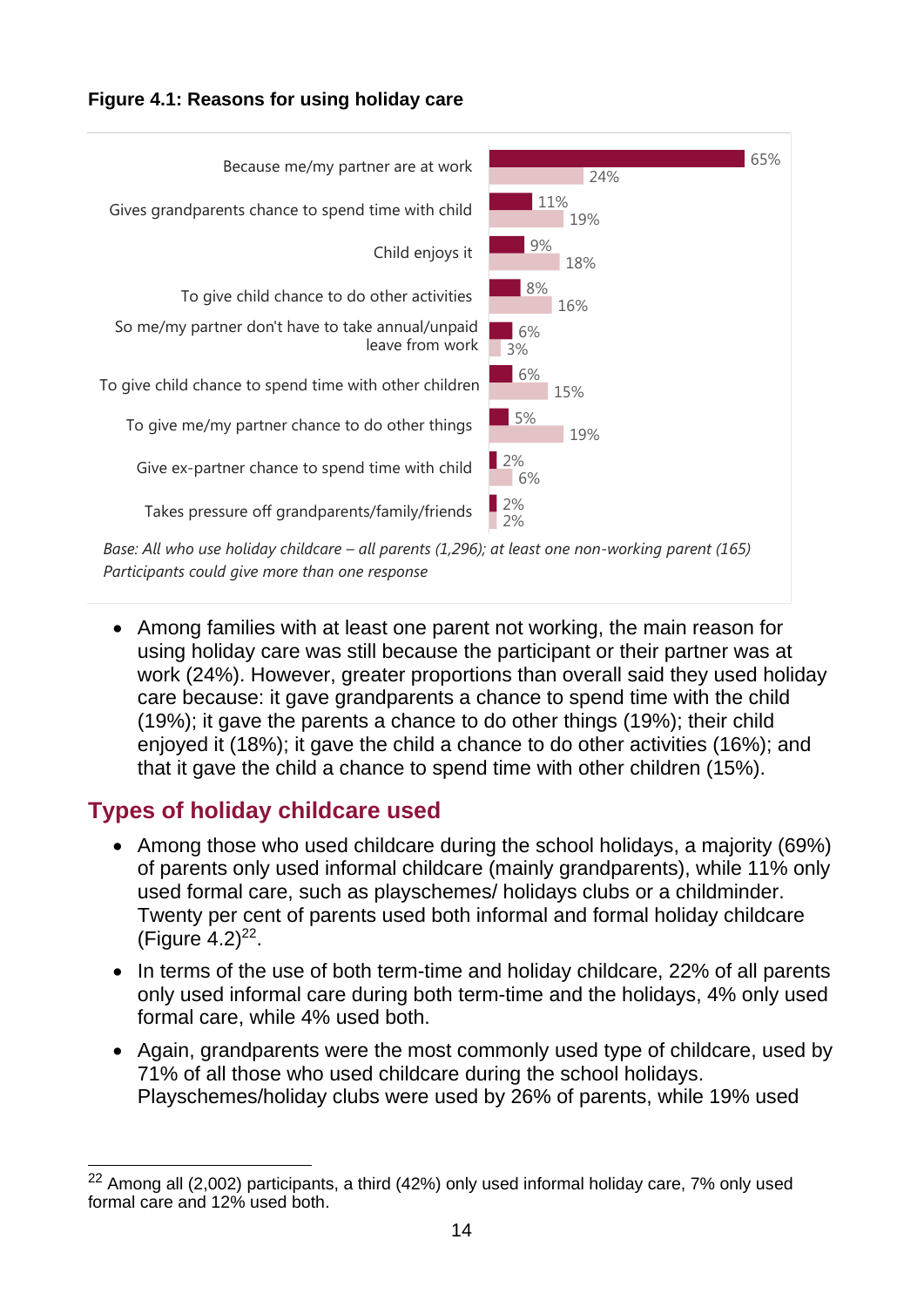relatives (other than older siblings or ex-partners) and 11% used friends or neighbours.



### **Figure 4.2: Types of holiday care used**

*Base: All who use holiday childcare (1,296) Participants could give more than one response.*

• Older children, aged 11 to 13, and those living in Central Scotland<sup>23</sup> or in the most deprived areas (SIMD 1) were more likely to receive informal care only during school holidays (80%, 78% and 75% respectively, compared with69% overall). In particular, children aged 11 to 13 were more likely than younger children to be looked after by an older brother or sister (12%, compared with5% of those aged 5 to 10). Children aged 5 to 7 were more likely to receive formal care only during school holidays (14%, compared with11% of 8 to 10 year olds, and 9% of 11 to 13 year olds) (Figure 4.3).

 $\overline{a}$ <sup>23</sup> The Central Scotland Scottish Parliament electoral region comprises Falkirk, North Lanarkshire and parts of South Lanarkshire.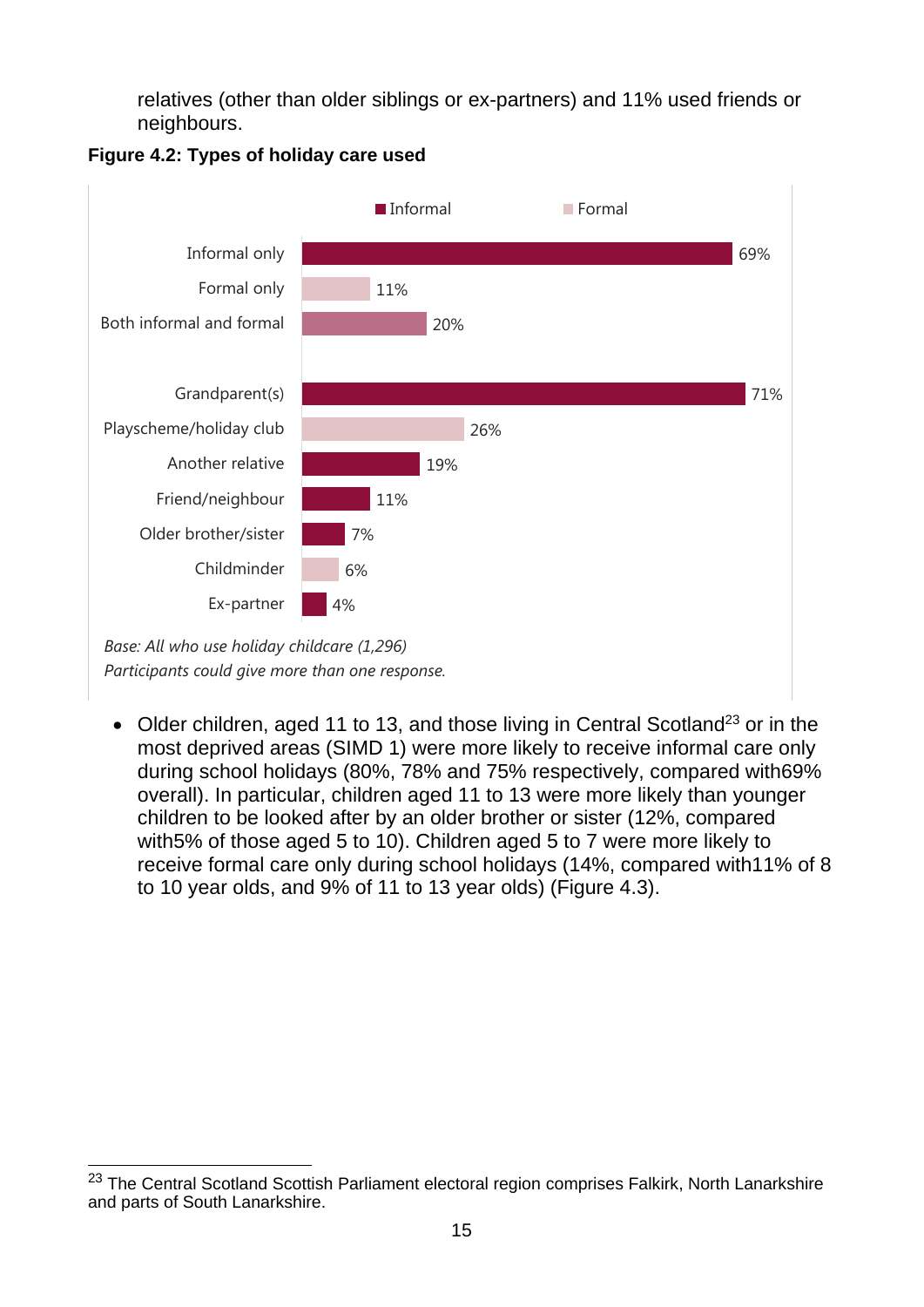#### **Figure 4.3: Types of holiday care used by age**



*Base: All who use holiday childcare – parents of children aged 5 to 7 (434); 8 to 10 (443); 11 to 13 (419)*

• Those living in the Lothians and younger children, aged 5 to 7, were more likely to to attend playschemes/holiday clubs (38% and 34% respectively, compared with26% overall). Families living in the least deprived areas (SIMD 5) and those earning more than £60,000 per annum were also more likely to use playschemes/holiday clubs (40% and 38%, compared with26% overall).

### <span id="page-24-0"></span>**Views on playschemes / holiday clubs**

- Users of playschemes/holiday were largely positive about them. As shown in Figure 4.4, convenience was a key factor, with most parents agreeing that the playscheme/club was convenient in terms of its location (91%), and the times it was available (89%). Three quarters (76%) agreed that, given their family income, it was affordable, though 16% disagreed with this statement.
	- Eleven per cent of parents said that the provision of free or subsidised food was one of the reasons they used the playscheme/club, while 47% disagreed and 34% said their playscheme/club did not provide this.
	- Single parents and those living in the most deprived areas (SIMD 1) were more likely to say that one of the reasons they used the playscheme/club was the provision of free or subsidised food (32% and 21% respectively, in comparison to 11% overall).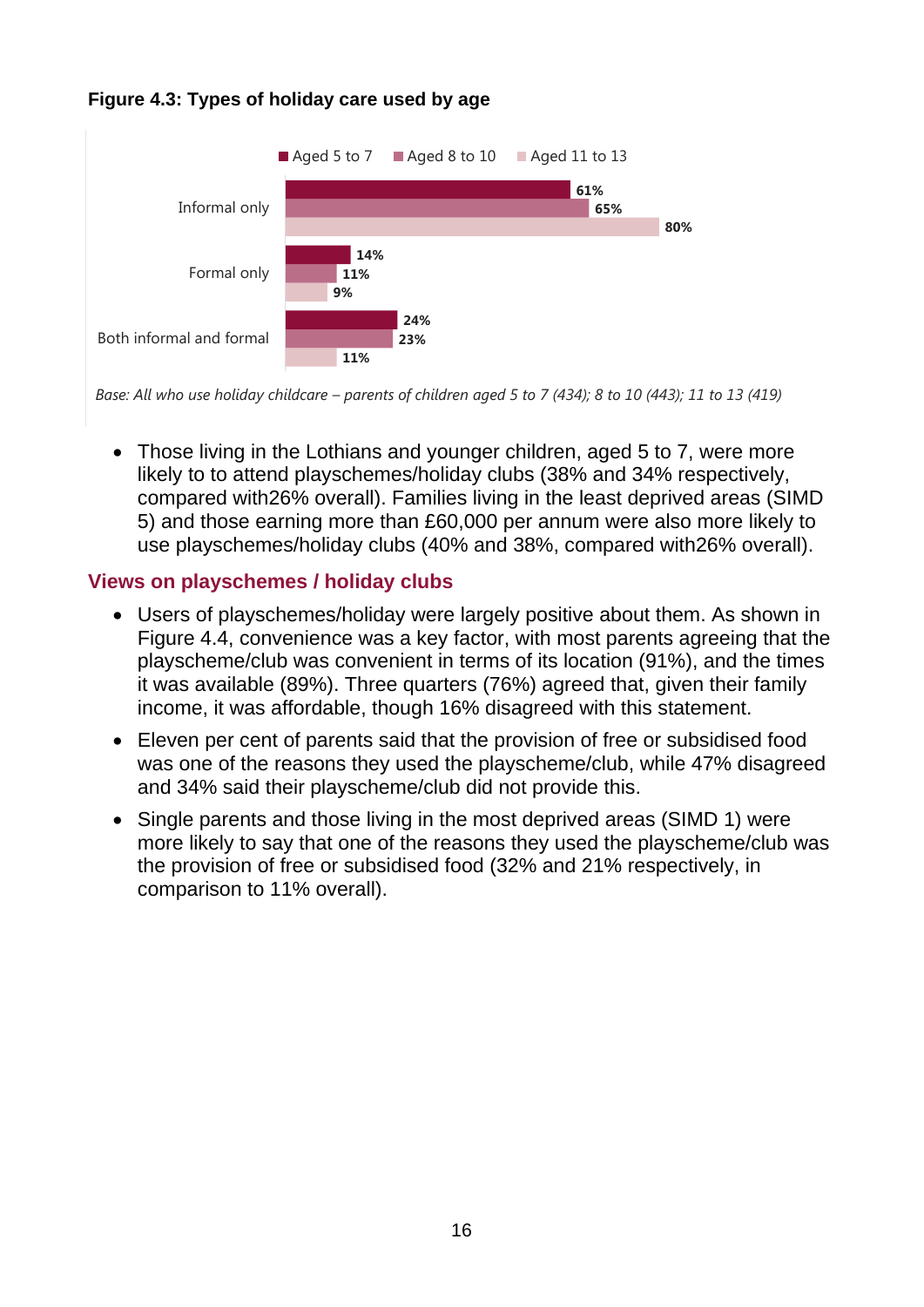



*Base: All who use playscheme / holiday clubs (351)*

As shown in Figure 4.5, users of holiday childcare who did *not* use playschemes or holiday clubs said the main reasons they used other types of care was because they thought playschemes or holiday clubs were too expensive (39%) or that they preferred family or friends to look after their child (27%). One in ten (10%) said there were no playschemes or clubs available in their area, while 5% were not aware of any in their area. Around one in ten also said their current arrangements were more convenient or accessible (10%), that the timings of the playscheme/club were not convenient (8%), or that their child did not like it (8%).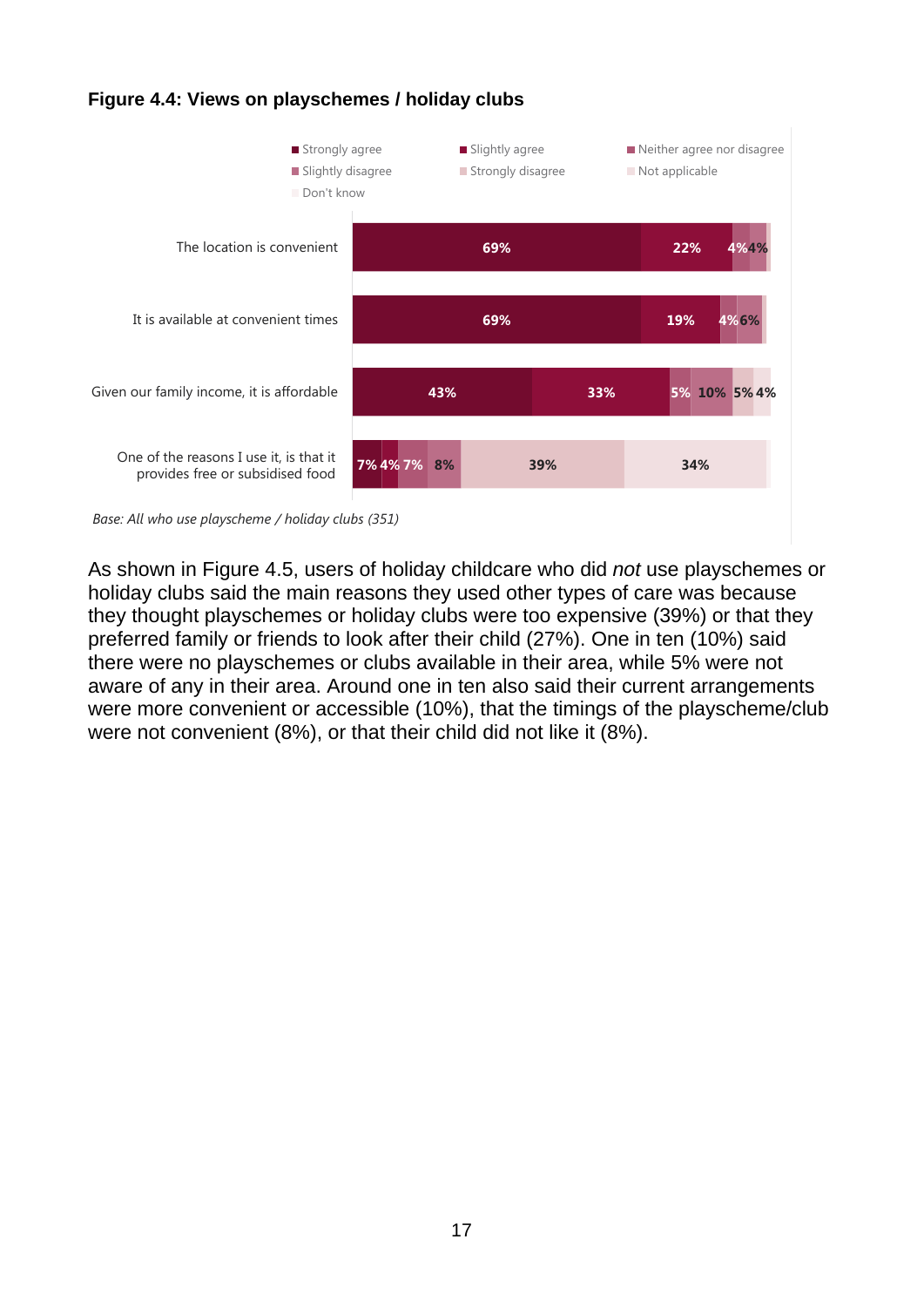#### Figure 4.5: Reasons for not using playschemes / holiday clubs (among users of **other types of care)**



*Base: All who use holiday childcare but do not use playschemes or holiday clubs (945) Participants could give more than one response.*

• Parents living in remote rural locations and in the Highlands and Islands were more likely to say that there were no playschemes or holiday clubs in their area (45% and 32% respectively, compared with10% overall), while those in areas of mid-level deprivation (SIMD 3) were more likely to say they were not aware of any playschemes/clubs in their area (8%, compared with5% overall).

### <span id="page-26-0"></span>**Non-users of holiday care**

- Thirty nine per cent of parents did not use any type of holiday childcare and the profile of these parents was very similar to non-users of term-time childcare. Those who did not use holiday childcare were more likely to be in families with a least one non-working parent (59%), families earning less than £15,000 per annum (54%) or those living in the most deprived areas (SIMD 1) (49%).
- Families with three or more children were also less likely to use holiday care than smaller families (54% did not use holiday childcare, compared with36% of families with one or two children).
- By far the main reason for not using holiday childcare was because it was not currently needed, since parents could look after the child themselves (82%) (Figure 4.6). Much smaller proportions said that they could not afford this type of childcare (12%) or that there was no other holiday childcare available to them nearby (4%).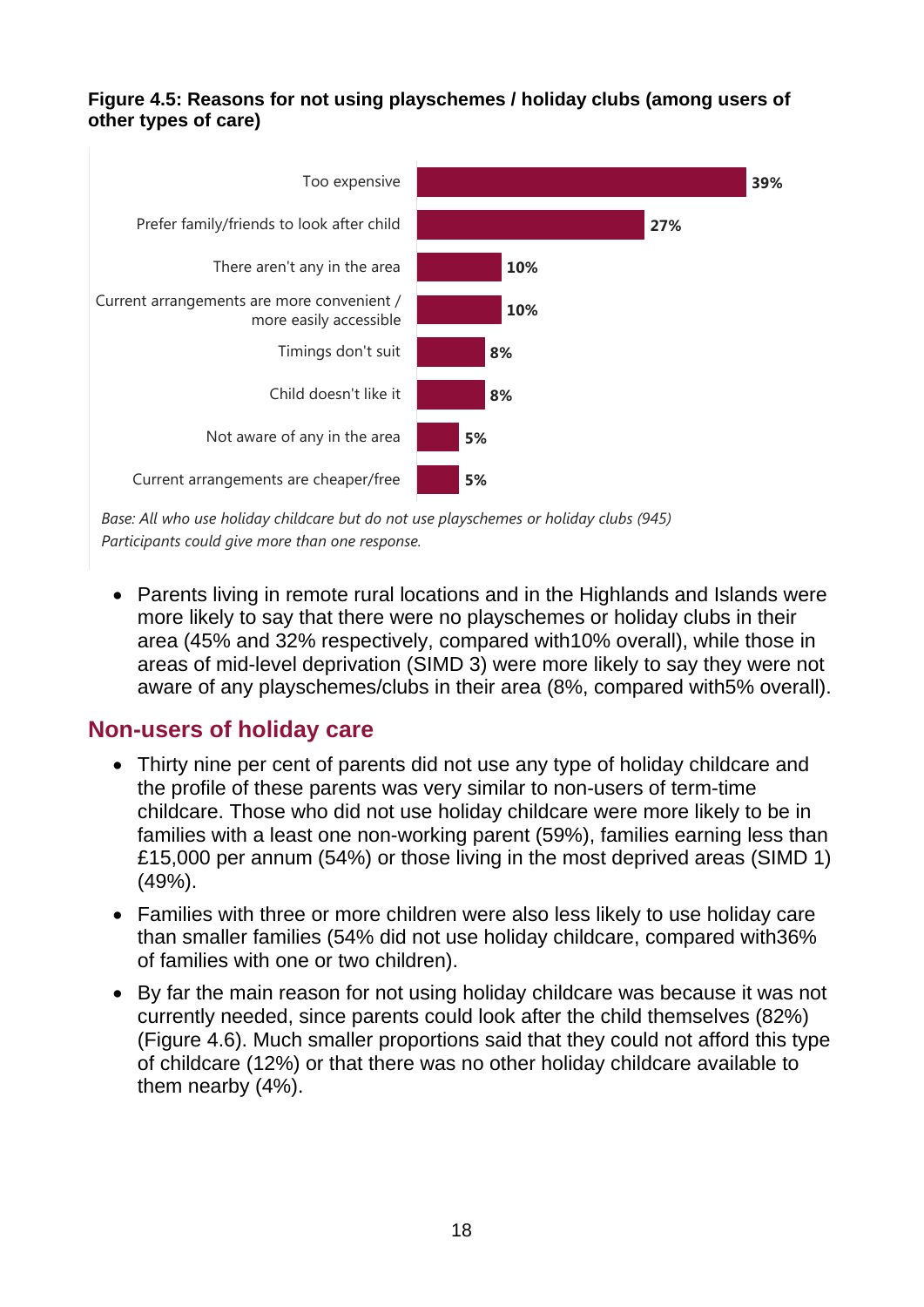#### **Figure 4.6: Reasons for not using holiday childcare**



Those living in remote rural locations were more likely to say there were no available playschemes or holiday clubs near to them (18%, compared with4% overall). Document Name Here | Month 2016 | Version 1 | Public | Internal Use Only | Confidential | Strictly Confidential (DELETE CLASSIFICATION) 18

### <span id="page-27-0"></span>**Accessing playschemes/holiday clubs**

The majority (64%) of parents who did not use any holiday care were aware of playschemes and holiday clubs near to them, while 19% said there were none nearby and 16% did not know of any (Figure 4.7).

#### **Figure 4.7: Awareness of nearby playschemes or holiday clubs**



*Base: All who do not use holiday childcare (706)*

• Parents living in the least deprived areas (SIMD 5) were more likely to say that there were playschemes or holiday clubs near to them (73%, compared with64% overall), while those in the most deprived areas (SIMD 1) were more likely to say they did not know of any nearby playschemes/clubs (22%, compared with16% overall). Those in remote rural locations were more likely to say there were no nearby playschemes or holiday clubs (34%, compared with19% overall).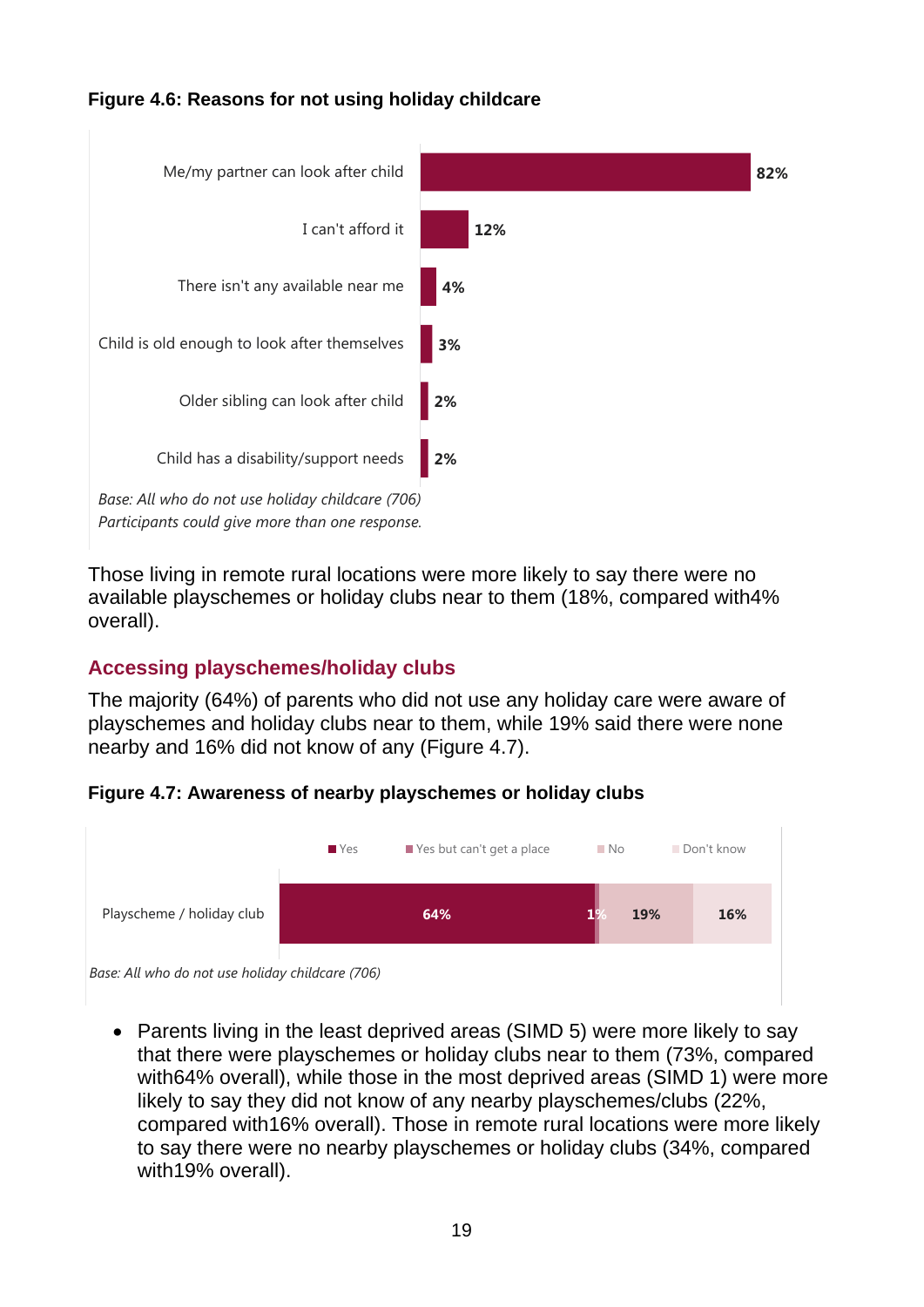- Among parents who said that there were playschemes or holiday clubs near to them, 64% said the playscheme/club was affordable to them, while 21% said it was not affordable and 14% did not know. Single parents and families earning less than £20,000 per annum were more likely to say that the playscheme or holiday club was not affordable (both 40%, compared with21% overall).
- As shown in Figure 4.8, there was a considerable level of interest in affordable playschemes or holiday clubs among those with none nearby. Fifty seven per cent said they would be very/somewhat interested in using one, while 40% were not interested.

#### **Figure 4.8: Interest in affordable playschemes or holiday clubs**



*Base: All who do not use holiday childcare with no nearby playschemes/holiday clubs (397)*

- Those most interested in using a playscheme or holiday club were families with an income of £20,000 or less per annum (76%), single parents (70%), and parents whose child was aged 5 to 7 (70%).
- As shown in Figure 4.9, the reasons non-users gave for wanting using a club were quite different from those given by current users (see Figure 4.1). While current users of holiday care primarily said they used this care to allow them to work, non-users said the main reasons they would do so would be to give their child the chance to do other activities (50%) and to spend time with other children (49%). Smaller proportions said that it would allow them/their partner to work (13%) or to work more hours (6%), give them a chance to do other things (12%), or would reduce the need for them to take annual or unpaid leave from their work (8%).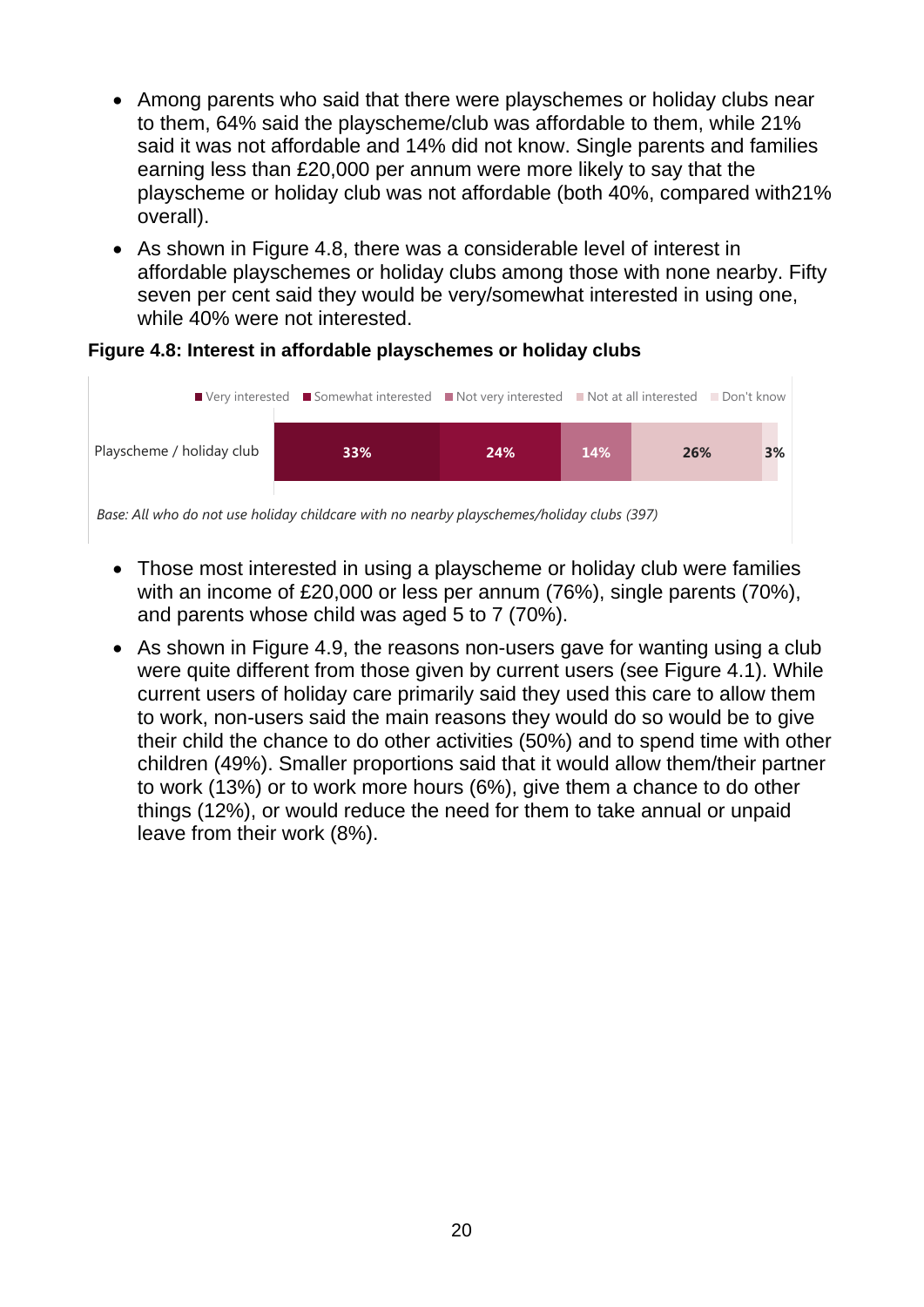## Figure 4.9: Reasons for using an affordable playscheme or holiday club



*Base: All who do not use holiday childcare interested in using a playscheme/holiday club (218) Participants could give more than one response.*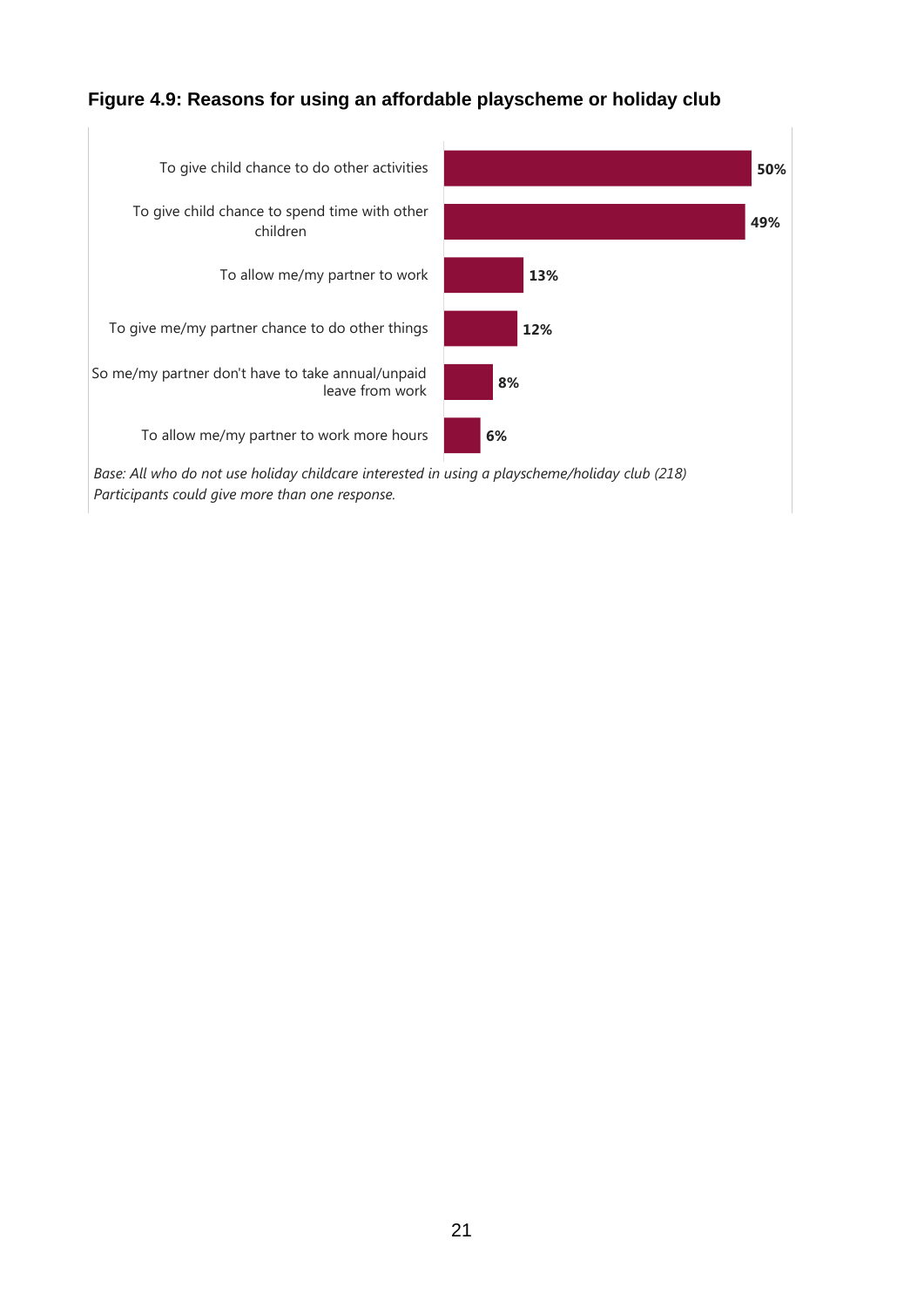## <span id="page-30-0"></span>**5. Conclusion**

- The use of out-of-school childcare was similar across both term-time and the school holidays, with more than half of parents using term-time care (58%) and holiday care (61%). Half of all parents (50%) used both, while 23% used neither.
- Families in which all parents were working were the most likely to use out-ofschool care and, relatedly, by far the main reason for using it was to allow parents to work.
- Those least likely to use out-of-school were families earning less than £20,000 per annum, those living in the most deprived areas (SIMD 1) and larger families (with three or more children). The main reason parents gave for not using out-of-school care was that is was not currently needed, since they/their partner could look after the child.
- The use of informal and formal care was fairly similar across term-time and the school holidays. During term-time, 33% of all parents used informal care only, 12% used formal care only and 13% used both. During school holidays, 42% used informal care only, 7% used formal care only and 12% used both.
- Grandparents were the most commonly used type of out-of-school care (used by 37% of all parents during term-time and 43% during school holidays). Previous research has shown the benefits of this type of care include allowing the grandparent(s) to spend time with the child, and providing parents with convenient, flexible, cost-free childcare<sup>24</sup>. However, a reliance on grandparents to provide childcare can also be problematic for parents. For example, it can cause difficulties if grandparents have other commitments or are away or ill, while parents can feel guilty about relying on grandparents, particularly as they get older and/or if they have health problems. Therefore, the availability of other forms of affordable and accessible childcare is important to help reduce any burden upon grandparents providing childcare.
- In terms of the use of formal care, similar proportions used breakfast clubs (13%), after-school clubs (14%) and holiday clubs/playschemes (16%). These types of care were used mostly for younger children (aged 5 to 7), and by families living in the Lothians. Further, use of breakfast clubs was more common among those living in the most deprived areas (SIMD 1), most likely due to the introduction of free or subsidised breakfast club schemes in these areas by local councils. Meanwhile after-school clubs and holiday clubs/playschemes were used more by families in the least deprived areas (SIMD 5) or on a higher income (more than £60,000 per annum).

 $\overline{a}$ <sup>24</sup> For example: Eunson, J. and Murray, L. Early Learning and Childcare: experiences of parents. Audit Scotland (2017). Available at: [https://www.audit](https://www.audit-scotland.gov.uk/uploads/docs/report/2018/nr_180215_early_learning_supp.pdf)[scotland.gov.uk/uploads/docs/report/2018/nr\\_180215\\_early\\_learning\\_supp.pdf](https://www.audit-scotland.gov.uk/uploads/docs/report/2018/nr_180215_early_learning_supp.pdf) and:

Statham, J. Grandparents providing child care. Department of Education (2011). Available at: [https://assets.publishing.service.gov.uk/government/uploads/system/uploads/attachment\\_data/file/](https://assets.publishing.service.gov.uk/government/uploads/system/uploads/attachment_data/file/181364/CWRC-00083-2011.pdf) [181364/CWRC-00083-2011.pdf](https://assets.publishing.service.gov.uk/government/uploads/system/uploads/attachment_data/file/181364/CWRC-00083-2011.pdf)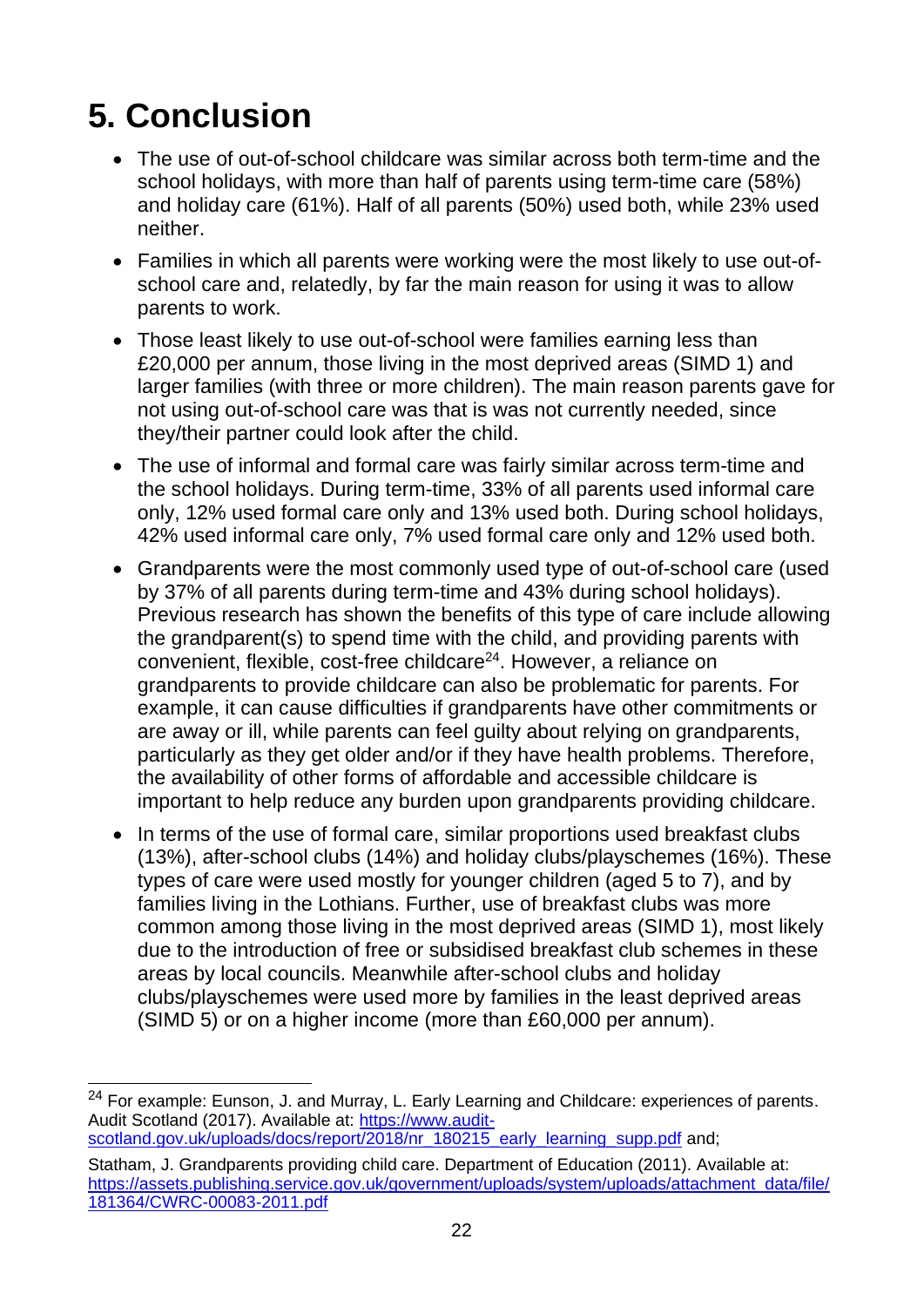- Users' views highlighted that the convenience and affordability of formal care is crucial in ensuring access to these services. Indeed, some of the main reasons parents gave for not using these services were because they were unaffordable and/or difficult to access (due to location or unsuitable timings). It should be noted however that those most likely to use formal care tended to be families in which all parents were working, those on a higher income, and/or living in the least deprived areas, and so consequently more likely to agree that they were affordable.
- A third of all parents said they did not need term-time (33%) or holiday childcare (32%) because they/their partner could look after their child, and only fairly small proportions said they would interested in using an affordable breakfast (5%) or after-school club (8%) or holiday clubs (13%) if one was available near to them.
- The main reason non-users said they would use breakfast clubs and afterschool club was to allow them/their partner to work. It could be that parents who said they were not interested in using affordable, formal out-of-school care were considering these services primarily as childcare to enable them to work, rather than as opportunities for their child to participate in extracurricular activities, and so may not have reflected on whether access to out-of-school care could have other benefits. However, since the survey was designed to be brief and straightforward, it was unable to probe in depth into the reasons parents did not use out-of-school care.
- The provision of free or subsidised food was more likely to be a reason parents used breakfast clubs than after-school or playschemes/holiday clubs. Just over a third (35%) of breakfast club users agreed that free or subsidised food was a reason they used the club. In comparison, 16% of after-school club and 11% of playscheme or holiday club users said one of the reasons they used these clubs was for the provision of food.
- Single parents and those living in the most deprived areas (SIMD 1) were more likely to use term-time and holiday care for the provision of free or subsidised food.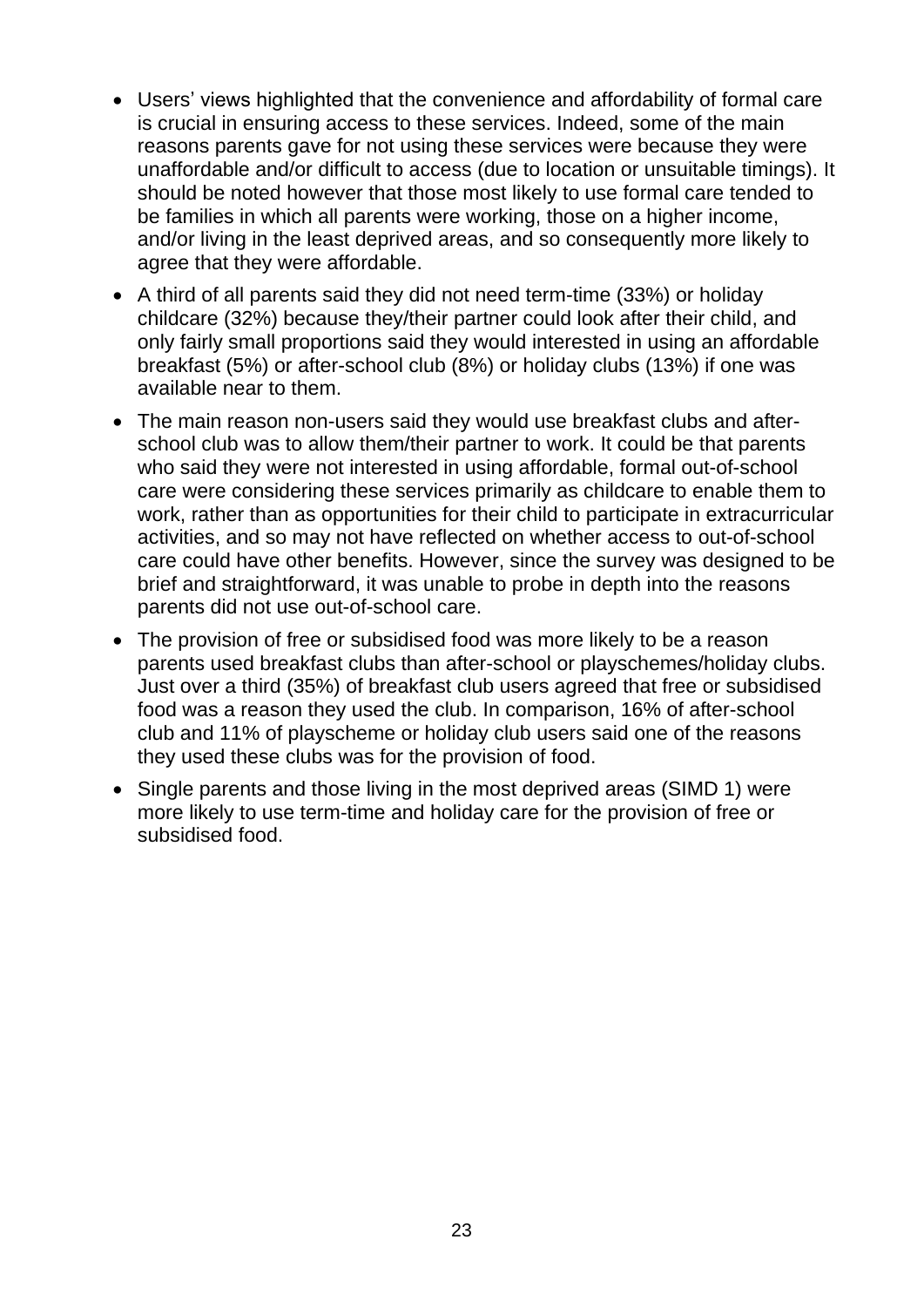## <span id="page-32-0"></span>**Appendix A: Survey questionnaire**

#### **18-094667-01 Out of School Care Survey \_V4**

**Good morning/afternoon/evening. My name is XXX. I'm calling from Ipsos MORI Scotland, the independent research organisation. We're conducting a short survey about childcare on behalf of the Scottish Government. We are interested in talking to parents who do NOT use childcare as well as those who do.**

**MRS STATEMENT AND GDPR CONSENT (READ OUT TO ALL RESPONDENTS): Before we begin, I'd like to inform you that Ipsos MORI is a member of the Market Research Society.**

**All information that you give us will be treated in the strictest confidence and your identity will not be passed on to any third parties or connected to your answers in any way without your consent.**

**Taking part is completely voluntary – you are free to stop the survey at any time and to skip any questions you do not wish to answer. Your answers will be kept for up to one year, will be only accessible to the research team, and will be securely deleted once the research is finished.** 

#### **ASK ALL**

S1 **Could you spare 5 minutes or so to answer some questions please?** 

| Yes | 1             |
|-----|---------------|
| No  | $\mathcal{L}$ |

**IF S1= No (code 2) Thank and close.** 

#### **ASK ALL**

**S2 Can I just check, are there any children aged 5 to 13 in your household?**

| Yes | 1      |
|-----|--------|
| No  | ∍<br>۷ |

**IF S2= No (code 2) Thank and close.** 

#### **ASK ALL**

**S3 How many children are there in each of the following age groups?**

|  | Aged under 5 | <b>Enter value</b> |
|--|--------------|--------------------|
|--|--------------|--------------------|

- **Aged 5, 6 or 7 Enter value\_\_\_\_\_\_**
- Aged 8, 9 or 10 Enter value
- **Aged 11, 12 or 13 Enter value\_\_\_\_\_\_**

**RECRUIT TO QUOTA OR THANK AND CLOSED IF QUOTA FILLED**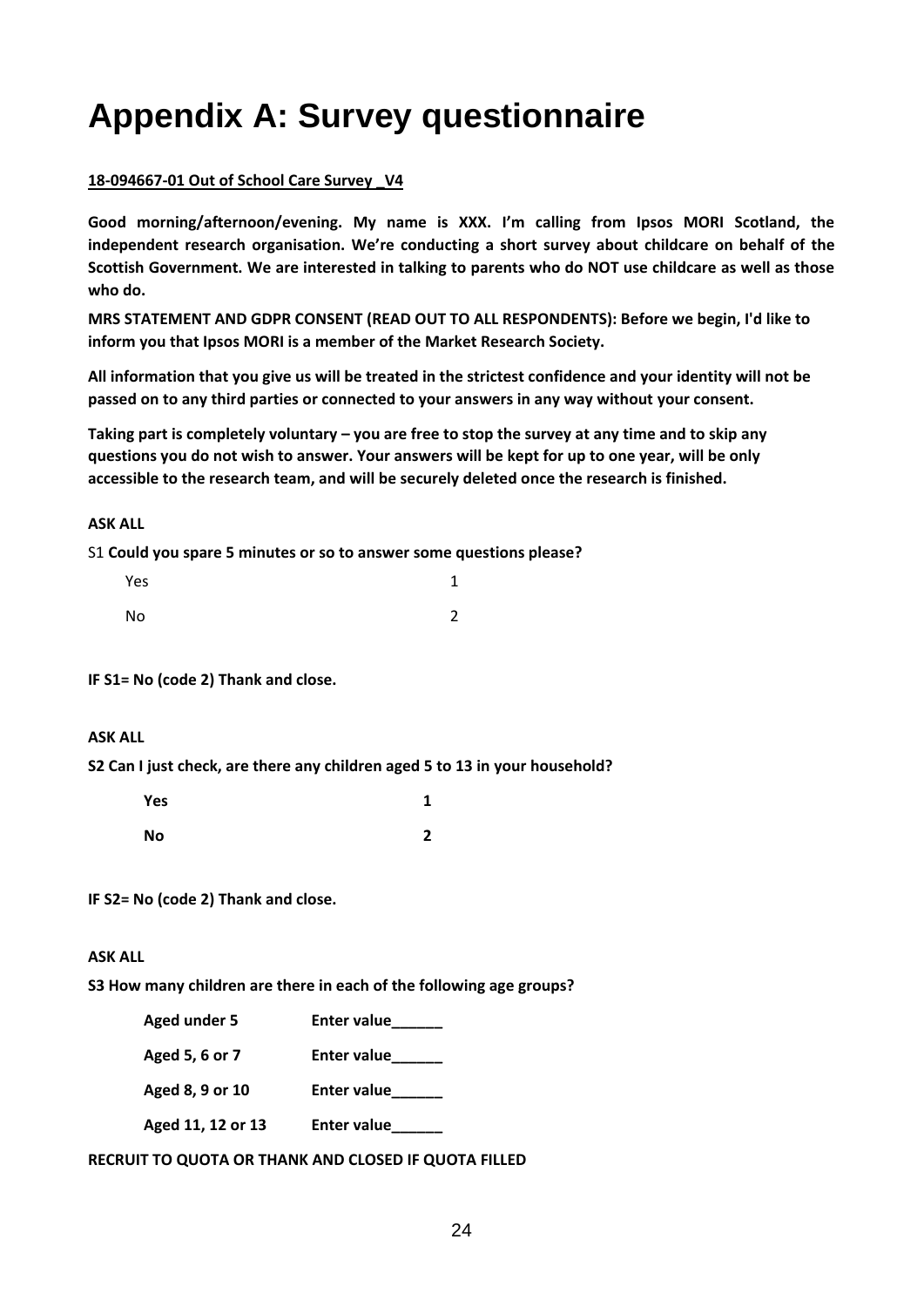**Can I just check your postcode? (IF NECESSARY – we won't send anything to you, we just want to check that we include people from different parts of Scotland).**

#### **RECRUIT TO QUOTA OR THANK AND CLOSED IF QUOTA FILLED**

#### **ASK ALL**

**S4 Are you currently working full-time, part-time or not working?**

| Full-time (30 hours + a week)    |   |
|----------------------------------|---|
| Part-time (less than 30 hours) 2 |   |
| Not working                      | 3 |

#### **ASK ALL**

**S5 Do you live with a spouse or partner?**

| Yes | 1 |
|-----|---|
| No  | 2 |

#### **ASK IF S5=YES (CODE 1)**

**S6 Are they currently working full-time, part-time or not working?**

**Full-time (30 hours + a week) 1 Part-time (less than 30 hours) 2 Not working 3**

#### **RECRUIT TO QUOTA OR THANK AND CLOSE IF QUOTA FILLED.**

**IF S5=1 CHECK: And, are you the parent or carer of the child/children aged [INSERT WHICH QUOTA APPLIED: 5,6 or 7/8,9 or 10/11,12 or 13] who would be best placed to talk about any childcare arrangements?**

#### **IF NO – ARRANGE TO CALL BACK WHEN OTHER PARENT/CARER AVAILABLE**

#### **IF YES, CONTINUE**

**IF MORE THAN ONE CHILD IN AGE RANGE [VALUE > 1 AT THE S3 CODE WHERE THE QUOTA APPLIED], For the purposes of the survey, please just answer about the child aged [INSERT WHICH QUOTA APPLIED: 5,6 or 7/8,9 or 10/11,12 or 13] who had the most recent birthday.**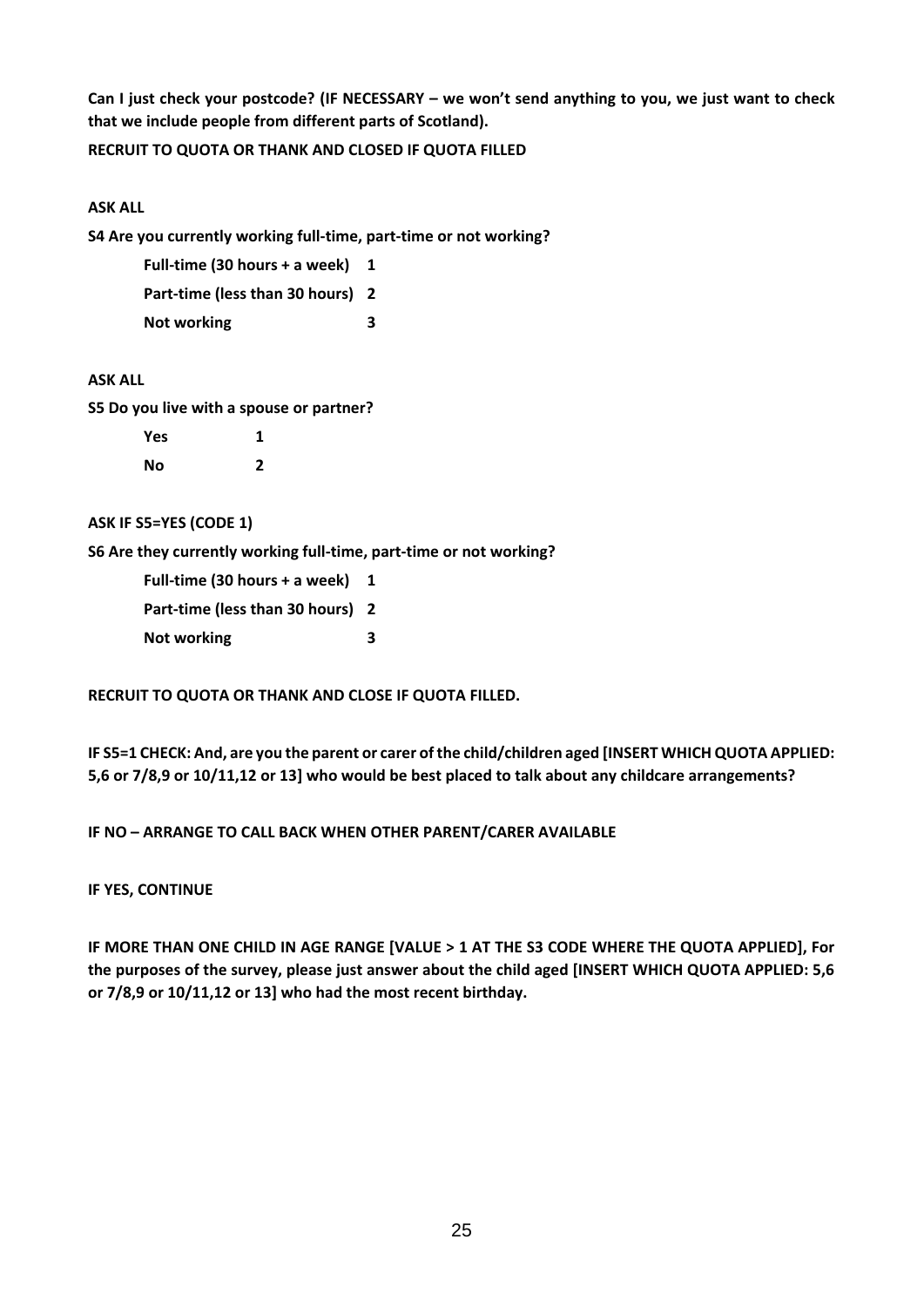#### **ASK ALL**

**Q1 Thinking about a typical week during term-time, does anyone apart from you [IF LIVING WITH PARTNER: or your partner] look after your child before or after school? Please include a breakfast or afterschool club, a childminder, grandparent, or other friends or family.**

| Yes | 1 |
|-----|---|
| No  | 2 |

#### **ASK IF Q1=YES (CODE 1)**

#### **MULTICODE OK**

**Q2 Who looks after him/her? PROBE Does anyone or anywhere else regularly look after him/her? PROMPT IF NECESSARY**

| <b>Breakfast club</b>              | 1              |
|------------------------------------|----------------|
| After-school club                  | $\overline{2}$ |
| Childminder                        | 3              |
| Nanny/babysitter                   | 4              |
| Grandparent(s)                     | 5              |
| Ex-partner (not living in house) 6 |                |
| Older brother/sister               | 7              |
| <b>Another relative</b>            | 8              |
| Friend/neighbour                   | 9              |
| Other (write in)                   | 10             |

#### **ASK IF Q1=YES (CODE 1)**

#### **MULTICODE OK**

**Q3 And what are the main reasons you use childcare? DO NOT PROMPT** 

| Because me/my partner are at work                          |                |
|------------------------------------------------------------|----------------|
| Because me/my partner are at college/uni/studying/training | $\overline{2}$ |
| To give child chance to spend time with other children     | 3              |
| To give child chance to do other activities                | 4              |
| Child enjoys it                                            | 5              |
| Gives grandparents chance to spend time with him/her       | 6              |
| To give me/my partner chance to do other things            | 7              |
| It provides food                                           | 8              |
| Other (write in)                                           | q              |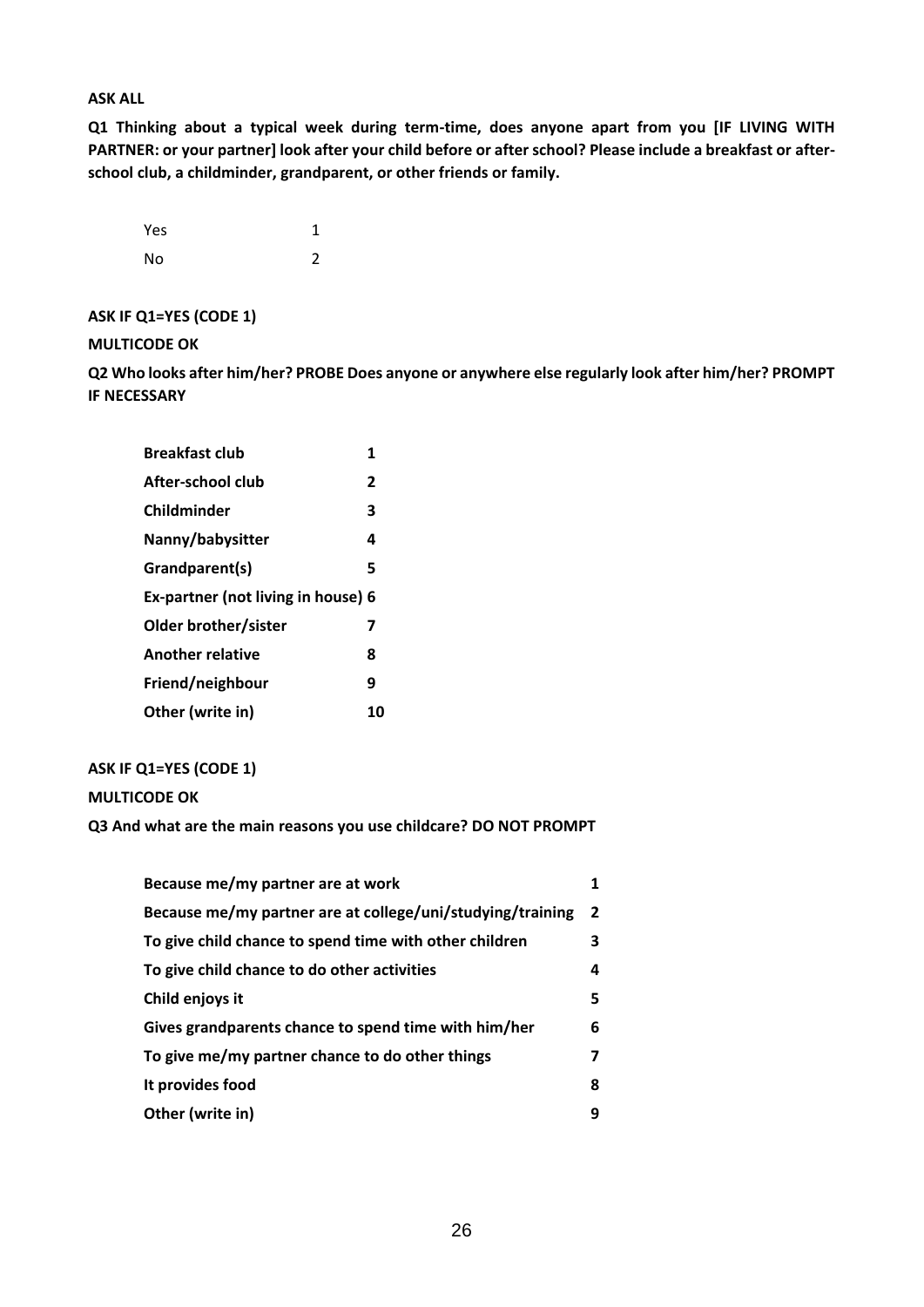#### **ASK IF Q2 = BREAKFAST CLUB (CODE 1)**

**Q4 And thinking about the breakfast club, how much would you agree or disagree with the following statements…. READ OUT**

|                                                                                                                     | <b>Strongly</b><br>agree | Slightly<br>agree | <b>Neither</b><br>agree<br>nor<br>disagree | Slightly<br>disagree | <b>Strongly</b><br>disagree | Don't<br>know | <b>Not</b><br>applicable<br>don't<br>$\overline{\phantom{0}}$<br>pay | <b>Not</b><br>applicable<br>- doesn't<br>provide |
|---------------------------------------------------------------------------------------------------------------------|--------------------------|-------------------|--------------------------------------------|----------------------|-----------------------------|---------------|----------------------------------------------------------------------|--------------------------------------------------|
|                                                                                                                     |                          |                   |                                            |                      |                             |               |                                                                      | this                                             |
| <b>The</b><br>location is<br>convenient                                                                             |                          |                   |                                            |                      |                             |               |                                                                      |                                                  |
| is<br>It<br>available<br>at<br>convenient<br>times                                                                  |                          |                   |                                            |                      |                             |               |                                                                      |                                                  |
| is<br>It<br>available<br>on<br>convenient<br>days                                                                   |                          |                   |                                            |                      |                             |               |                                                                      |                                                  |
| Given our<br>family<br>income, it<br>is<br>affordable                                                               |                          |                   |                                            |                      |                             |               |                                                                      |                                                  |
| One of the<br>reasons<br>$\blacksquare$<br>use it, is<br>that<br>it<br>provides<br>free<br>or<br>subsidised<br>food |                          |                   |                                            |                      |                             |               |                                                                      |                                                  |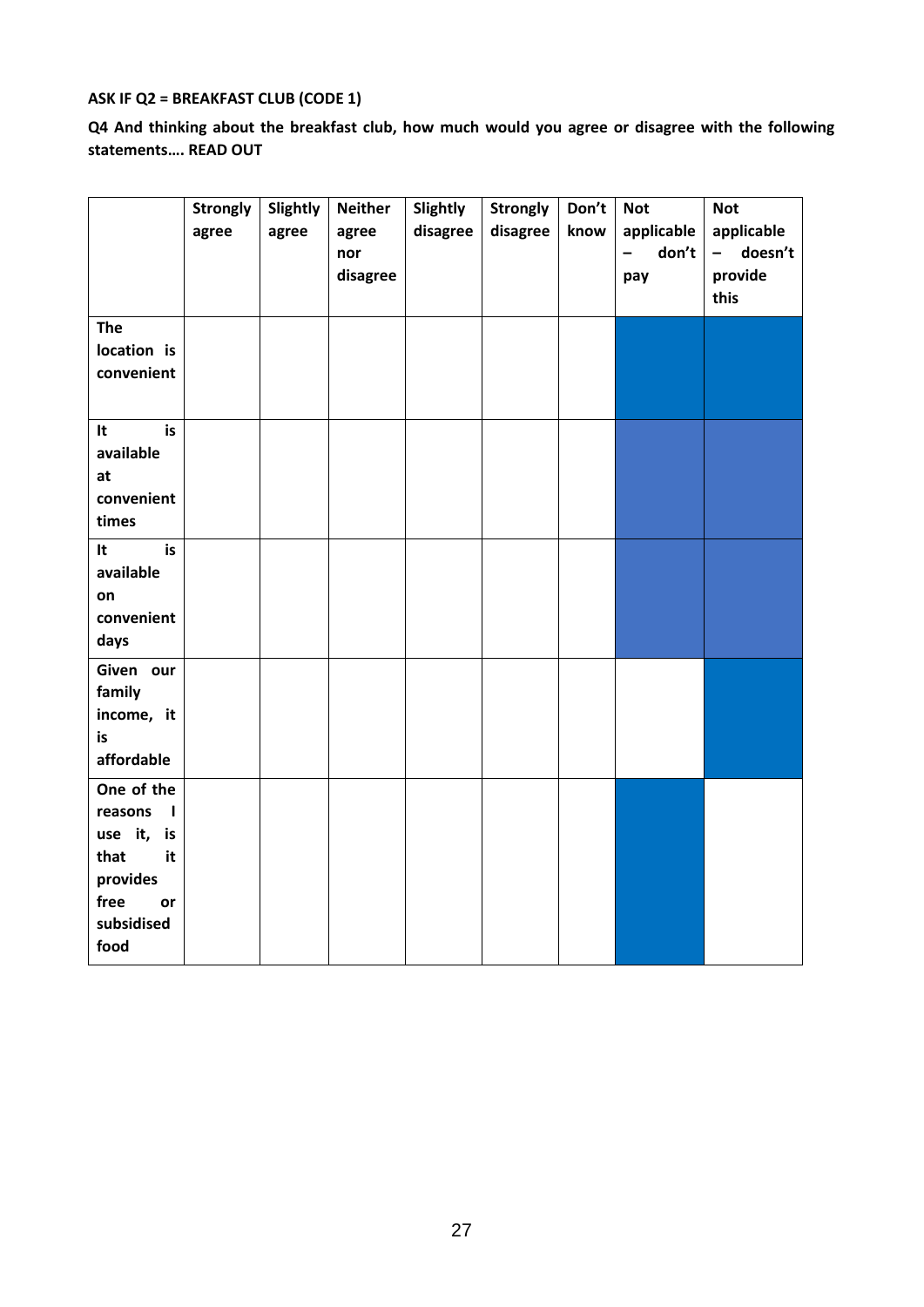#### **ASK IF Q2=After-school club (CODE 2)**

**Q4a**

**Is the after-school club that your child goes to one that is mainly set up to provide child-care after-school (for example, for parents who are working), or is it mainly for the activity itself (for example, sports, music, Brownies, Beavers)?**

| <b>Mainly for child-care</b> | 1 |
|------------------------------|---|
| Mainly for the activity      | 2 |
| Child goes to both kinds     | 3 |

**ASK IF Q4a = Mainly for child-care or Child goes to both kinds** 

**Q5 And thinking about the after-school club [IF CODE 3 AT Q4A ADD: that is mainly for child-care] how much would you agree or disagree with the following statements…. READ OUT**

|                                                                                         | <b>Strongly</b><br>agree | Slightly<br>agree | <b>Neither</b><br>agree nor<br>disagree | Slightly<br>disagree | <b>Strongly</b><br>disagree | Don't<br>know | <b>Not</b><br>applicable<br>- don't pay | <b>Not</b><br>applicable<br>doesn't<br>$\qquad \qquad -$<br>provide<br>this |
|-----------------------------------------------------------------------------------------|--------------------------|-------------------|-----------------------------------------|----------------------|-----------------------------|---------------|-----------------------------------------|-----------------------------------------------------------------------------|
| The location<br>is<br>convenient                                                        |                          |                   |                                         |                      |                             |               |                                         |                                                                             |
| It is available<br>at<br>convenient<br>times                                            |                          |                   |                                         |                      |                             |               |                                         |                                                                             |
| It is available<br>on<br>convenient<br>days                                             |                          |                   |                                         |                      |                             |               |                                         |                                                                             |
| Given<br>our<br>family<br>income, it is<br>affordable                                   |                          |                   |                                         |                      |                             |               |                                         |                                                                             |
| One of the<br>reasons I use<br>it, is that it<br>provides free<br>or subsidised<br>food |                          |                   |                                         |                      |                             |               |                                         |                                                                             |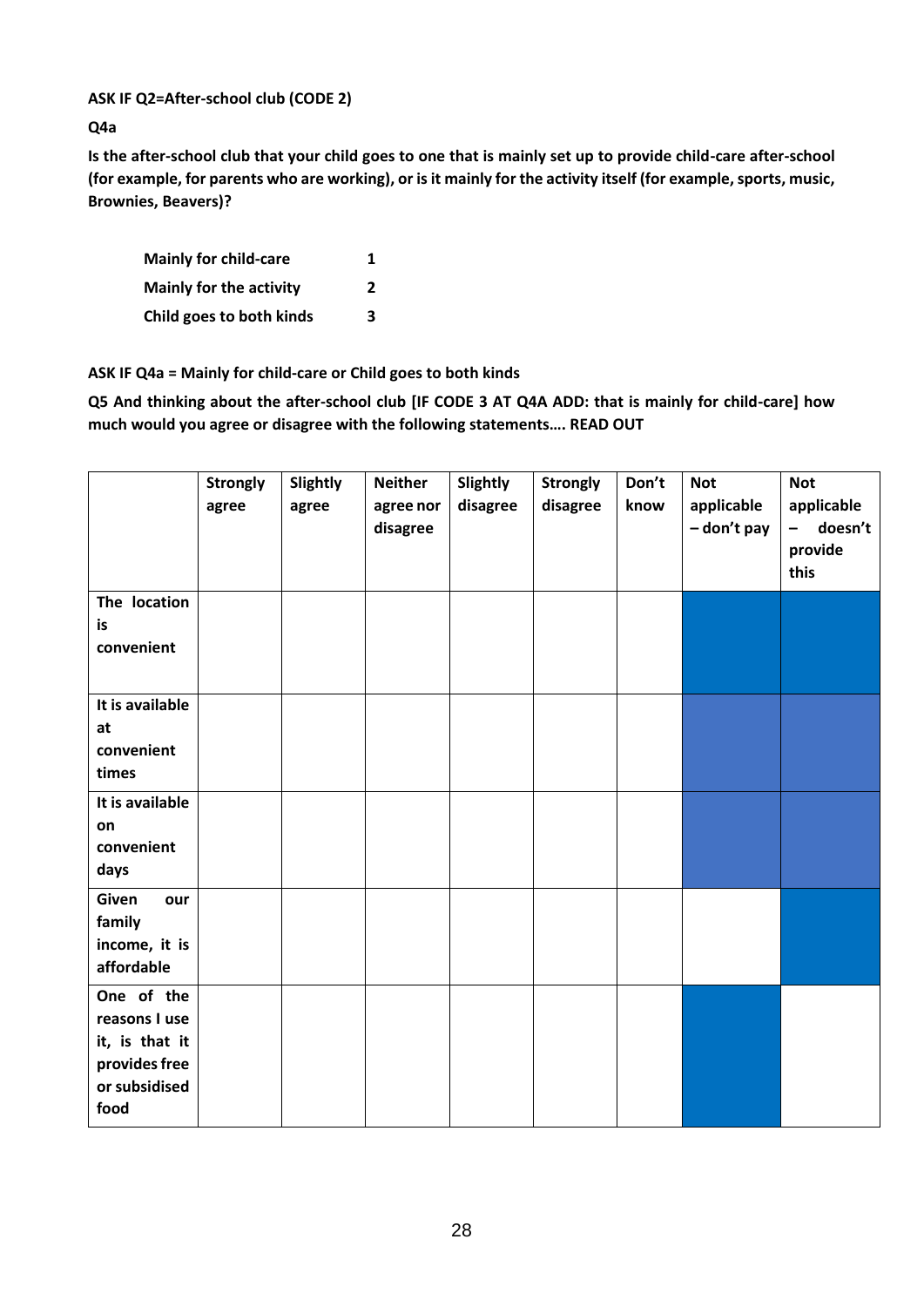### **ASK IF Q1=YES (CODE 1) AND Q2 NOT BREAKFAST OR AFTER SCHOOL CLUB (NOT CODE 1 OR 2) Q5A Why do you use this childcare rather than a breakfast or after-school club? PROMPT IF NECESSARY**

| There aren't any in the area                 | 1              |
|----------------------------------------------|----------------|
| Not aware of any in the area                 | $\overline{2}$ |
| No spaces available                          | 3              |
| Too expensive                                | 4              |
| Timings don't suit                           | 5              |
| Lack of transport/can't pick up or drop off  | 6              |
| Child doesn't like it                        | 7              |
| Too long a day/too long to be away from home | 8              |
| Prefer family/friends to look after him/her  | 9              |
| Other (write in)                             | 10             |

#### **ASK IF Q1=NO (CODE 2)**

#### **MULTICODE OK**

**Q6 What are the main reasons you don't use any of these forms of childcare? PROMPT IF NECESSARY**

| Don't need it – me/my partner can look after him/her         | 1              |
|--------------------------------------------------------------|----------------|
| Don't need it - child is old enough to look after themselves | $\overline{2}$ |
| Don't need it $-$ older sibling can look after them          | 3              |
| I can't afford it                                            | 4              |
| There isn't any available near me                            | 5.             |
| It's not flexible enough                                     | 6              |
| Too difficult to arrange financial support with costs        | 7              |
| Other (write in)                                             | 8              |

#### **ASK IF Q1=NO (CODE 2)**

**Q7 As far as you know, are there any affordable breakfast clubs near you?** 

| Yes                       | 1 |
|---------------------------|---|
| Yes but can't get a place | 2 |
| Νo                        | 3 |
| Don't know                |   |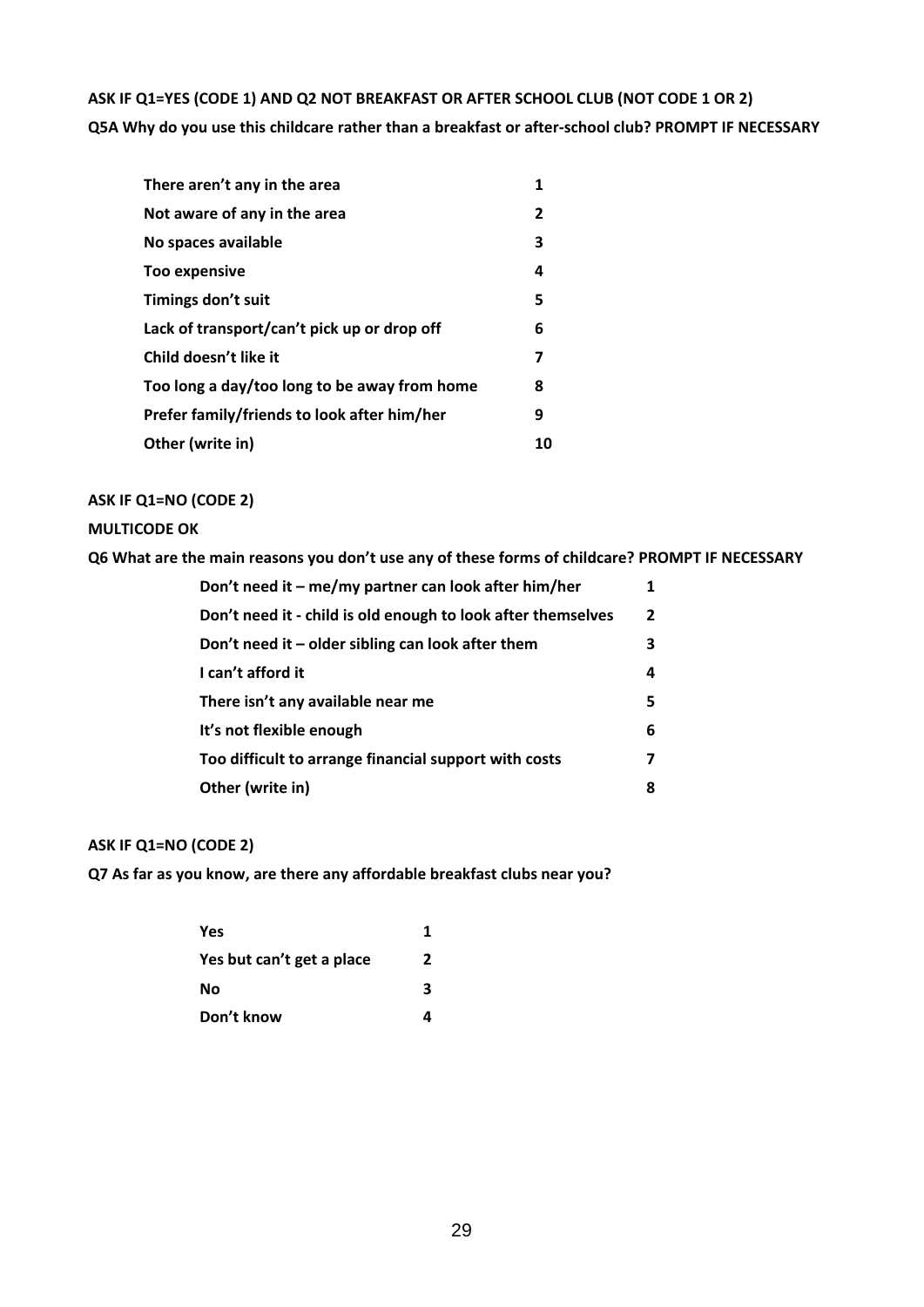#### **ASK IF Q7=NO or DON'T KNOW (CODE 4 OR 5)**

**Q8 And if there was an affordable breakfast club near you, how interested would you be in using it? READ OUT…**

| <b>Very interested</b> | 1 |
|------------------------|---|
| Somewhat interested    | 2 |
| Not very interested    | ર |
| Not at all interested  | Δ |
| Don't know             | 5 |

#### **ASK IF Q1=NO (CODE 2)**

**Q8a As far as you know, are there any affordable after-school clubs near you?**

| Yes                       | 1  |
|---------------------------|----|
| Yes but can't get a place | 2  |
| No                        | 3. |
| Don't know                |    |

#### **ASK IF Q8=NO or DON'T KNOW (CODE 4 OR 5)**

**Q8b And if there was an affordable after-school club near you, how interested would you be in using it?**

| <b>Very interested</b> |   |
|------------------------|---|
| Somewhat interested    | 2 |
| Not very interested    | ર |
| Not at all interested  | Δ |
| Don't know             |   |

#### **ASK IF Q8 OR Q8b=VERY/SOMEWHAT INTERESTED (CODE 1 OR 2 at EITHER)**

**Q9 What would be the main reasons you would use [a breakfast club/an after school club/a breakfast club and after-school club]? PROMPT IF NECESSARY**

| To allow me/my partner to work                         |    |
|--------------------------------------------------------|----|
| To allow me/my partner to work more hours              | 2  |
| To allow me/my partner to study/train                  | з  |
| To give child chance to spend time with other children | 4  |
| To give child chance to do other activities            | 5. |
| To give me/my partner chance to do other things        | 6  |
| To access free or subsidised food                      |    |
| Other (write in)                                       | 8  |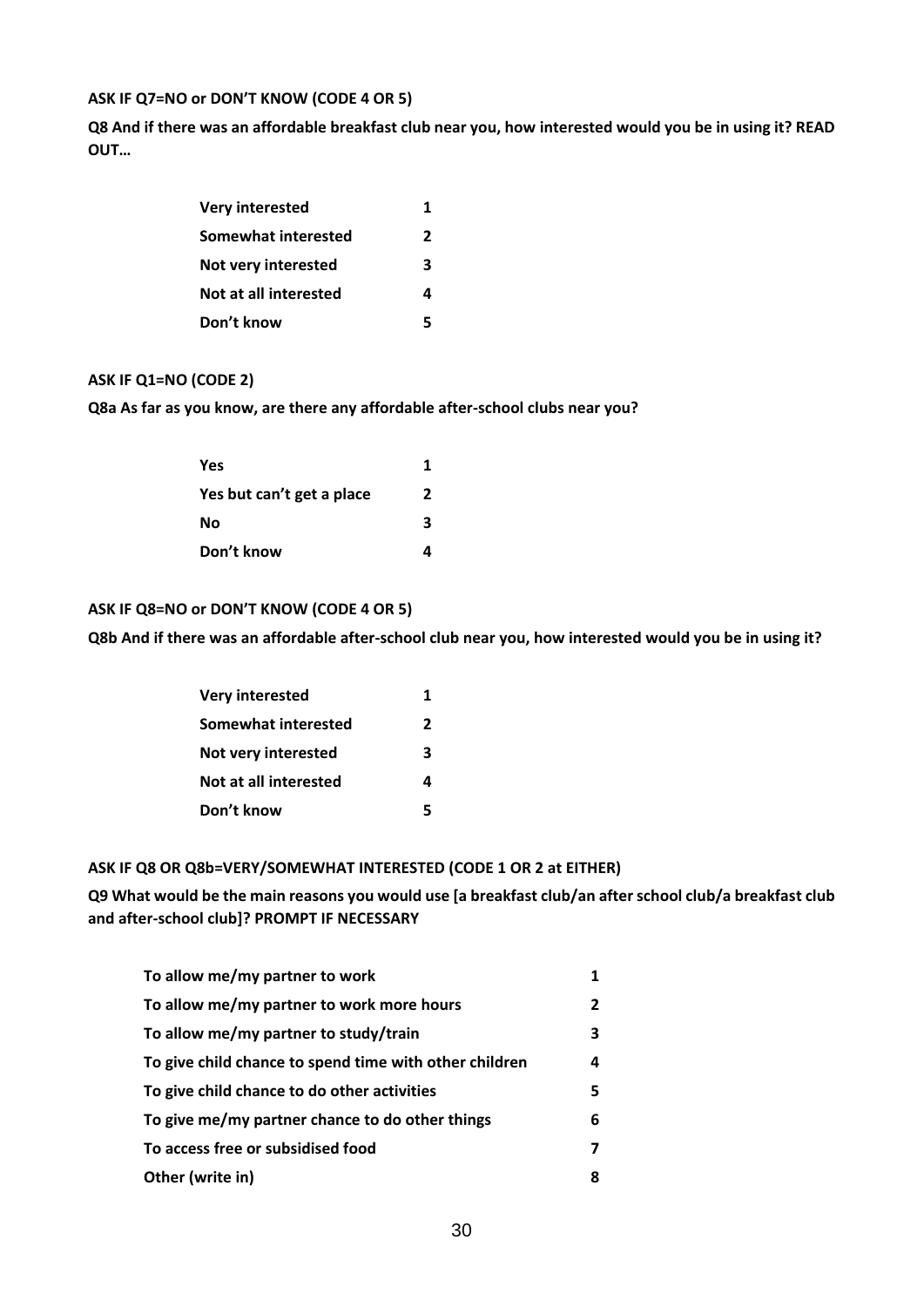#### **ASK ALL**

**Q10 Now thinking about the school holidays, in a typical week, does anyone apart from you [IF LIVING WITH PARTNER: or your partner] look after him/her? Please include playschemes, holiday clubs, a childminder, grandparent, or other friends or family.**

| <b>Yes</b> | 1 |
|------------|---|
| <b>No</b>  | 2 |

#### **ASK IF Q10=YES (CODE 1)**

#### **MULTICODE OK**

**Q11 Who looks after him/her? PROBE Does anyone or anywhere else regularly look after him/her during the holidays? PROMPT IF NECESSARY**

| 1                                  |  |
|------------------------------------|--|
| 2                                  |  |
| 3                                  |  |
| 4                                  |  |
| Ex-partner (not living in house) 5 |  |
| 6                                  |  |
| 7                                  |  |
| 8                                  |  |
| g                                  |  |
|                                    |  |

#### **ASK IF Q10=YES (CODE 1)**

#### **MULTICODE OK**

**Q12 And what are the main reasons you use this care during the holidays? PROMPT IF NECESSARY**

| Because me/my partner are at work                          | 1              |
|------------------------------------------------------------|----------------|
| Because me/my partner are at college/uni/studying/training | $\overline{2}$ |
| So me/my partner don't have to use up so many holidays     | 3              |
| So me/my partner don't have to take unpaid leave           | 4              |
| To take the pressure off grandparents/family/friends       | 5              |
| To give child chance to spend time with other children     | 6              |
| To give child chance to do other activities                | 7              |
| Child enjoys it                                            | 8              |
| Gives grandparents chance to spend time with him/her       | 9              |
| Gives ex-partner chance to spend time with him/her         | 10             |
| It provides food                                           | 11             |
| Other (write in)                                           | 12             |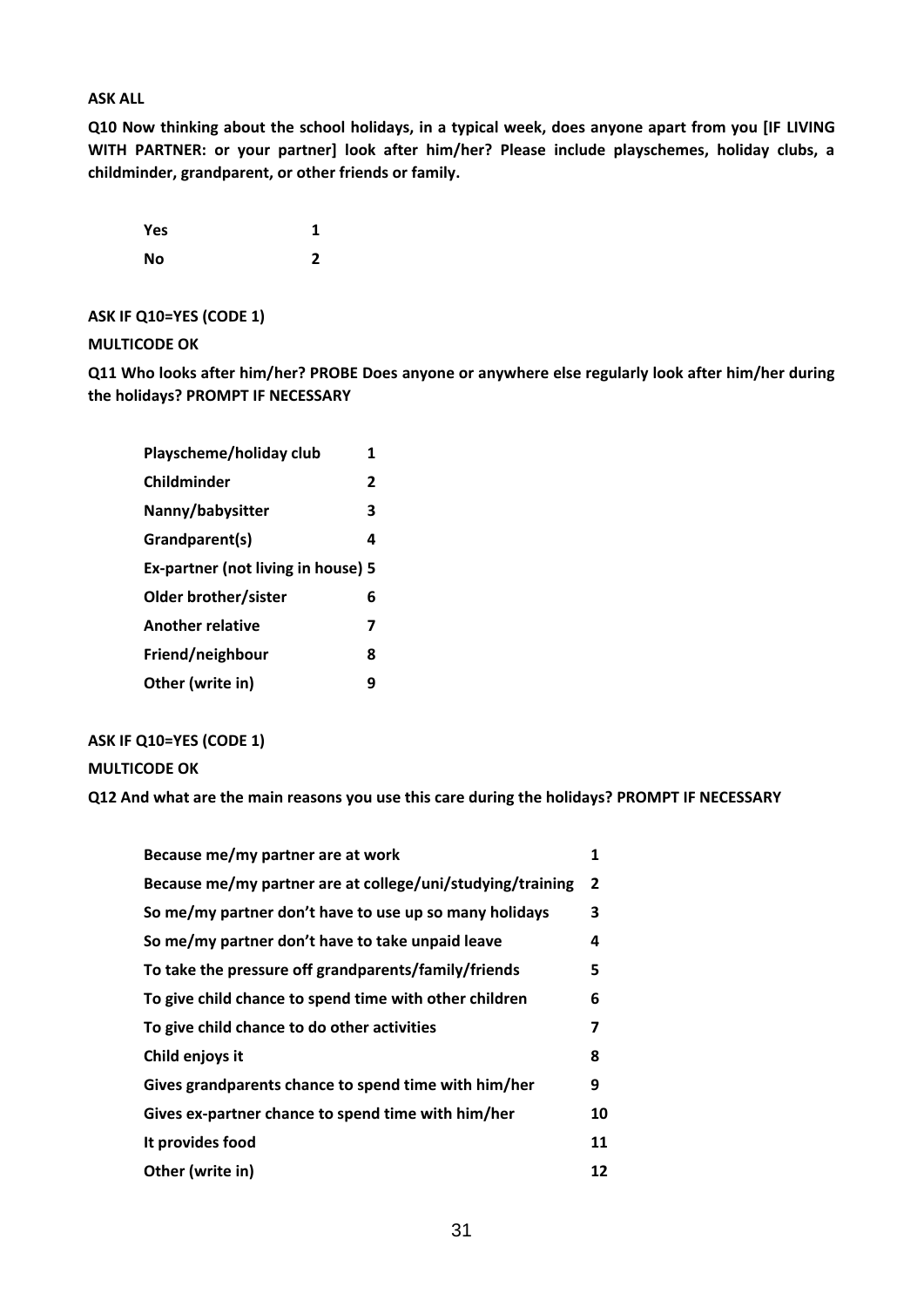#### **ASK IF Q11 = HOLIDAY CLUB (CODES 1)**

**Q13 And thinking about the playscheme/holiday club, how much would you agree or disagree with the following statements…. READ OUT**

|                                                                                                        | <b>Strongly</b><br>agree | Slightly<br>agree | <b>Neither</b><br>agree<br>nor<br>disagree | Slightly<br>disagree | <b>Strongly</b><br>disagree | Don't<br>know | <b>Not</b><br>applicable<br>don't<br>$\overline{\phantom{0}}$<br>pay | <b>Not</b><br>applicable<br>doesn't<br>$\qquad \qquad -$<br>provide<br>this |
|--------------------------------------------------------------------------------------------------------|--------------------------|-------------------|--------------------------------------------|----------------------|-----------------------------|---------------|----------------------------------------------------------------------|-----------------------------------------------------------------------------|
| <b>The</b><br>location is<br>convenient                                                                |                          |                   |                                            |                      |                             |               |                                                                      |                                                                             |
| is<br>It<br>available<br>at<br>convenient<br>times                                                     |                          |                   |                                            |                      |                             |               |                                                                      |                                                                             |
| Given our<br>family<br>income, it<br>is<br>affordable                                                  |                          |                   |                                            |                      |                             |               |                                                                      |                                                                             |
| One of the<br>reasons<br>L<br>use it, is<br>that<br>it<br>provides<br>free<br>or<br>subsidised<br>food |                          |                   |                                            |                      |                             |               |                                                                      |                                                                             |

#### **ASK IF Q10=YES (CODE 1) AND Q11 NOT HOLIDAY CLUB (NOT CODE 1)**

#### **MULTICODE OK**

**Q14 Why do you use this childcare rather than a playscheme or holiday club? PROMPT IF NECESSARY**

| $\mathbf{2}$ |
|--------------|
| 3            |
| 4            |
| 5            |
| 6            |
| 7            |
| 8            |
| q            |
|              |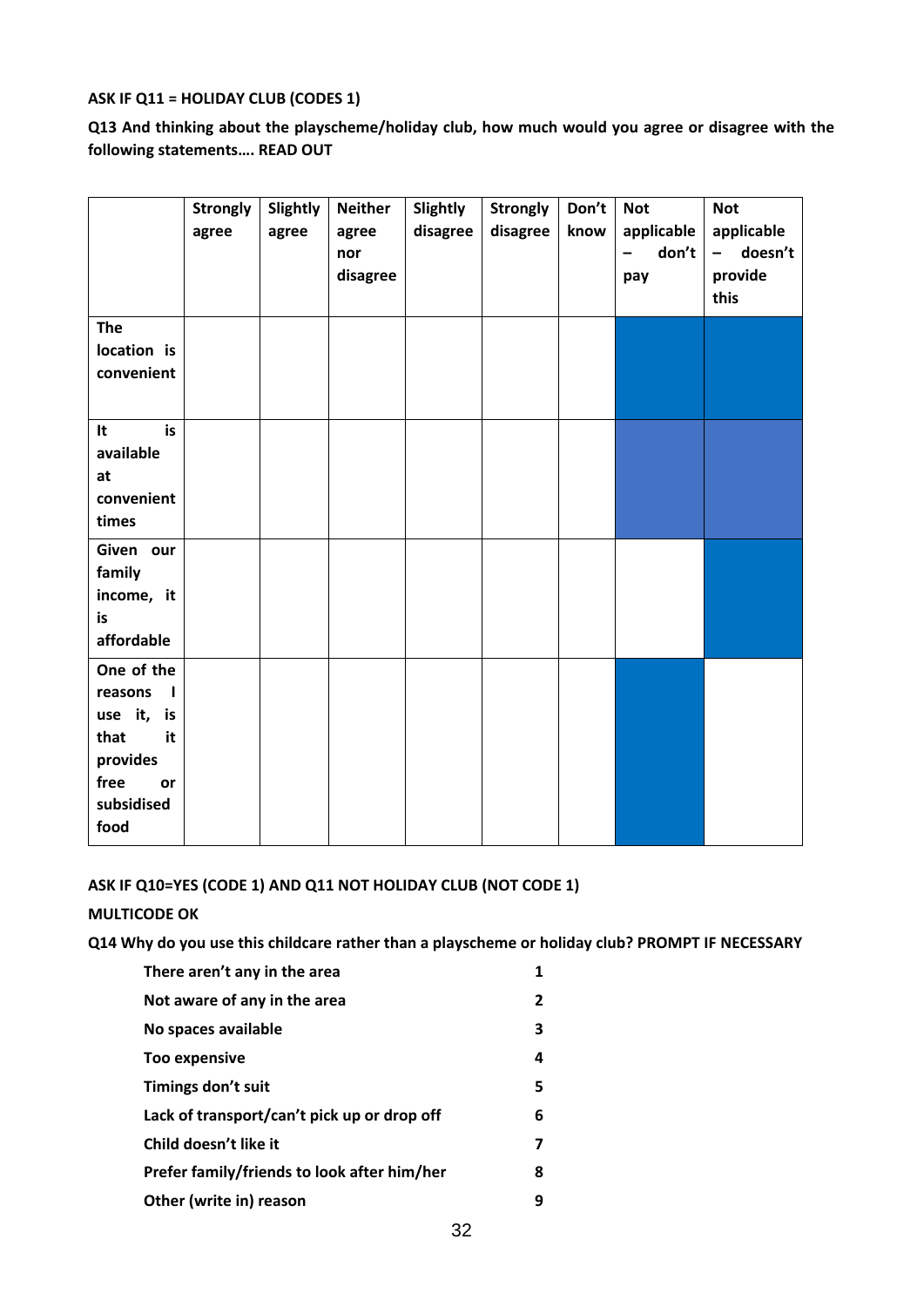#### **ASK IF Q10=NO (CODE 2)**

#### **MULTICODE OK**

**Q15 What are the main reasons you don't use any of these forms of childcare during the holidays? PROMPT IF NECESSARY**

| Don't need it – me/my partner can look after him/her         | 1 |
|--------------------------------------------------------------|---|
| Don't need it - child is old enough to look after themselves | 2 |
| Don't need it $-$ older sibling can look after them          | з |
| I can't afford it                                            | 4 |
| There isn't any available near me                            | 5 |
| It's not flexible enough                                     | 6 |
| Too difficult to arrange financial support with costs        | 7 |
| Other (write in)                                             | 8 |

#### **ASK IF Q10=NO (CODE 2)**

**Q16 As far as you know, are there any play schemes or holiday clubs near you?**

| <b>Yes</b>                |   |
|---------------------------|---|
| Yes but can't get a place | 2 |
| No                        | 3 |
| Don't know                |   |

#### **ASK IF Q16=YES (CODE 1)**

**Q16b And are they affordable for you?**

| Yes        |   |
|------------|---|
| Nο         | 2 |
| Don't know | 3 |

**ASK IF Q16=NO or DON'T KNOW (CODE 3 OR 4) OR Q16b =NO OR DON'T KNOW (CODE 2 OR 3)**

**Q17 And if there was an affordable playscheme or holiday club near you, how interested would you be in using it?**

| <b>Very interested</b> |   |
|------------------------|---|
| Somewhat interested    | 2 |
| Not very interested    | з |
| Not at all interested  | Δ |
| Don't know             | 5 |

**ASK IF Q17=VERY/SOMEWHAT INTERESTED (CODE 1 OR 2)**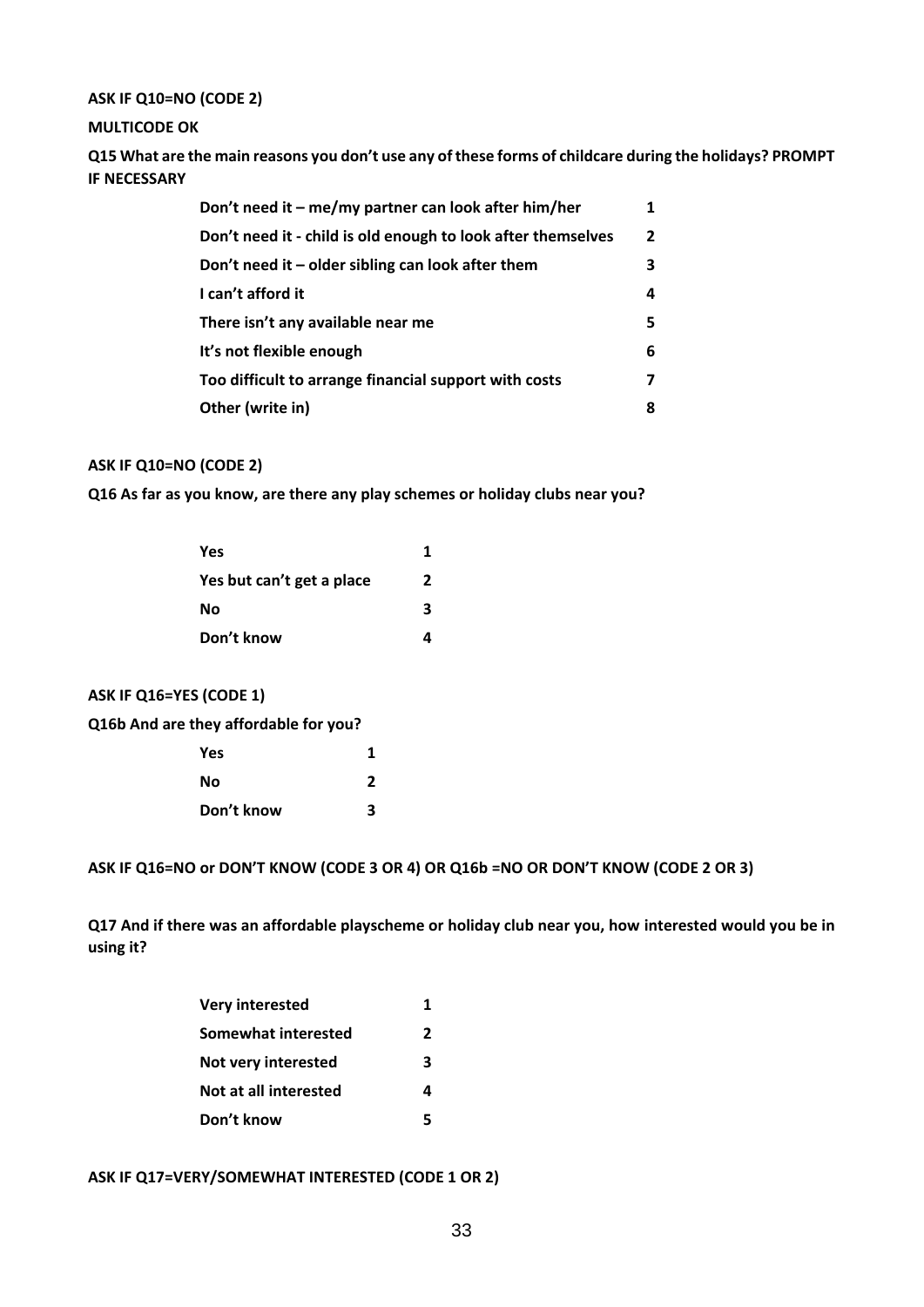#### **Q18 What would be the main reasons you would use it? PROMPT IF NECESSARY**

| So me/my partner don't have to use up so many holidays | 1  |
|--------------------------------------------------------|----|
| So me/my partner don't have to take unpaid leave       | 2  |
| To take the pressure off grandparents/family/friends   | 3  |
| To allow me/my partner to work                         | 4  |
| To allow me/my partner to work more hours              | 5  |
| To allow me/my partner to study/train                  | 6  |
| To give child chance to spend time with other children | 7  |
| To give child chance to do other activities            | 8  |
| To give me/my partner chance to do other things        | 9  |
| To access free or subsidised food                      | 10 |
| Other (write in)                                       | 11 |

#### **DEMOGRAPHIC SECTION**

#### **ASK ALL**

**D1 And what is your household's total annual income before any deductions for income tax, National Insurance, and so on? IF NECESSARY: We are asking this because we want to look at whether the use of childcare varies between households with different incomes.**

```
£15,000 or less 1 
£15,001 to £20,000 2
£20,001 to £30,000 3
£30,001 to £45,000 4
£45,001 to £60,000 5
£60,001 to £80,000 6
£80,001 to £100,000 7
More than £100,000 8
```
#### **ASK ALL**

**D2 How would you describe your gender identity? Would you describe yourself as a… READ OUT** Man 1 Woman 2

In another way (if you would like to, please tell me what other words you use) 3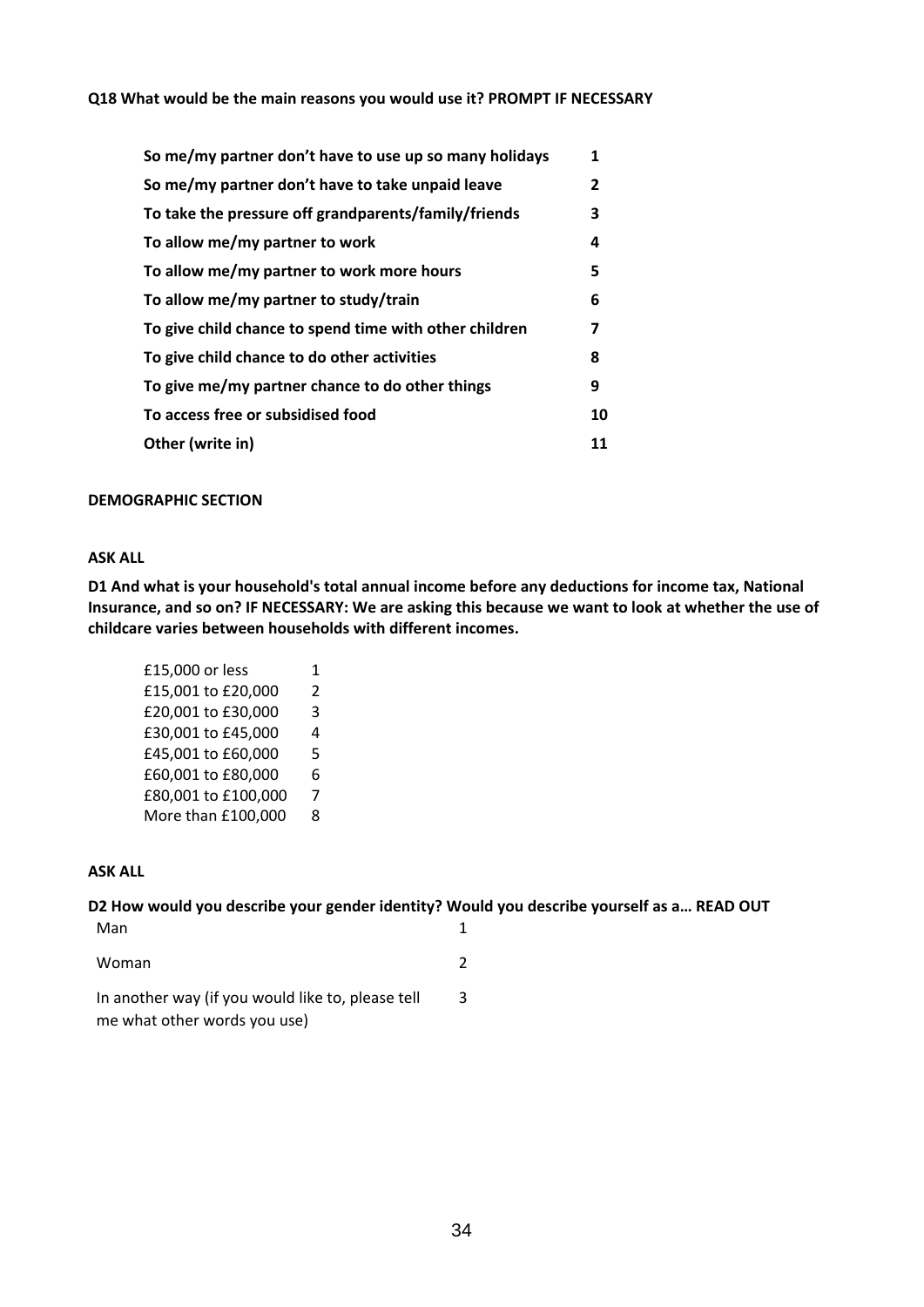### **How to access background or source data**

The data collected for this social research publication: □ are available in more detail through Scottish Neighbourhood Statistics

 $\Box$  are available via an alternative route

 $\boxtimes$  may be made available on request, subject to consideration of legal and ethical factors. Please contact socialresearch@gov.scot for further information.

□ cannot be made available by Scottish Government for further analysis as Scottish Government is not the data controller.